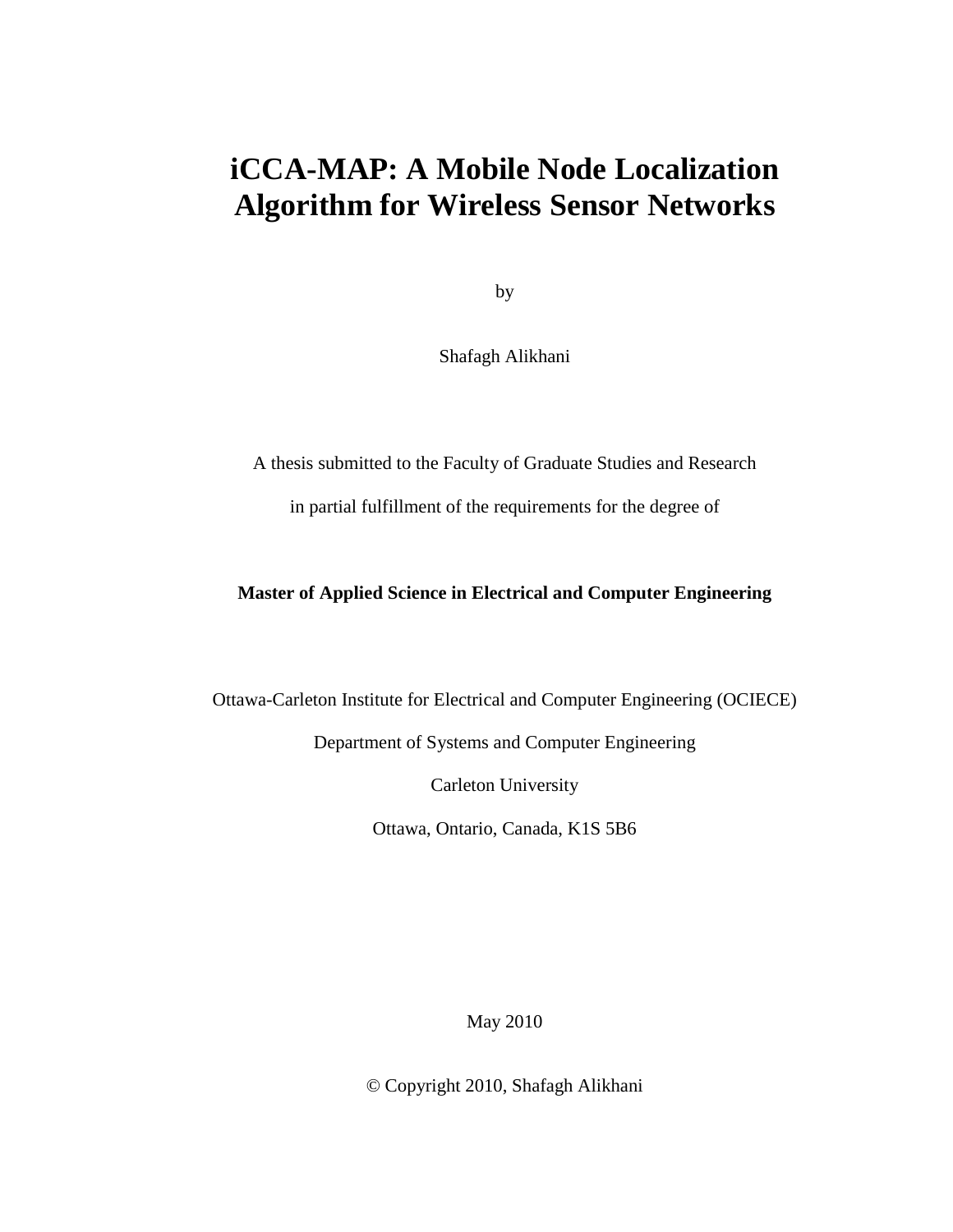The undersigned recommend to the Faculty of Graduate Studies and Research acceptance of the thesis

#### **iCCA-MAP: A Mobile Node Localization Algorithm for Wireless Sensor Networks**

submitted by

Shafagh Alikhani, B. Eng.

in partial fulfillment of the requirements for

the degree of Master of Applied Science

\_\_\_\_\_\_\_\_\_\_\_\_\_\_\_\_\_\_\_\_\_\_\_\_\_\_\_\_\_\_\_\_\_\_\_\_\_\_\_\_\_\_\_\_ Chair, Dr. Howard Schwartz, Department of Systems and Computer Engineering

> \_\_\_\_\_\_\_\_\_\_\_\_\_\_\_\_\_\_\_\_\_\_\_\_\_\_\_\_\_\_\_\_\_\_\_\_\_\_\_\_\_\_\_\_\_ Thesis Supervisor, Dr. Thomas Kunz

> \_\_\_\_\_\_\_\_\_\_\_\_\_\_\_\_\_\_\_\_\_\_\_\_\_\_\_\_\_\_\_\_\_\_\_\_\_\_\_\_\_\_\_\_\_ Thesis Supervisor, Dr. Marc St-Hilaire

> > Carleton University May 2010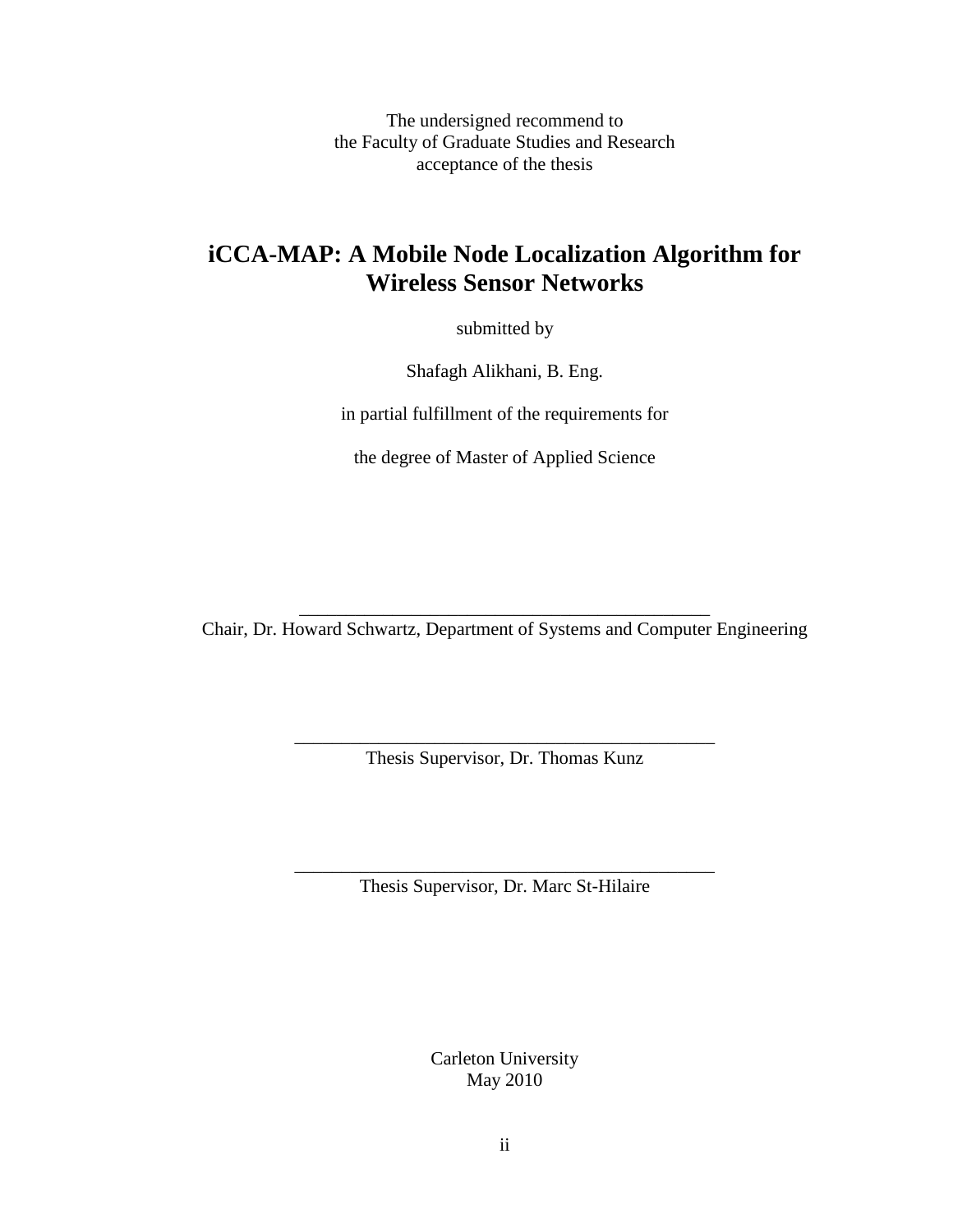## **Abstract**

Wireless Sensor Networks (WSNs) consist of spatially distributed wireless sensor nodes that cooperate with each other in order to monitor and collect data pertaining to physical or environmental conditions such as temperature, pressure, motion, sound, and other phenomena. The locations of the sensor nodes are not predetermined as they are usually randomly deployed in the region of interest. Therefore, algorithms that can compute the location of sensor nodes within a WSN are needed.

A new and efficient, accurate, and cost-effective algorithm, called iCCA-MAP, has been proposed for localizing mobile node(s) within a WSN. The proposed algorithm is based on the CCA-MAP algorithm, which applies an efficient nonlinear data mapping technique. Simulation results show that the localization error for both CCA-MAP and iCCA-MAP are similar. However, the computational time required for obtaining location estimates using iCCA-MAP is far smaller than that of the original CCA-MAP. Therefore, iCCA-MAP can be applied at closer time intervals in order to provide up-to-date estimates of the mobile node's location, which can result in a lower localization error. For a complete performance evaluation, iCCA-MAP has been compared to the well-known mobile node localization algorithms MCL and a variation of MCL, called Dual MCL. Simulation results show that iCCA-MAP outperforms MCL and Dual MCL by having a lower localization error when the minimum number of anchor nodes is used.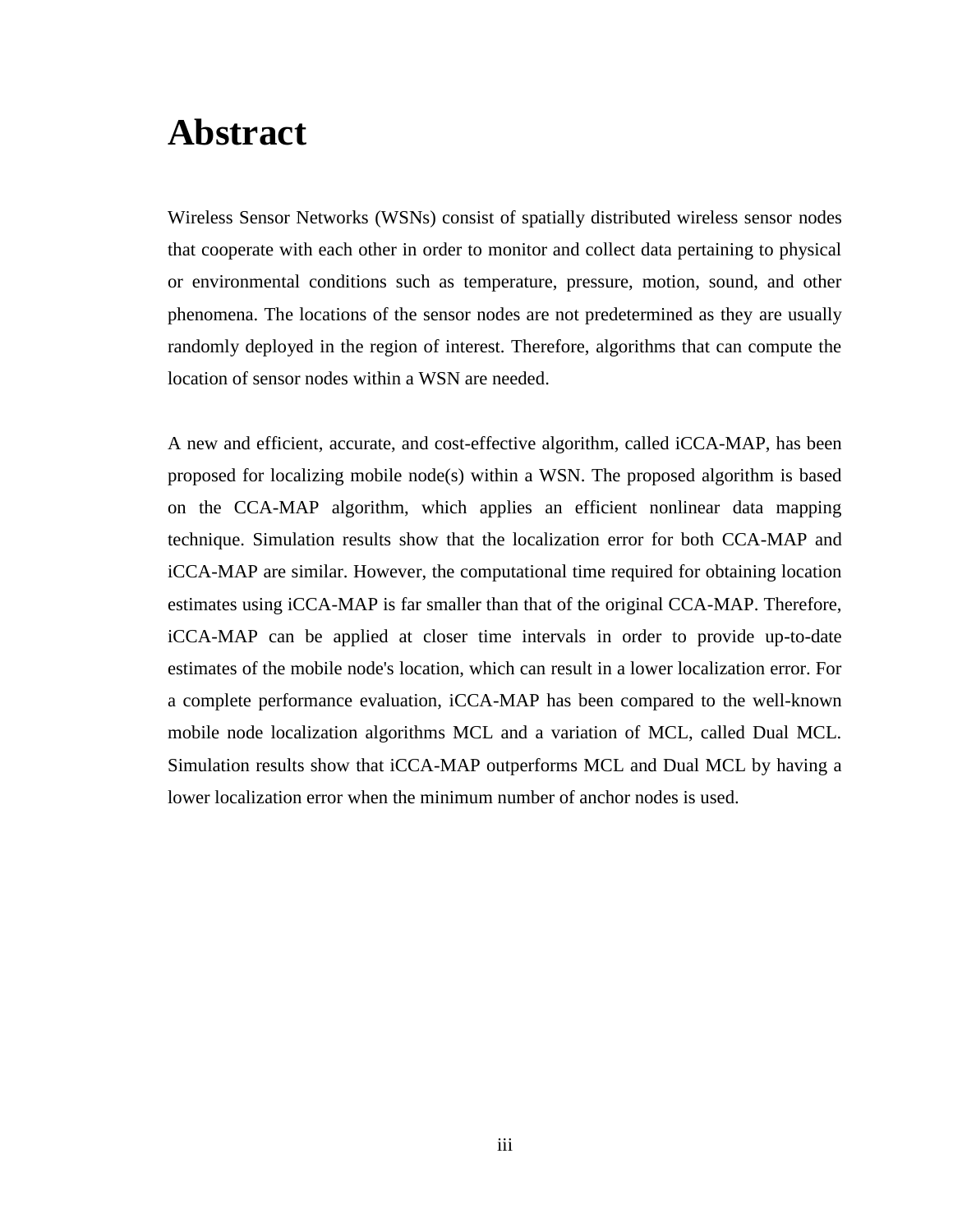## **Acknowledgements**

First and foremost I would like to thank my supervisors Dr. Thomas Kunz and Dr. Marc St-Hilaire for their immense guidance and support. This work would not have been possible without their continuous direction and feedback.

I would like to thank Dr. Li Li for her insightful discussions on CCA-MAP. I am also grateful to the administrative and technical staff of the Department of Systems and Computer Engineering for their assistance throughout my Master"s program at Carleton University.

I would like to extend my thanks to all my friends and colleagues who have provided me with invaluable assistance, support, and inspiration throughout the course of my studies.

Finally, I would like to thank my family for their enormous support, strength, and encouragement.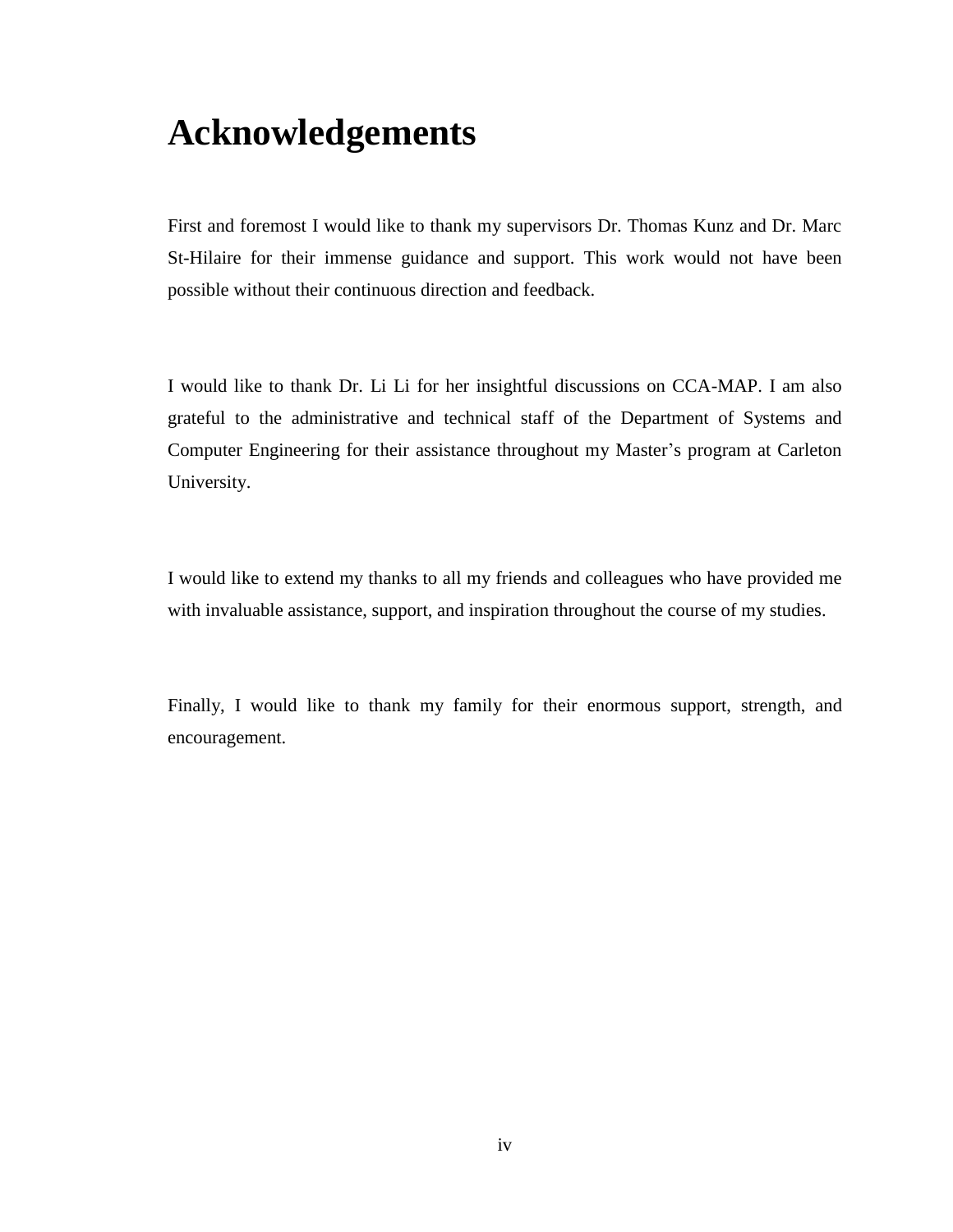# **Table of Contents**

| 1.1   |                                                                 |  |
|-------|-----------------------------------------------------------------|--|
| 1.2   |                                                                 |  |
| 1.3   |                                                                 |  |
| 1.4   |                                                                 |  |
|       |                                                                 |  |
| 2.1   |                                                                 |  |
| 2.1.1 | Centralized versus Distributed Localization Algorithms7         |  |
| 2.1.2 |                                                                 |  |
| 2.1.3 | Anchor-Based versus Anchor-Free Localization Techniques  10     |  |
| 2.1.4 |                                                                 |  |
| 2.2   | Localization Algorithms Proposed for Stationary WSNs: CCA-MAP12 |  |
| 2.3   |                                                                 |  |
| 2.3.1 |                                                                 |  |
| 2.3.2 |                                                                 |  |
| 2.3.3 | Algorithms for Mobile Sensor Nodes and Mobile Anchor Nodes 18   |  |
| 2.4   |                                                                 |  |
| 2.4.1 |                                                                 |  |
| 2.4.2 |                                                                 |  |
| 2.5   |                                                                 |  |
|       |                                                                 |  |
| 3.1   |                                                                 |  |
| 3.1.1 |                                                                 |  |
| 3.1.2 |                                                                 |  |
| 3.2   |                                                                 |  |
| 3.2.1 |                                                                 |  |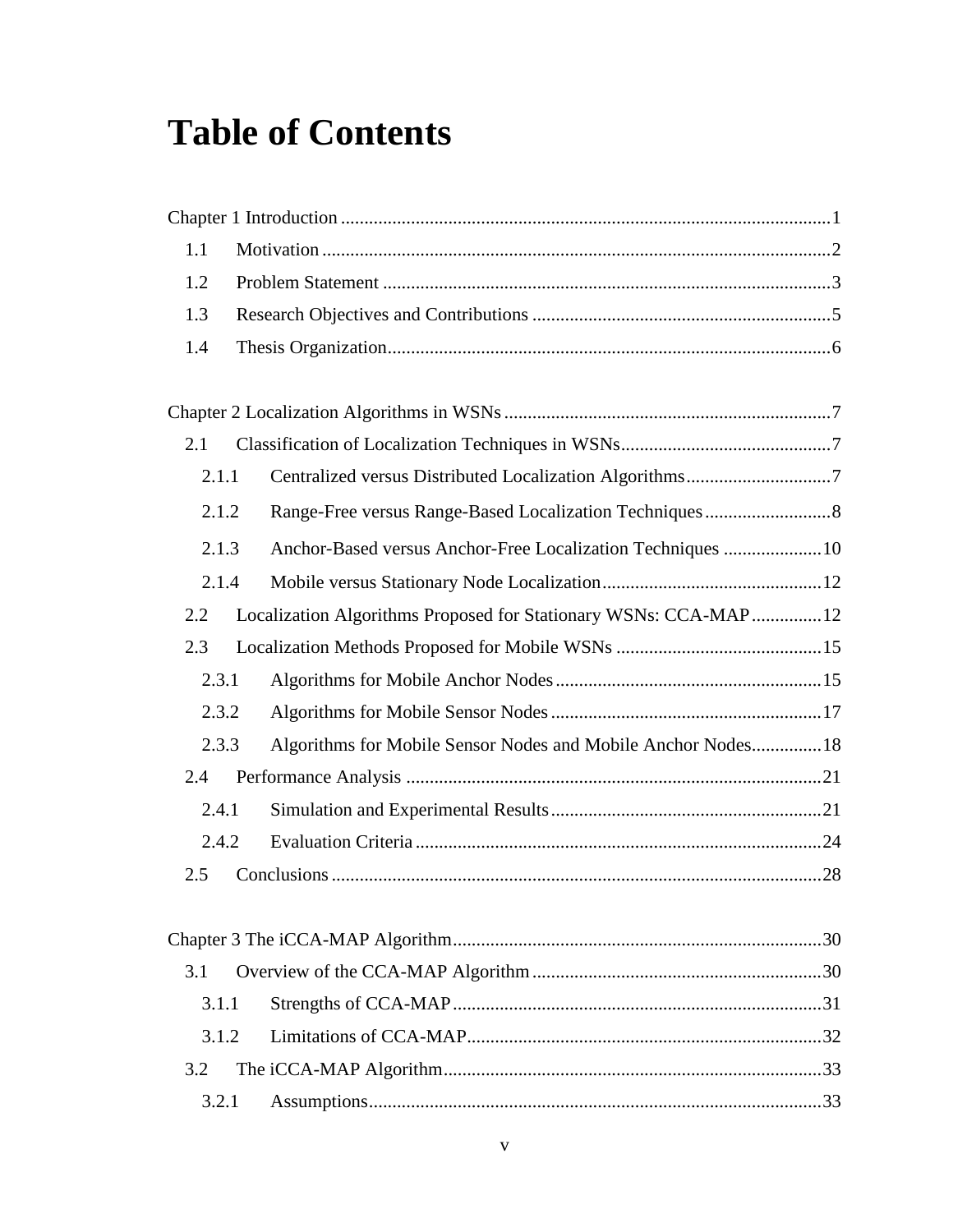| 3.2.2 |                                                                  |  |
|-------|------------------------------------------------------------------|--|
|       |                                                                  |  |
|       |                                                                  |  |
| 4.1   |                                                                  |  |
| 4.1.1 |                                                                  |  |
| 4.1.2 |                                                                  |  |
| 4.1.3 |                                                                  |  |
| 4.1.4 |                                                                  |  |
| 4.1.5 |                                                                  |  |
| 4.1.6 |                                                                  |  |
| 4.1.7 |                                                                  |  |
| 4.2   |                                                                  |  |
| 4.3   |                                                                  |  |
| 4.3.1 | Computational Time of iCCA-MAP versus CCA-MAP 49                 |  |
| 4.3.2 | Mean Localization Error of iCCA-MAP and CCA-MAP 52               |  |
| 4.4   |                                                                  |  |
| 4.4.1 | Average Localization Error of iCCA-MAP, MCL, and Dual MCL 57     |  |
| 4.4.2 | Varying the Number of Anchors in iCCA-MAP, MCL, and Dual MCL  59 |  |
| 4.4.3 |                                                                  |  |
|       |                                                                  |  |
|       |                                                                  |  |
| 5.1   |                                                                  |  |
| 5.2   |                                                                  |  |
| 5.3   |                                                                  |  |
|       |                                                                  |  |

|--|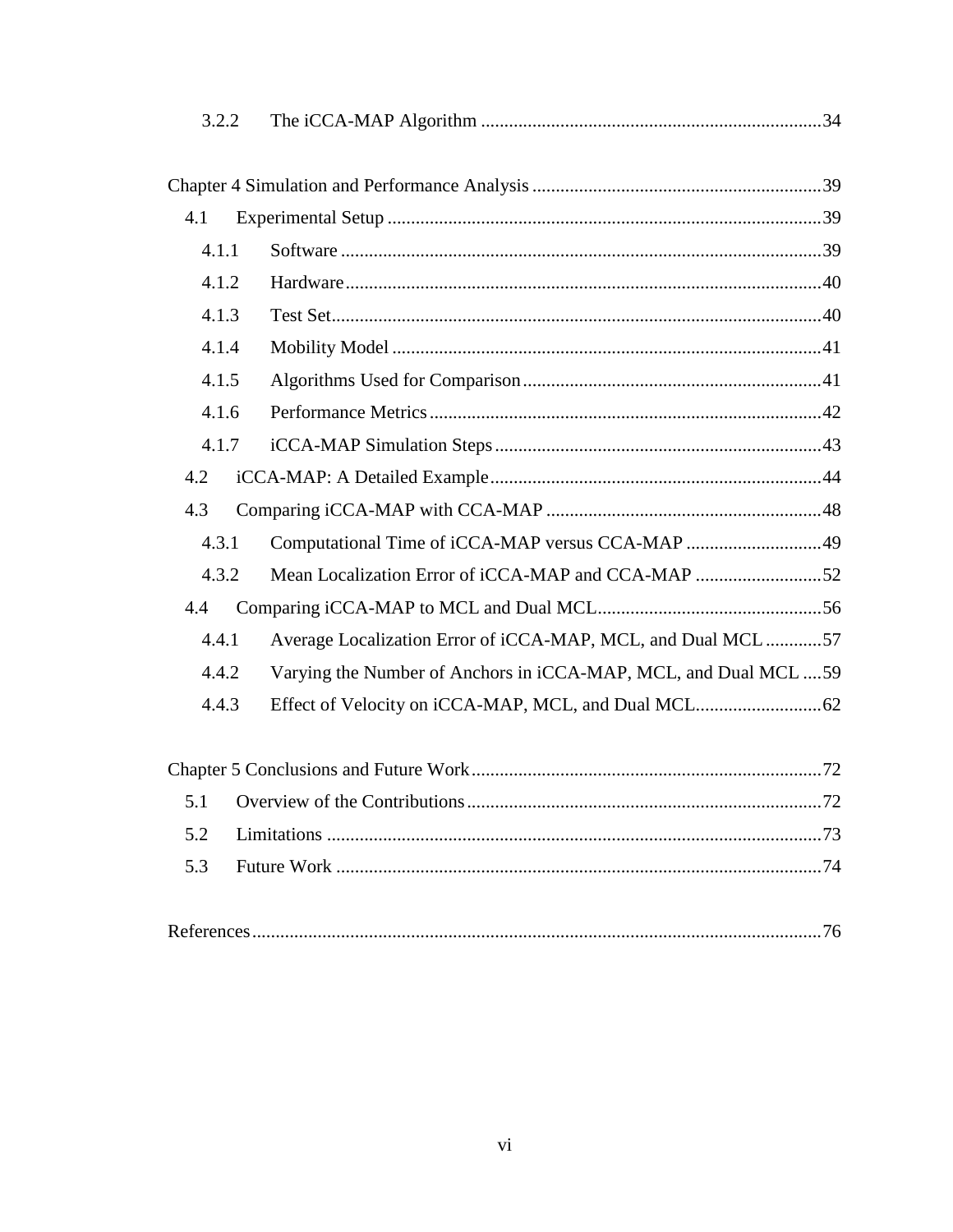## **List of Tables**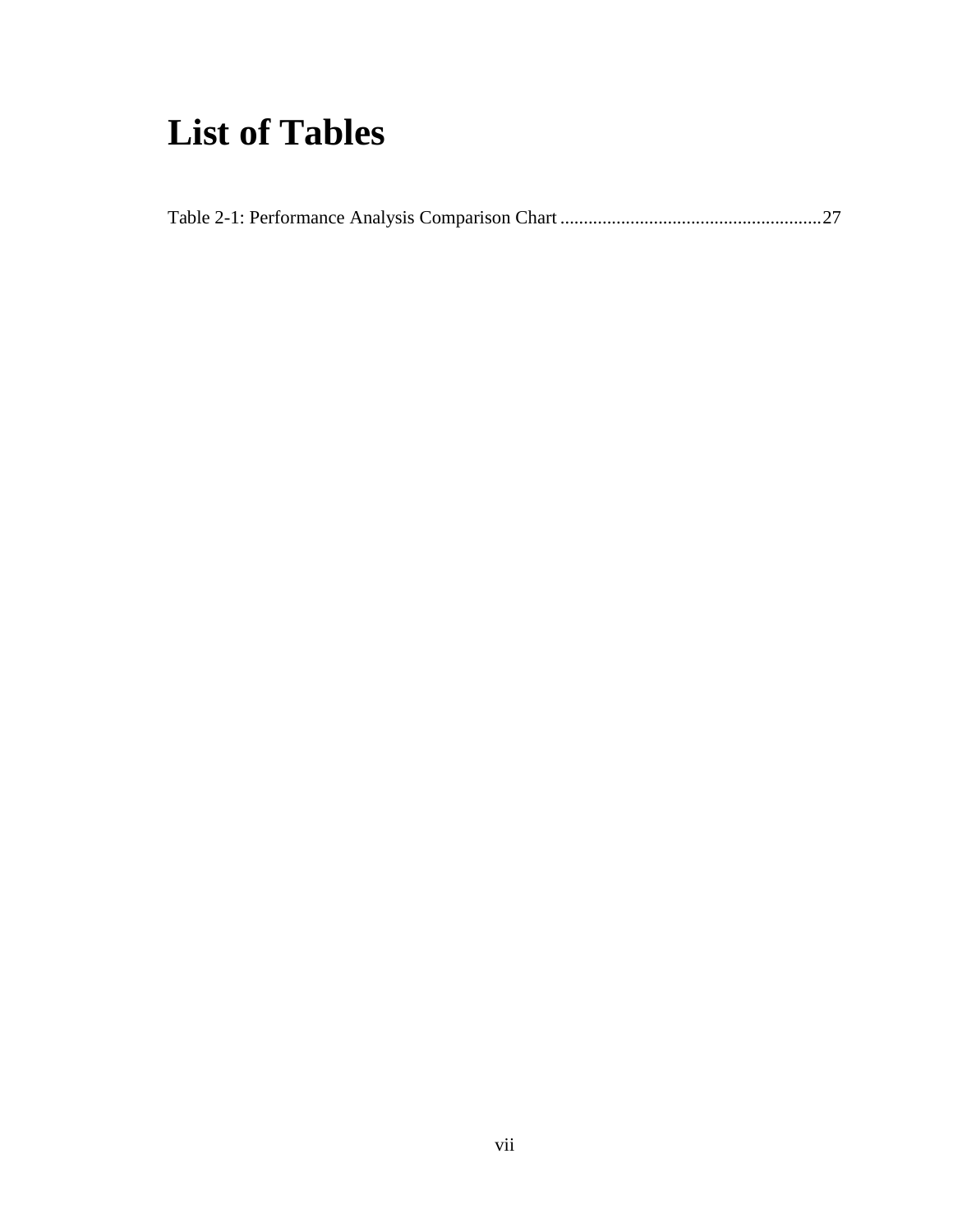# **List of Figures**

| Figure 4-3: Randomly Generated Path Using the Waypoint Mobility Model46          |
|----------------------------------------------------------------------------------|
| Figure 4-4: Localization Error of iCCA-MAP Every Second for a 200 Second         |
|                                                                                  |
| Figure 4-5: Computational Time of iCCA-MAP versus CCA-MAP for Networks of Size   |
|                                                                                  |
| Figure 4-6: Computational Time of iCCA-MAP versus CCA-MAP for Networks of Size   |
|                                                                                  |
| Figure 4-7: Average Localization Error of iCCA-MAP versus CCA-MAP for            |
| Localization Intervals of 15, 30, 45, and 60 Seconds and Network Size of 20,     |
|                                                                                  |
| Figure 4-8: Average Localization Error for iCCA-MAP When Executed at 20% of CCA- |
|                                                                                  |
| Figure 4-9: Continuous-Time Simulations Comparing iCCA-MAP and CCA-MAP           |
| Executed at the Same Frequency and iCCA-MAP Executed at Higher                   |
|                                                                                  |
| Figure 4-10: Average Localization Error of iCCA-MAP versus MCL and Dual MCL for  |
| Network Size of 50, 100, 150, 200, 250, and 300 Nodes with 3 Anchor Nodes        |
|                                                                                  |
| Figure 4-11: Average Localization Errors of iCCA-MAP versus MCL and Dual MCL for |
|                                                                                  |
| Figure 4-12: Average Localization Error for iCCA-MAP versus MCL and Dual MCL for |
|                                                                                  |
| Figure 4-13: Average Localization Error of iCCA-MAP versus MCL and Dual MCL for  |
| Network Size of 50 - 300 Nodes with 3 Anchor Nodes and Speeds of 2m/s            |
|                                                                                  |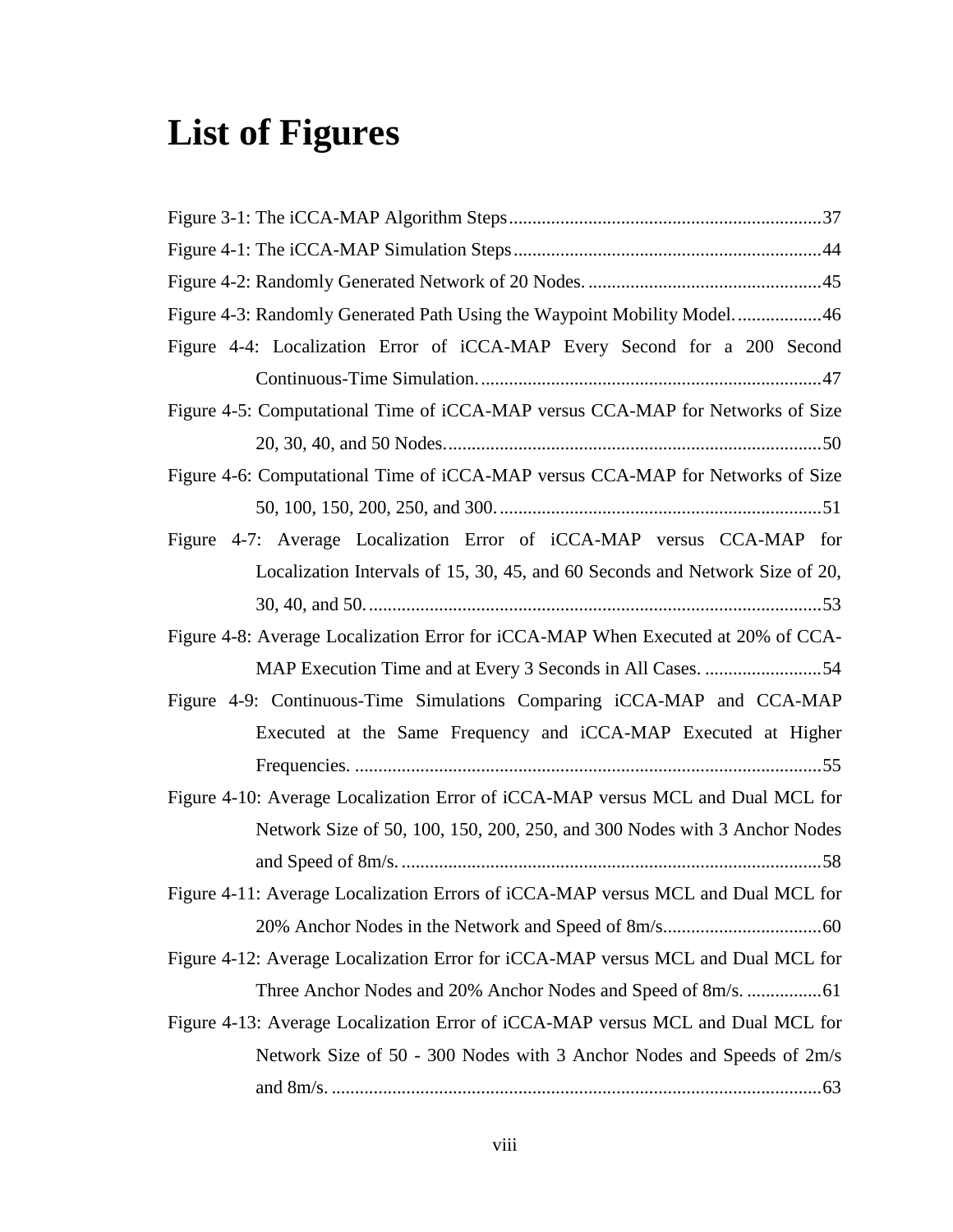| Figure 4-14: Average Localization Error of iCCA-MAP for Node Speeds of 2m/s and      |
|--------------------------------------------------------------------------------------|
|                                                                                      |
| Figure 4-15: Average Localization Error of MCL for Node Speeds of 2m/s and 8m/s in   |
|                                                                                      |
| Figure 4-16: Average Localization Error of Dual MCL for Node Speeds of 2m/s and 8m/s |
|                                                                                      |
| Figure 4-17: Average Localization Error of iCCA-MAP versus MCL and Dual MCL for      |
| Network Size of 50-300 Nodes with 20% Anchor Nodes and Speeds of 2m/s                |
|                                                                                      |
| Figure 4-18: Average Localization Error of MCL for Node Speeds of 2m/s and 8m/s in   |
|                                                                                      |
| Figure 4-19: Average Localization Error of iCCA-MAP for Node Speeds of 2m/s and      |
|                                                                                      |
| Figure 4-20: Average Localization Error of Dual MCL for Node Speeds of 2m/s and 8m/s |
|                                                                                      |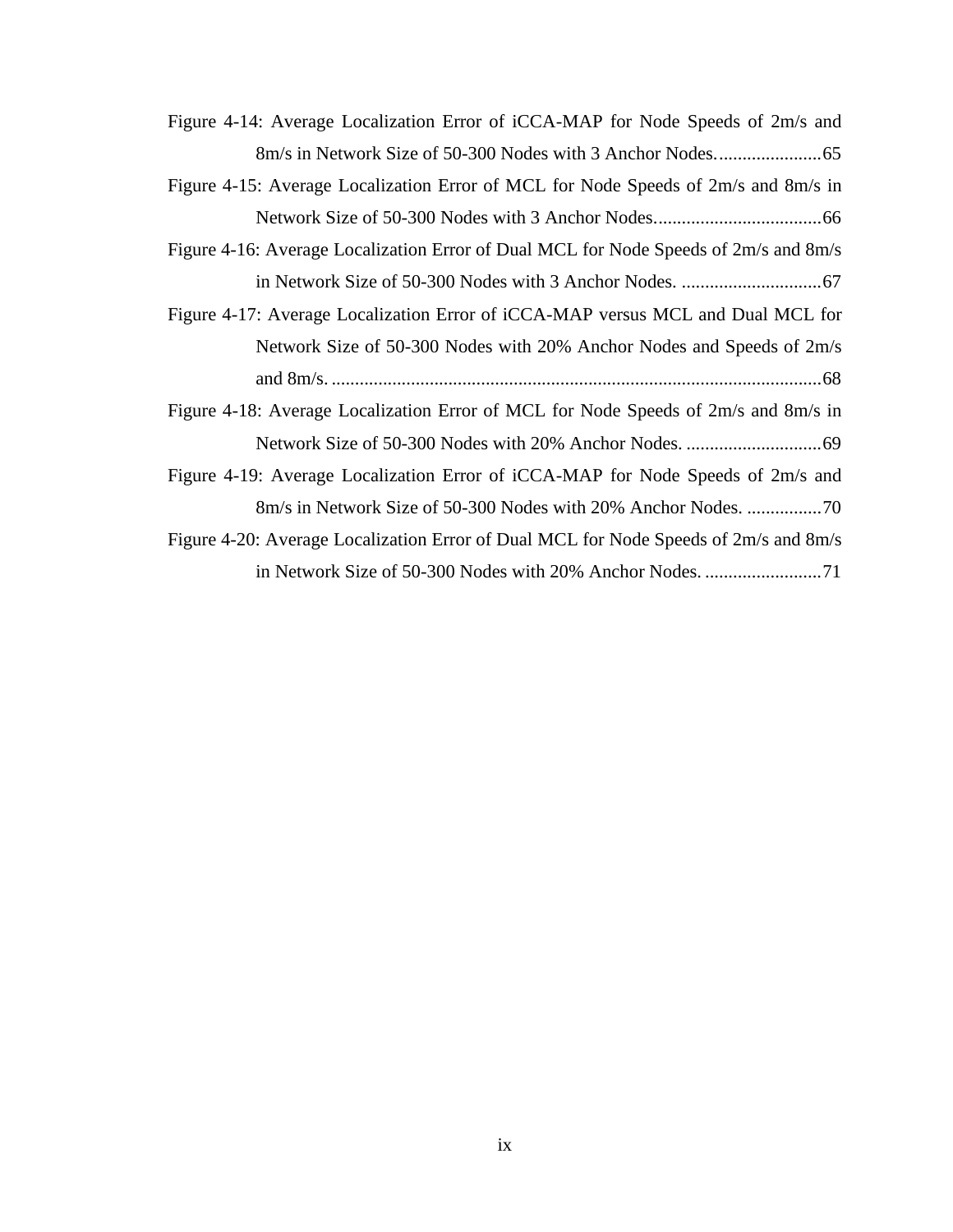# **List of Acronyms**

| <b>ALE</b>       | <b>Average Localization Error</b>                |
|------------------|--------------------------------------------------|
| A <sub>0</sub> A | Angle of Arrival                                 |
| <b>CCA</b>       | <b>Curvilinear Component Analysis</b>            |
| <b>CCA-MAP</b>   | <b>Curvilinear Component Analysis-Map</b>        |
| <b>CDL</b>       | Color-theory-based Dynamic Localization          |
| <b>DOI</b>       | Degree of Irregularity                           |
| Dual MCL         | Dual Monte Carlo Localization                    |
| DV               | <b>Distance Vector</b>                           |
| E-CDL            | Enhanced Color-theory-based Dynamic Localization |
| <b>EMAP</b>      | <b>Extended Mobile Anchor Point</b>              |
| <b>GPS</b>       | <b>Global Positioning System</b>                 |
| iCCA-MAP         | Iterative Curvilinear Component Analysis-Map     |
| <b>IMCL</b>      | <b>Improved Monte Carlo Localization</b>         |
| <b>MAL</b>       | <b>Mobile Assisted Localization</b>              |
| <b>MAP</b>       | Mobile Anchor Point                              |
| <b>MCF</b>       | <b>Maximum Common Nodes First</b>                |
| <b>MCL</b>       | Monte Carlo Localization                         |
| <b>MDS</b>       | <b>Multi-Dimensional Scaling</b>                 |
| MDS-MAP          | Multi-Dimensional Scaling-Map                    |
| <b>NLM</b>       | Non-Linear data Mapping                          |
| RF               | Radio Frequency                                  |
| <b>RGB</b>       | <b>Red Green Blue</b>                            |
| <b>RSS</b>       | Received Signal Strength                         |
| <b>RSSI</b>      | Received Signal Strength Indicator               |
| <b>TDoA</b>      | Time Difference of Arrival                       |
| <b>ToA</b>       | Time of Arrival                                  |
| <b>WSN</b>       | <b>Wireless Sensor Network</b>                   |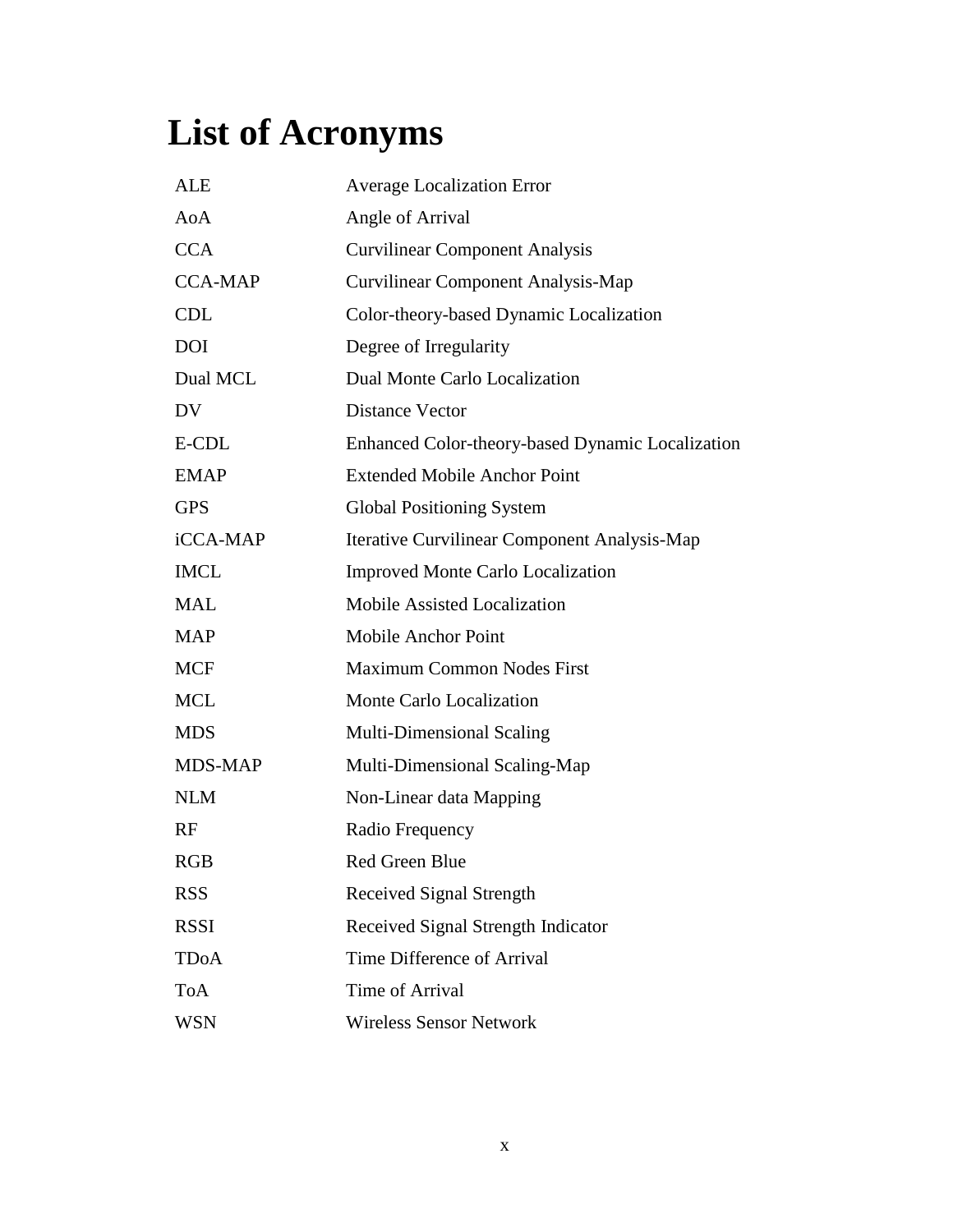## <span id="page-10-0"></span>**Chapter 1**

## **Introduction**

Recent advancements in electronics and wireless communication technology has led the way to the development of tiny, low-power, low-cost sensor nodes which have the ability to sense physical phenomena, process data, and communicate with one another. A large number of these wireless sensor nodes are deployed across a geographical region to form a wireless sensor network (WSN). These WSNs create smart environments by providing access to information regarding the environment through collecting, processing, analyzing, and disseminating data whenever required. In order to use WSNs in inaccessible terrains or disaster relief operations, random deployment of the sensor nodes is required. As a result, the position of these nodes will not be predetermined and thus the nodes must have the ability to collaborate with each other to form self-organized networks in order to perform tasks including but not limited to determining their location [\[1\]](#page-85-1).

Sensor nodes consist of sensing hardware, processor, memory, power supply, and a transceiver. These sensor nodes have limited energy, memory, and computational power and thus, a large number of them are required in order to be effective. Denser WSNs can provide higher accuracy and have a larger total amount of energy available [\[2\]](#page-85-2).

Examples of possible applications of WSNs include environmental monitoring, specifically for planetary exploration, geophysical monitoring, habitat monitoring, wildlife tracking, and oceanography. Another promising application of WSNs is in the field of physiological monitoring and medical sensing. WSNs can also be used in smart homes and offices where they can efficiently regulate light, temperature, and humidity based on predefined individual preferences. Other uses of WSNs are in inventory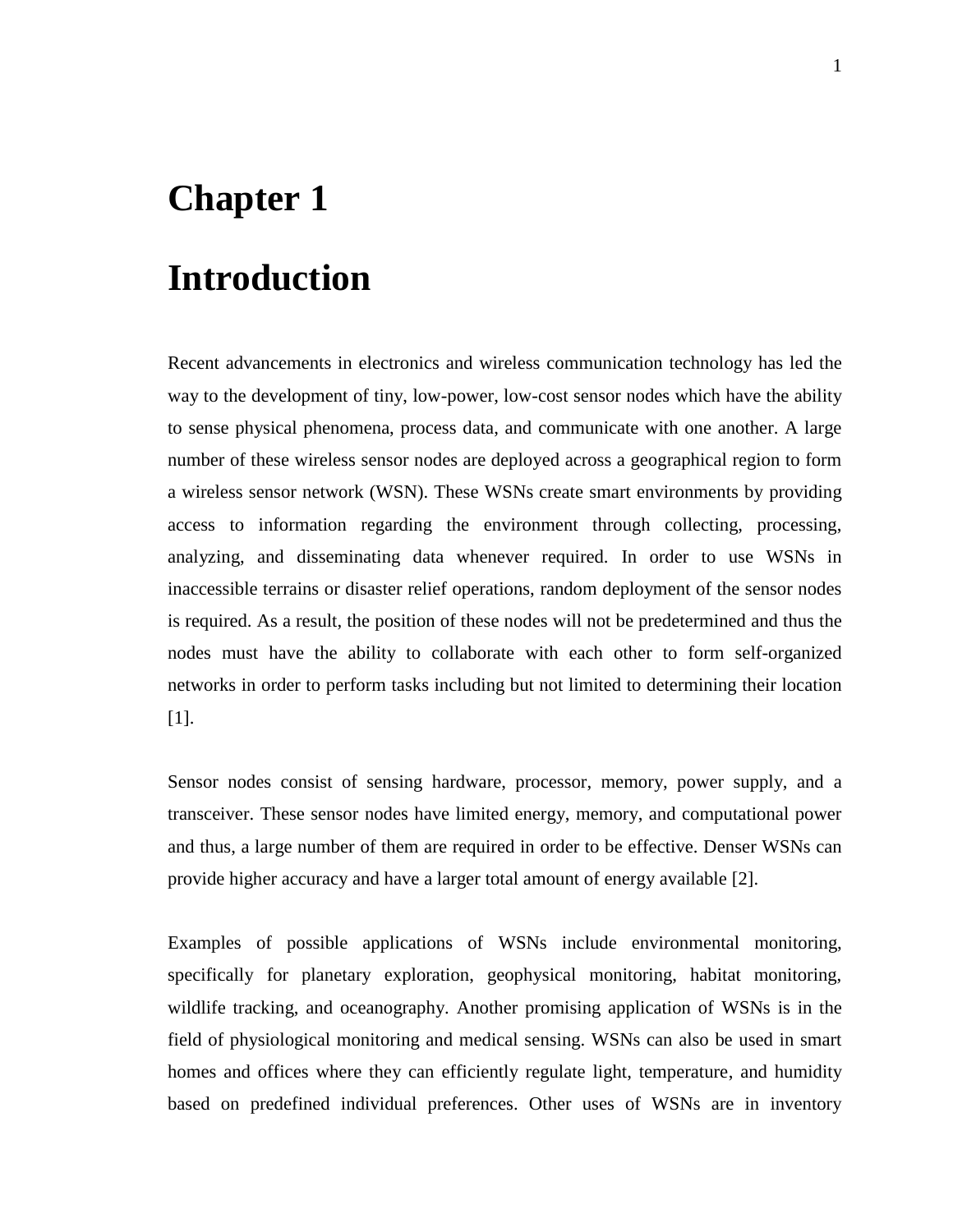tracking, precision agriculture, disaster detection, search and rescue operations, and commercial and residential security. In a military context, WSNs can be used for surveillance and battle-space monitoring. WSNs can also be used in transportation such that vehicles equipped with wireless sensors form local communication networks. These networks allow the vehicles to share information on weather and road conditions, plan routes, avoid traffic, and identify their position in areas where Global Positioning System (GPS) signals are unavailable.

In this chapter, the motivation behind this work is first provided. Then, the problem statement is described, followed by the objectives of this research. Finally, the main contributions and the overall organization of the thesis are outlined.

#### <span id="page-11-0"></span>1.1 *Motivation*

Identifying the location of the nodes in a WSN is of great importance, given that without location information we would not know where in the network the collected data is coming from. As a result, the collected data would become less meaningful, and therefore, we would not make effective use of our WSN. Knowing a node's location is also required for many network protocols and middleware services that rely on location information, such as geographic routing protocols [3][\[4\]](#page-85-3)[\[5\]](#page-85-4), context-based routing protocols [\[6\]](#page-85-5)[\[7\]](#page-85-6), location-aware services [\[8\]](#page-85-7), and enhanced security protection mechanisms [\[9\]](#page-85-8).

In the literature, substantial research on location estimation of stationary nodes in WSNs has been presented [\[10\]](#page-86-0)-[\[25\]](#page-87-0). However, not as much research pertaining to mobility in WSNs has been conducted. Recently however, the subject of mobility in WSNs has gained much interest due to the increasing number of applications that require mobile sensor nodes. Animal tracking, logistics applications, and elderly healthcare home monitoring are but a few of such applications.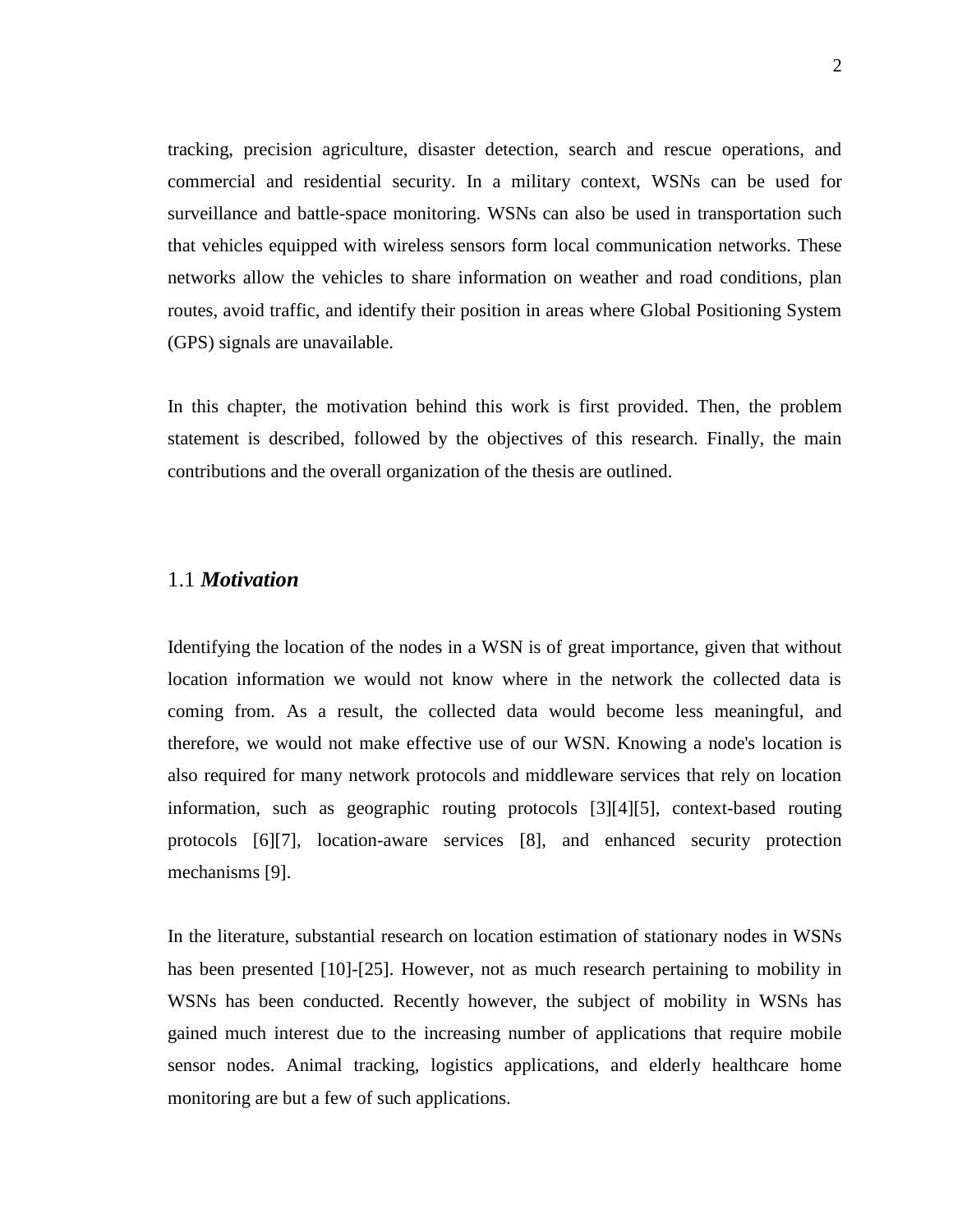Studies conducted on introducing mobility in WSNs have resulted in an overall improvement not only by increasing the overall network lifetime, but also by improving the data capacity of the network as well as addressing delay and latency problems [\[26\]](#page-87-1) [\[27\]](#page-87-2) . As a result, many researchers have started to investigate the concept of mobility in WSNs. A number of algorithms that can estimate the location of mobile nodes within WSNs have been developed [\[28\]](#page-87-3). There are however not very many localization algorithms that address the localization of nodes in WSNs containing a mixture of mobile and stationary nodes.

#### <span id="page-12-0"></span>1.2 *Problem Statement*

The process of determining the location of wireless sensor nodes in a WSN is called localization. The measured distance between two nodes and/or connectivity information amongst the nodes, and sometimes the known locations of other nodes are used for estimating the location of the sensor nodes. Nodes with known locations are called *anchor nodes* and nodes whose locations are to be determined are simply known as sensor nodes. Coordinates sought can be either global or relative. Global coordinates are aligned with a recognized system such as the Global Positioning System (GPS), while relative coordinates are simply a random transformation (rotation, reflection, and translation) of the global coordinate system.

Due to the context of the application and the potential for a high number of wireless sensor nodes, either manually configuring location information into each node or equipping every node with a GPS receiver becomes expensive and infeasible, as GPS may not work in all scenarios, for instance, in environments that do not have direct lineof-sight with the satellites that provide GPS signals. Therefore, to report data that has geographical significance, sensor nodes need to be able to estimate their own locations. The accuracy of the estimated node locations depends on the precision of the distance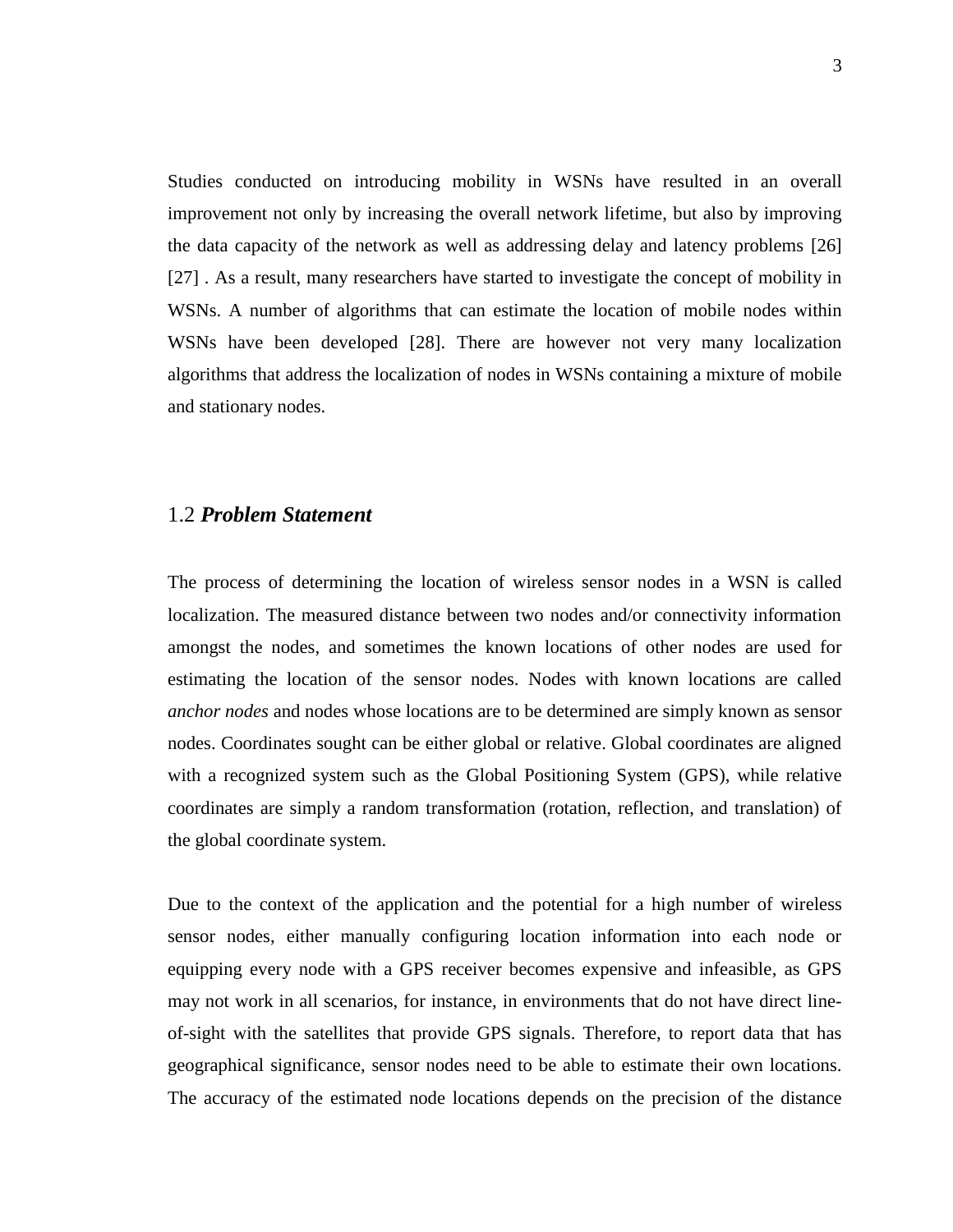measurements between the nodes and the complexity of the algorithms used. The required accuracy level of node location estimations is ultimately determined by the application or protocol requirements. For example, in applications such as human sensor networks very high node location accuracy may be required, whereas in other applications, such as wildlife tracking, more lenient location estimations could be acceptable.

Localization algorithms for applications in which there exist both mobile and stationary nodes need to be developed. Such applications include scenarios in which there are one or more mobile agents and a large number of stationary nodes. One such scenario is homecare for the elderly; here stationary nodes can be placed all around the home of the patient and the sensor(s) on the patient are the mobile nodes. The stationary nodes provide information regarding temperature, humidity, movement, etc., and the mobile sensor(s) on the patient provide information regarding the patient and her whereabouts. Another example is that of fire rescue, where the stationary nodes are deployed in the area where the fire has occurred, providing local environmental conditions. The mobile nodes would be attached to the firemen, providing information regarding their conditions and location. A third example would be for tracking animals that travel vast distances. Stationary nodes are required in order to keep the network connected, nodes on the animals would be the mobile nodes and stationary nodes would be deployed in the regions in which the animals roam.

In order to minimize the cost, the algorithm should, ideally, not rely on additional hardware. To remain cost-effective and to simplify deployment, the algorithm should only require a minimum number of anchor nodes, namely three anchor nodes for 2 dimensional space and four anchor nodes for 3-dimensional space. Anchor nodes usually have a GPS mounted on them and may require higher computational capabilities and additional battery life, as GPS can require a higher energy consumption. For the case in which anchor nodes are pre-configured with their location information, having less anchor nodes eases the task of deployment.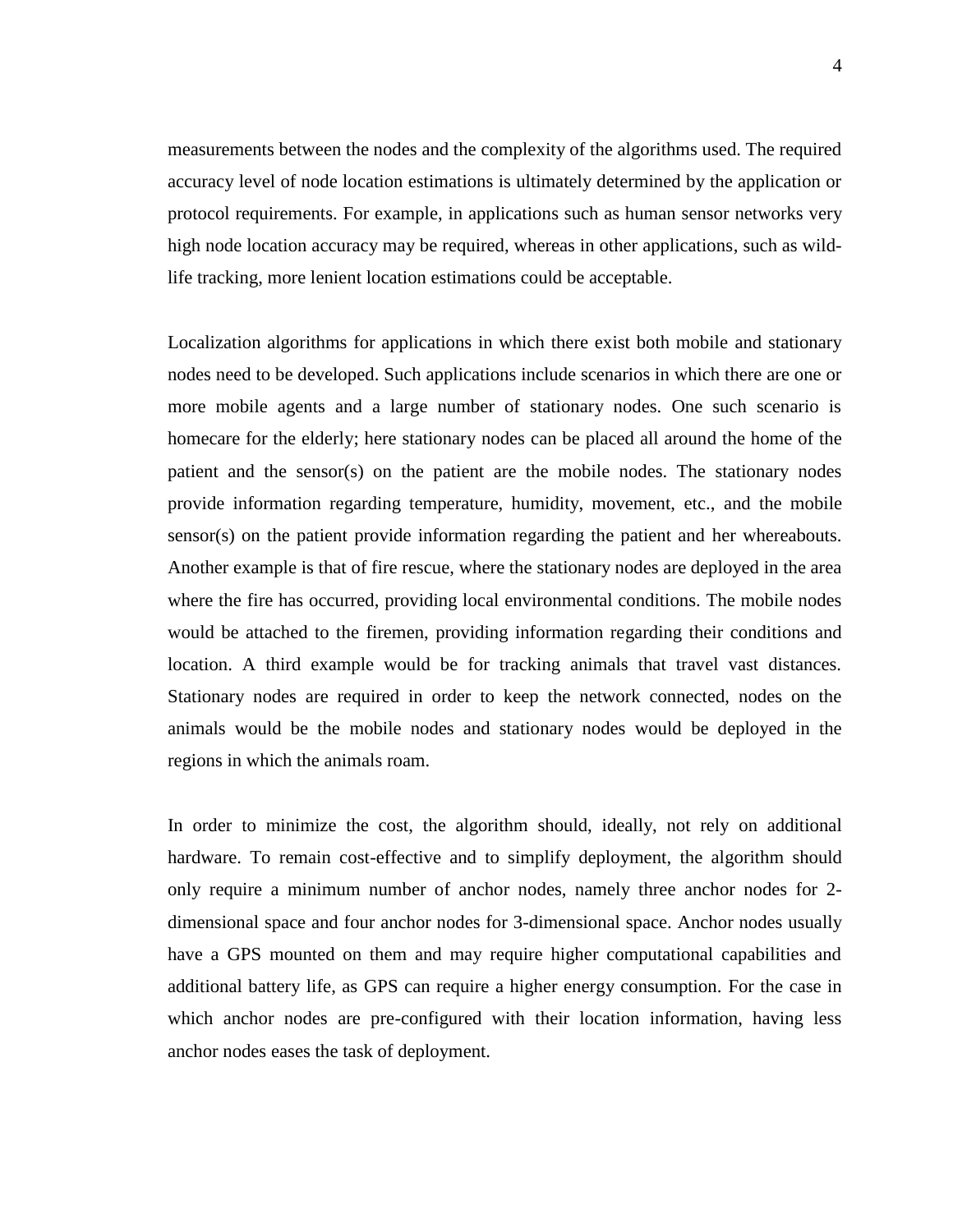#### <span id="page-14-0"></span>1.3 *Research Objectives and Contributions*

The main objective of this research is to develop a localization algorithm in order to locate mobile nodes in wireless sensor network. More precisely, we want to:

- 1. Expand an existing algorithm, called CCA-MAP [\[25\]](#page-87-0), such that it can localize mobile sensor nodes;
- 2. Compare the results of the proposed algorithm with the results of CCA-MAP to evaluate the effectiveness of the proposed algorithm;
- 3. Compare the results of the proposed algorithm with novel algorithms available in the literature.

Based on these objectives, the following contributions have been made.

- 1. iCCA-MAP, an efficient and accurate localization algorithm for mobile node(s) in WSN has been developed.
- 2. The computational time of iCCA-MAP has been compared to that of CCA-MAP, the original algorithm for stationary WSNs from which iCCA-MAP has been developed. Results show that iCCA-MAP is by far a more efficient algorithm that can be used for providing near real-time location estimation for mobile node(s) in WSNs. Based on these results, the following refereed conference paper has been published:

S. Alikhani, M. St-Hilaire, and T. Kunz, "iCCA-MAP: A New Mobile Node Localization Algorithm", in *Proceedings of* the *5th IEEE International Conference on Wireless and Mobile Computing, Networking and Communications* (WiMob 2009), Marrakech, Morocco, October 2009.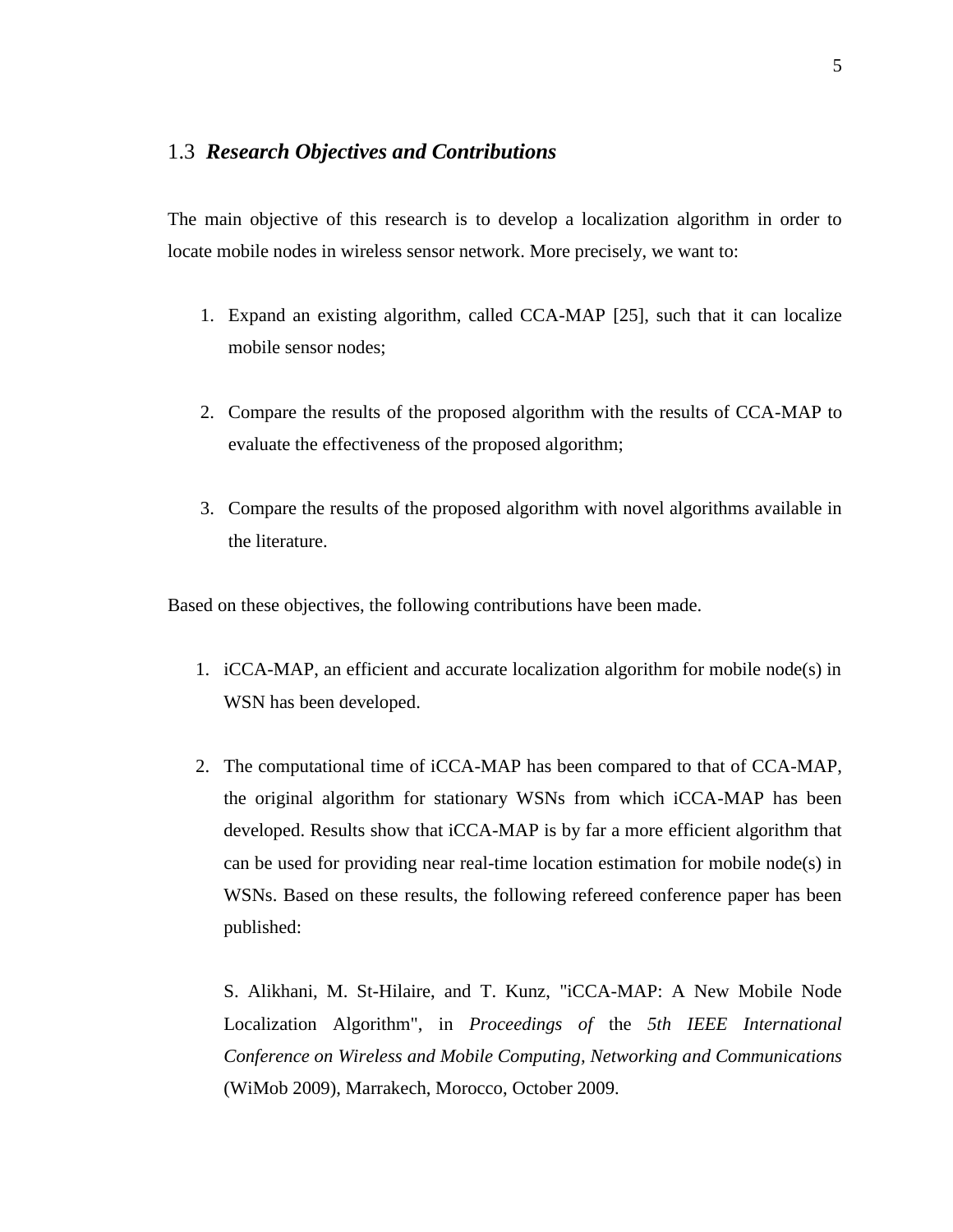3. The location accuracy of iCCA-MAP has been compared to that of MCL [\[29\]](#page-88-0) and Dual MCL [\[30\]](#page-88-1). Results show that iCCA-MAP outperforms both algorithms using a minimum number of anchor nodes. Based on these results, the following paper has been submitted to:

S. Alikhani, T. Kunz, and M. St-Hilaire "iCCA-MAP versus MCL and Dual MCL: Comparison of Mobile Node Localization Algorithms for Wireless Sensor Networks*", 9th International Conference on Ad Hoc Networks and Wireless* (ADHOC-NOW 2010), Edmonton, Canada, August 2010.

#### <span id="page-15-0"></span>1.4 *Thesis Organization*

This thesis is organized as follows. Chapter 2 provides a classification of localization techniques and reviews the state-of-the-art in WSN localization. In Chapter 3, iCCA-MAP, the proposed localization algorithm for mobile node(s) in WSNs is introduced. Results and discussions are presented in Chapter 4, and Chapter 5 concludes the thesis and discusses future work.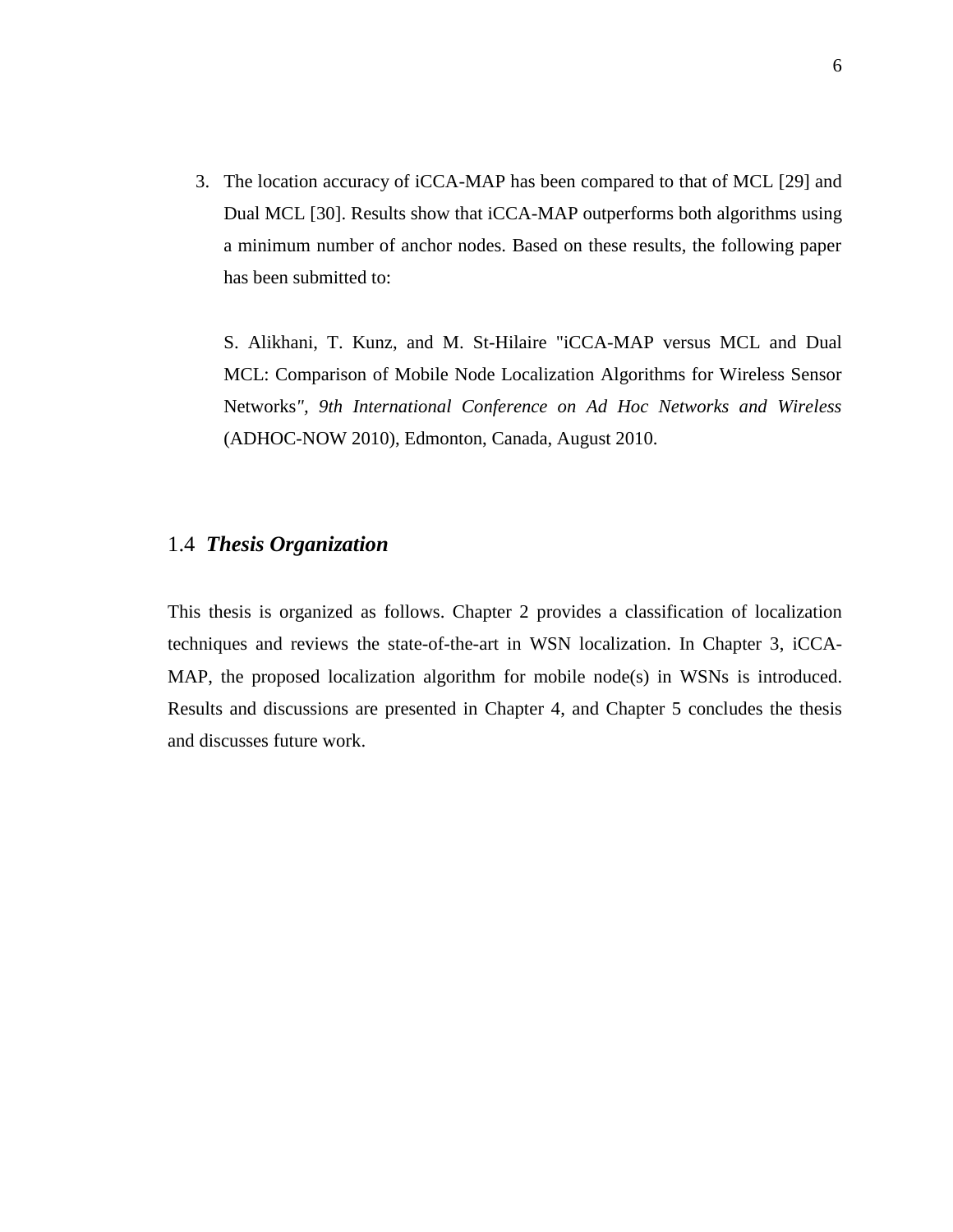## <span id="page-16-0"></span>**Chapter 2**

## **Localization Algorithms in WSNs**

In this chapter, the state-of-the-art in localization algorithms for WSNs is reviewed. First, in Section [2.1](#page-16-1) a classification of localization techniques for WSNs is provided. Then, in Section [2.2](#page-21-1) the CCA-MAP algorithm, which is used to localize stationary nodes, is introduced. Section [2.3](#page-24-0) presents other algorithms that are especially designed for mobile nodes and mobile anchor nodes. Finally, in Section [2.4](#page-30-0) a performance analysis is conducted in order to compare the different algorithms and to identify a competitive solution that can be used for comparison against the proposed algorithm.

#### <span id="page-16-1"></span>2.1 *Classification of Localization Techniques in WSNs*

In this section, a classification of localization techniques in WSNs is provided. Centralized and distributed techniques are described in Section 2.1.1. In Section 2.1.2, range-free and range-based techniques are presented. Section 2.1.3 introduces anchor-free and anchor-based techniques and finally, Section 2.1.4 introduces mobile and stationary localization techniques.

#### <span id="page-16-2"></span>*2.1.1 Centralized versus Distributed Localization Algorithms*

Localization algorithms can be categorized as centralized [\[10\]](#page-86-0)[\[12\]](#page-86-1) or distributed [\[14\]](#page-86-2) [\[23\]](#page-87-4) [\[31\]](#page-88-2) algorithms based on their computational organization. In centralized algorithms, nodes send data to a central location where computation is performed and the location of each node is determined and sent back to the nodes. The drawbacks of centralized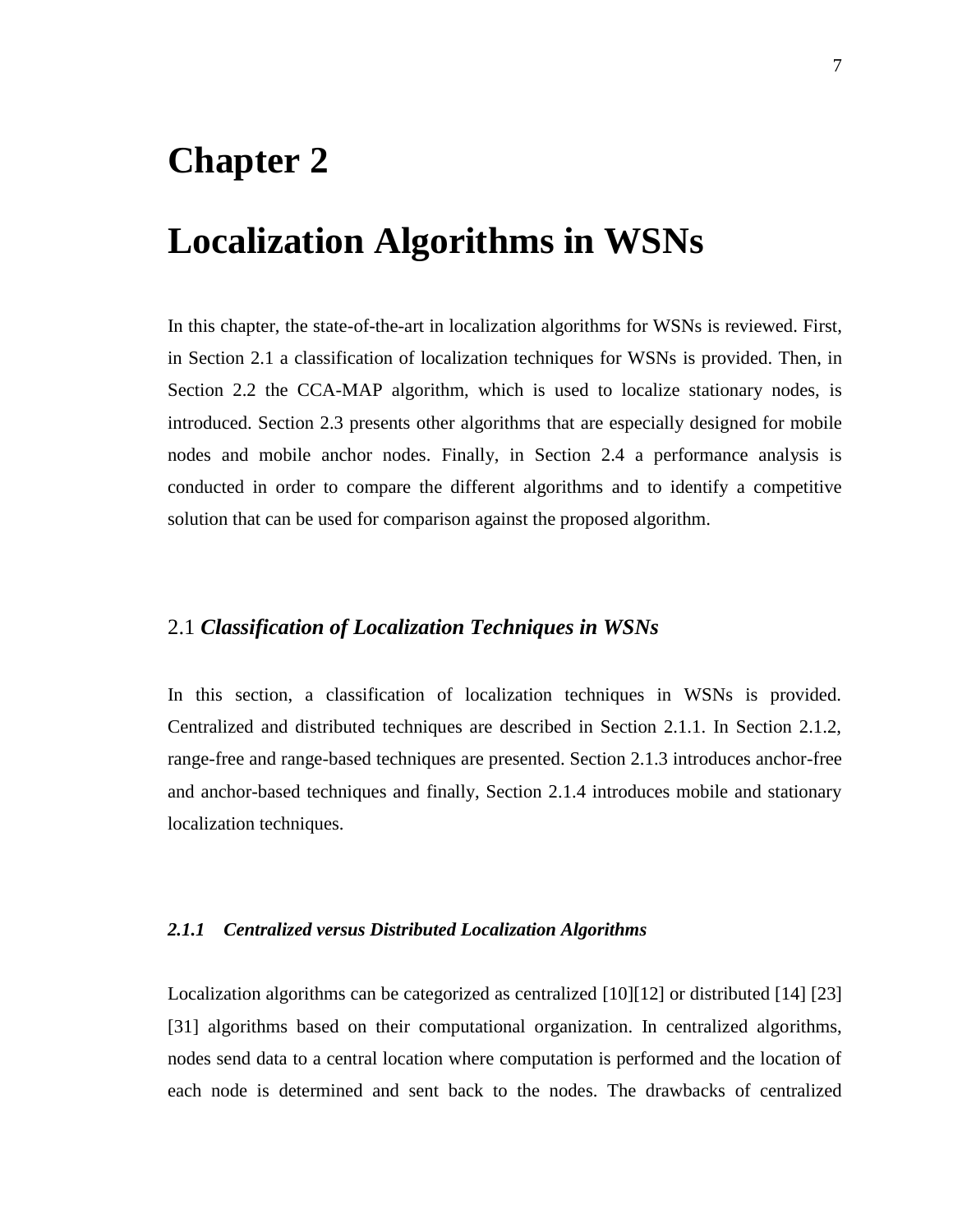algorithms are their high communication costs and intrinsic delay. In most cases, the intrinsic delay of centralized algorithms increases as the number of nodes in the network increases, thus making centralized algorithms inefficient for large networks. As a result, distributed algorithms that distribute the computational load across the network to decrease delay and to minimize the amount of inter-sensor communication have been introduced [\[12\]](#page-86-1). In distributed algorithms, each node determines its location by communication with its neighbouring nodes. Generally, distributed algorithms are more robust and energy efficient since each node determines its location locally with the help of its neighbours, without the need to send and receive location information to and from a central server. Distributed algorithms however can be more complex to implement and at times may not be possible due to the limited computational capabilities of sensor nodes.

#### <span id="page-17-0"></span>*2.1.2 Range‐Free versus Range‐Based Localization Techniques*

For determining the location of a sensor node, two types of techniques exist: range-free [\[19\]](#page-87-5)[\[20\]](#page-87-6)[\[21\]](#page-87-7) and range-based [\[16\]](#page-86-3)[\[18\]](#page-86-4)[\[22\]](#page-87-8)[\[33\]](#page-86-5). Range-free techniques use connectivity information between neighbouring nodes to estimate the nodes" position, range-based techniques however require ranging information that can be used to estimate the distance between two neighbouring nodes. On the one hand, range-free techniques do not require any additional hardware and use proximity information to estimate the location of the nodes in a WSN, and thus have limited precision. On the other hand, range-based techniques use range measurements such as time of arrival (ToA), angle of arrival (AoA), received signal strength indicator (RSSI), and time difference of arrival (TDoA) to measure the distances between the nodes in order to estimate the location of the nodes. These different ranging techniques are described as follows.

#### *Time of Arrival*

In the Time of Arrival (ToA) technique, all sensors transmit a signal with a predefined velocity to their neighbours. Then, the nodes each send a signal back to their neighbours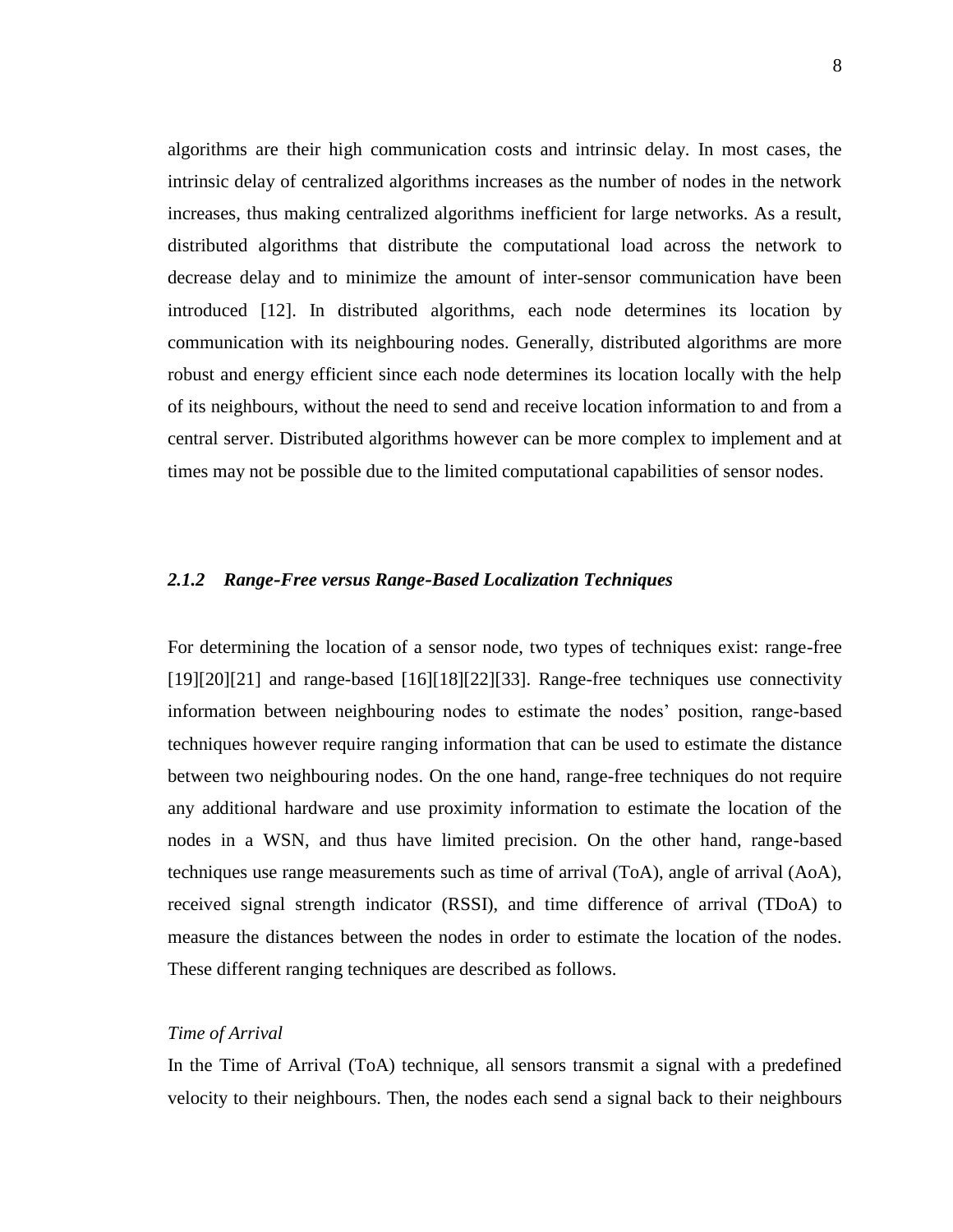and by using the transmission and received times each node estimates its distance to its neighbour [\[32\]](#page-88-3).

#### *Received Signal Strength Indicator*

Received Signal Strength Indicator (RSSI) is defined as the amount of power present in a received radio signal. Due to radio-propagation pathloss, received signal strength (RSS) decreases as the distance of the radio propagation increases. Therefore, the distance between two sensor nodes can be compared using the RSS value at the receiver, assuming that the transmission power at the sender is either fixed or known [\[32\]](#page-88-3).

An advantage of this technique is that no additional hardware is required as it uses a standard feature found in most wireless devices, namely the received signal strength indicator. Also it does not significantly impact local power consumption or sensor size and thus cost. The disadvantage of this technique is its inaccuracy. For example, if the sensor network is deployed indoors, walls and other obstacles would severely reduce the precision of the method due to nonlinearities, noise, interference, and absorption.

#### *Time Difference of Arrival*

The Time Difference of Arrival (TDoA) technique requires the nodes to transmit two signals that travel at different speeds. In this technique, each node is equipped with a microphone and a speaker. Most systems use ultrasound while some use audible frequencies. In TDoA, a radio message is sent by the transmitter, which then waits some fixed interval of time and then produces a fixed pattern of chirps on its speaker. In listening mode, the nodes hear the radio signal and note the current time, and then they turn on their microphones to detect the chirp pattern and again note the current time. Once they have the different times, the nodes can compute the distance between themselves and the transmitter using the fact that radio waves travel much faster than sound in air [\[32\]](#page-88-3).

If line-of-sight conditions are met and the environment is echo-free, TDoA techniques perform extremely accurately. The disadvantage of such systems is that they require special hardware which must be built into the sensor nodes. Also, the speed of sound in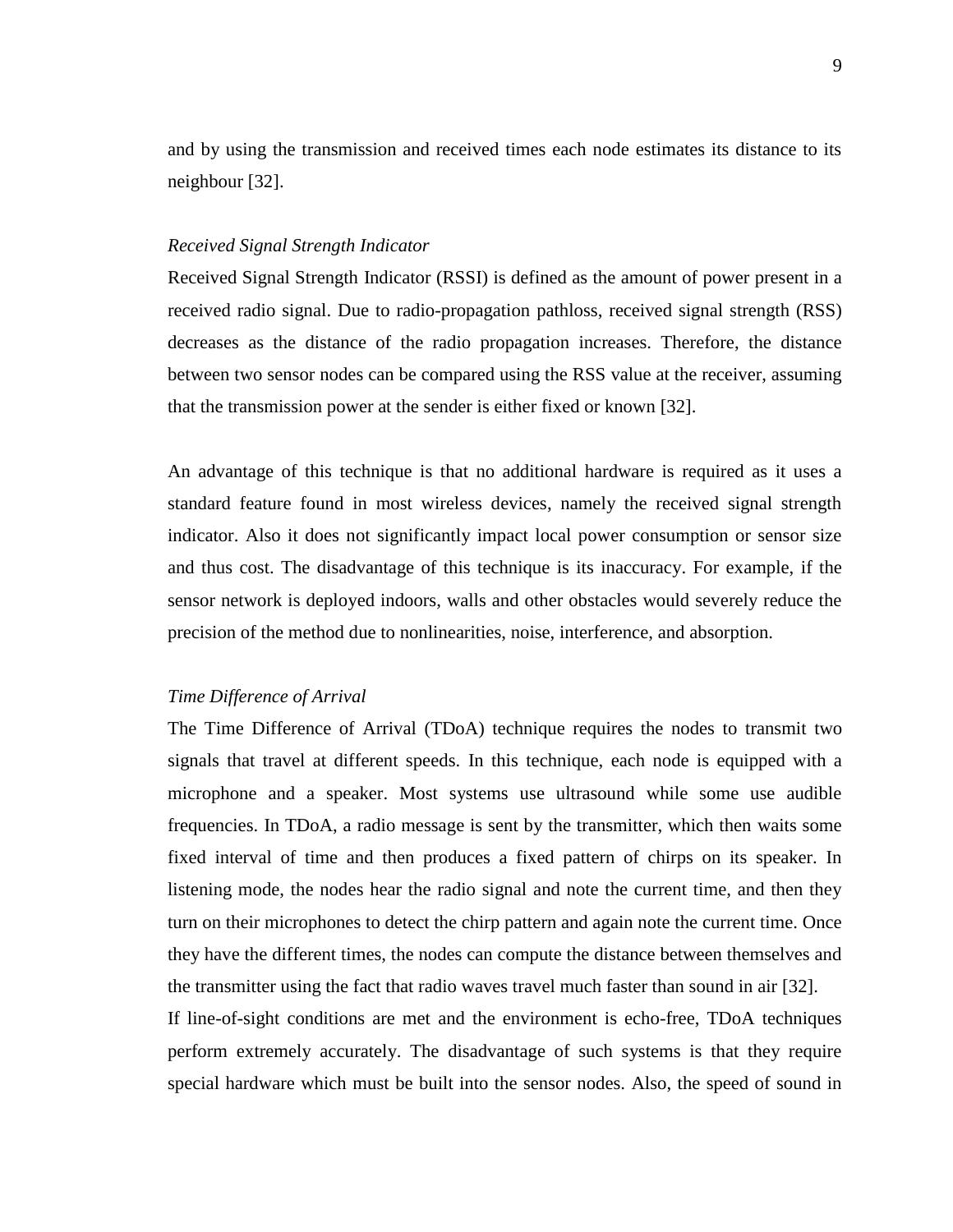air varies with air temperature and humidity, which can introduce inaccuracies. Lastly, it is very difficult to meet line-of-sight conditions in many environments such as inside buildings or in mountainous terrains.

#### *Angle of Arrival*

Angle of Arrival (AoA) techniques gather data using either radio or microphone arrays. These arrays allow a receiving node determine the direction of a transmitting node. Optical communication techniques can also be used to gather AoA data. In these techniques, a single transmitted signal is heard by several spatially separated microphones. The phase or time difference between the signal"s arrival at different microphones is calculated and thus the AoA of the signal is found.

This technique is accurate to within a few degrees but the downside is that AoA hardware is bigger and more expensive than TDoA ranging hardware, since each node must have one speaker and several microphones. Another important factor is the need for spatial separation between speakers which will be difficult to accommodate as the size of sensor nodes decreases [\[32\]](#page-88-3).

In conclusion, range-based techniques can provide very accurate results but require expensive hardware, such as ultrasound devices for TDoA and antenna arrays for AoA. A disadvantage of range-based techniques is that distance information can be difficult to obtain in practice due to issues such as lack of omni-directional ranging and presence of obstacles which prevent line-of-sight.

#### <span id="page-19-0"></span>*2.1.3 Anchor‐Based versus Anchor‐Free Localization Techniques*

Another classification of localization algorithms for WSNs is based on whether or not external reference nodes are needed. These nodes, called anchor nodes (or simply anchors for short), usually either have a GPS receiver installed on them or know their position by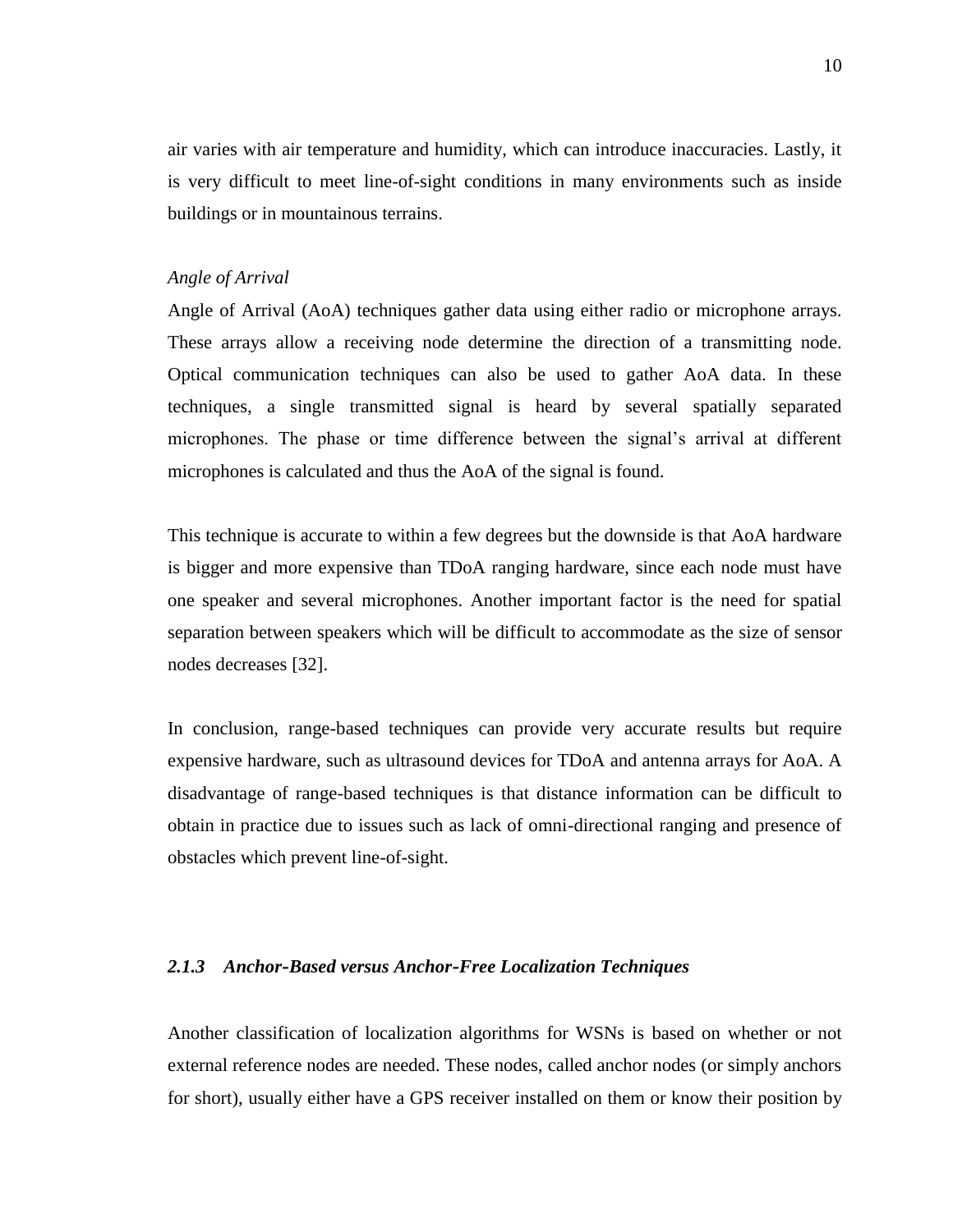manual configuration. They are used by other nodes as reference nodes in order to provide coordinates in the absolute reference system being used.

Anchor-based algorithms [13][14][17][25] use anchor nodes to rotate, translate and sometimes scale a relative coordinate system so that it coincides with an absolute coordinate system. In such algorithms, a fraction of the nodes must be anchor nodes or at least a minimum number of anchor nodes are required for adequate results. For 2 dimensional spaces, at least three noncollinear anchor nodes and for 3-dimensional spaces, at least four noncoplanar anchor nodes are required. The final coordinate assignments of the sensor nodes are valid with respect to a global coordinate system or any other coordinate system being used. A drawback to anchor-based algorithms is that another positioning system is required to determine the anchor node positions. Therefore, if the other positioning system is unavailable, for instance, for GPS-based anchors located in areas where there is no clear view of the sky, the algorithm may not function properly. Another drawback to anchor-based algorithms is that anchor nodes are expensive as they usually require a GPS receiver to be mounted on them. Therefore, algorithms that require many anchor nodes are not very cost-effective. Location information can also be hardcoded into anchor nodes, however, in this case careful deployment of anchor nodes is required, which may be very expensive or even impossible in inaccessible terrains.

In contrast, anchor-free localization algorithms [23][39] do not require anchor nodes. These algorithms provide only relative node locations, i.e., node locations that reflect the position of the sensor nodes relative to each other. For some applications, such relative coordinates are sufficient, however. For example, in geographic routing protocols, the next forwarding node is usually chosen based on a distance metric that requires the next hop to be physically closer to the destination, which can be perfectly expressed with relative coordinates.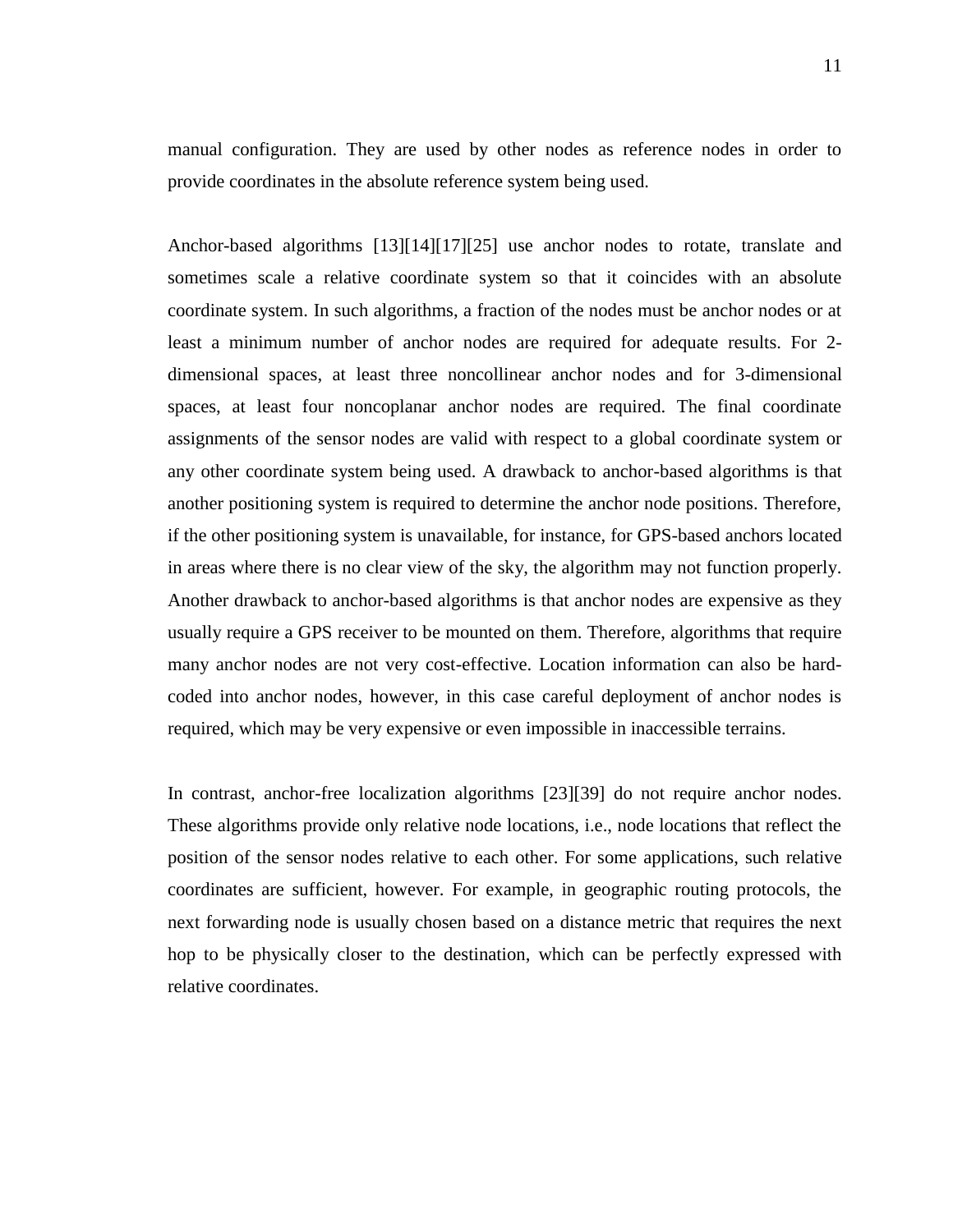#### <span id="page-21-0"></span>*2.1.4 Mobile versus Stationary Node Localization*

The problem of mobility in WSNs has recently gained much interest as the number of applications that require mobile sensor nodes has increased. Studies conducted on introducing mobility in WSNs have resulted in an overall improvement in the network by not only increasing the overall network lifetime, but also by improving the data capacity of the network as well as addressing delay and latency problems [\[26\]](#page-87-1)[\[27\]](#page-87-2). Some authors have proposed algorithms in which mobile anchor nodes are used in order to aid with the localization of stationary sensor nodes [\[34\]](#page-88-4) [\[35\]](#page-88-5)[\[36\]](#page-88-6); inventory management is an example of an application that takes advantage of such an approach. In other scenarios however, some or all of the sensor nodes are mobile  $[28][29][30][37][38][39][40]$  $[28][29][30][37][38][39][40]$  $[28][29][30][37][38][39][40]$  $[28][29][30][37][38][39][40]$  $[28][29][30][37][38][39][40]$  $[28][29][30][37][38][39][40]$  $[28][29][30][37][38][39][40]$ ; this is where "mobility creates the problem of locating and tracking moving sensors in real time" [\[41\]](#page-89-3). In Section 2.3, algorithms that employ mobile anchor nodes for finding stationary sensor node locations, algorithms that locate sensor nodes that are mobile, and localization algorithms in which both anchors and sensor nodes are mobile are reviewed.

#### <span id="page-21-1"></span>2.2 *Localization Algorithms Proposed for Stationary WSNs: CCA-MAP*

Many localization algorithms have been proposed for stationary WSNs [\[10\]](#page-86-0)-[\[25\]](#page-87-0). However, in this section, the focus is on the CCA-MAP algorithm, which is the basis of the proposed iCCA-MAP. To the best of our knowledge, the CCA-MAP algorithm is amongst the highest performing algorithms proposed for stationary WSNs.

CCA-MAP, proposed by Li and Kunz [\[25\]](#page-87-0), is a cooperative node localization algorithm, which applies an efficient non-linear data mapping technique called Curvilinear Component Analysis (CCA) [\[42\]](#page-89-4), to localize nodes in a WSN. Cooperative localization schemes formulate the localization problem as a joint estimation problem and apply optimization techniques to derive location coordinates considering all constraints on inter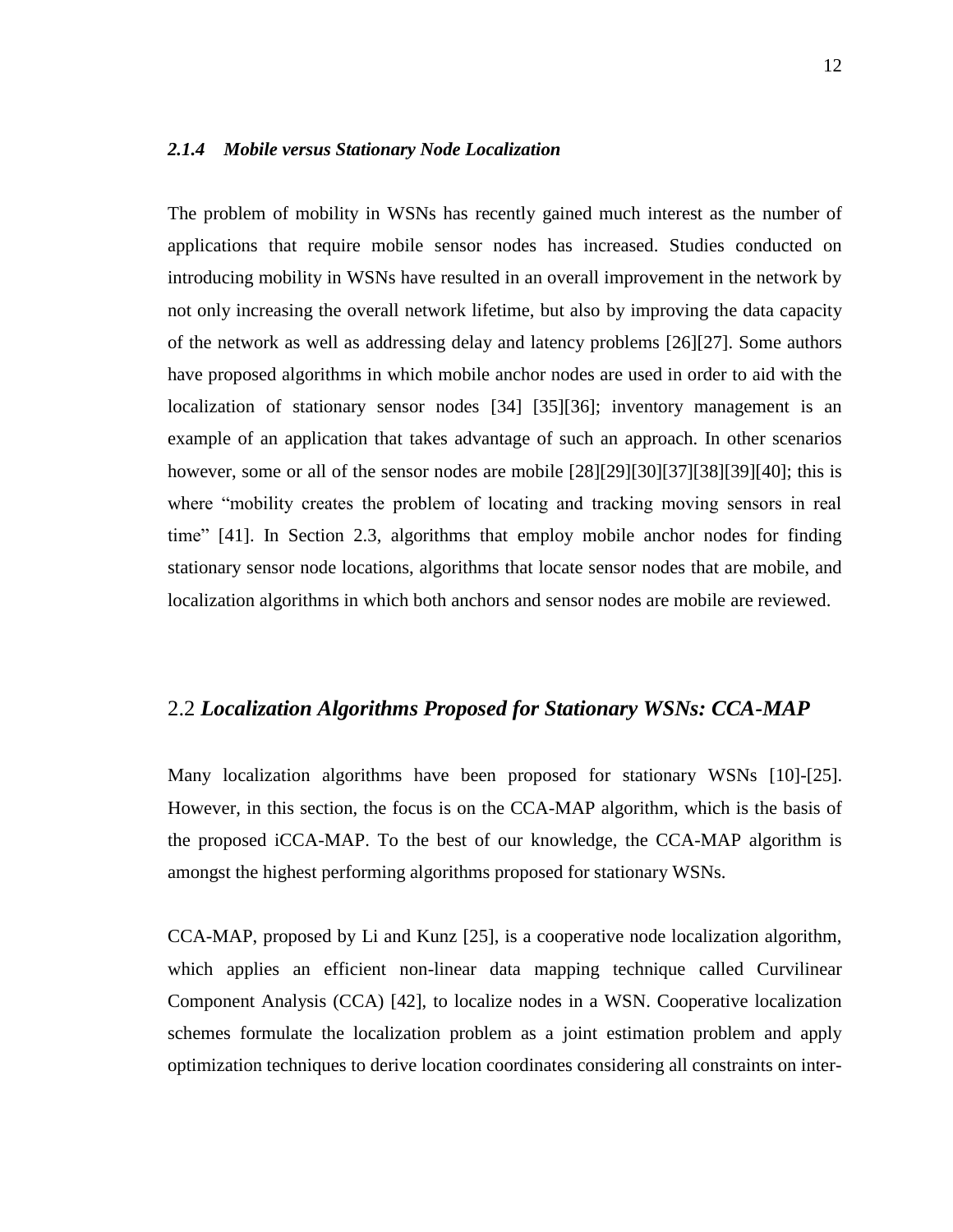node distances, rather than considering only constraints between the sensor nodes and anchor nodes.

CCA, a self-organizing neural network, was originally proposed for dimensionality reduction and representation of multidimensional data sets. The self-organized neural network performs vector quantization of the input space and nonlinear projection of the quantized vectors toward an output space, mapping the data sets in a higher dimension to a lower one.

CCA-MAP uses CCA to build local maps at every possible node of the network and patches them together to form a global map. Each node uses only local information to compute its own local map. Here, CCA is employed for computing the node coordinates in the local map.

In the CCA-MAP algorithm, for networks with less than 1000 nodes, neighbours within *h=2* hops are included in building the local map for each node. For networks with more than 1000 nodes, neighbours within  $h=1$  hops suffice. The shortest distance matrix of the local map is computed and used as the approximate distance matrix. The shortest distance matrix of each local map is derived using the least number of hops from every node to every other node in the local map if the range-free version of CCA-MAP is being used, or it can be derived from distance measurements between the nodes if the range-based version of CCA-MAP is being used. Then, each node applies the CCA algorithm, generating the relative coordinates of each node in its local map. The complexity of computing each local map is  $O(k^2)$ , where *k* is the average number of 2-hop neighbours. The local maps are then merged. The merged map transforms to an absolute map based on positions of the anchor nodes. While for 2-dimensional space three anchor nodes are the minimum required, simulation results for CCA-MAP have shown that the algorithm can achieve very accurate localization performance by using only this minimal set of three anchor nodes [\[25\]](#page-87-0). In the merging step, for the starting map, the local map of a randomly selected node is used. After that, the neighbour node whose local map shares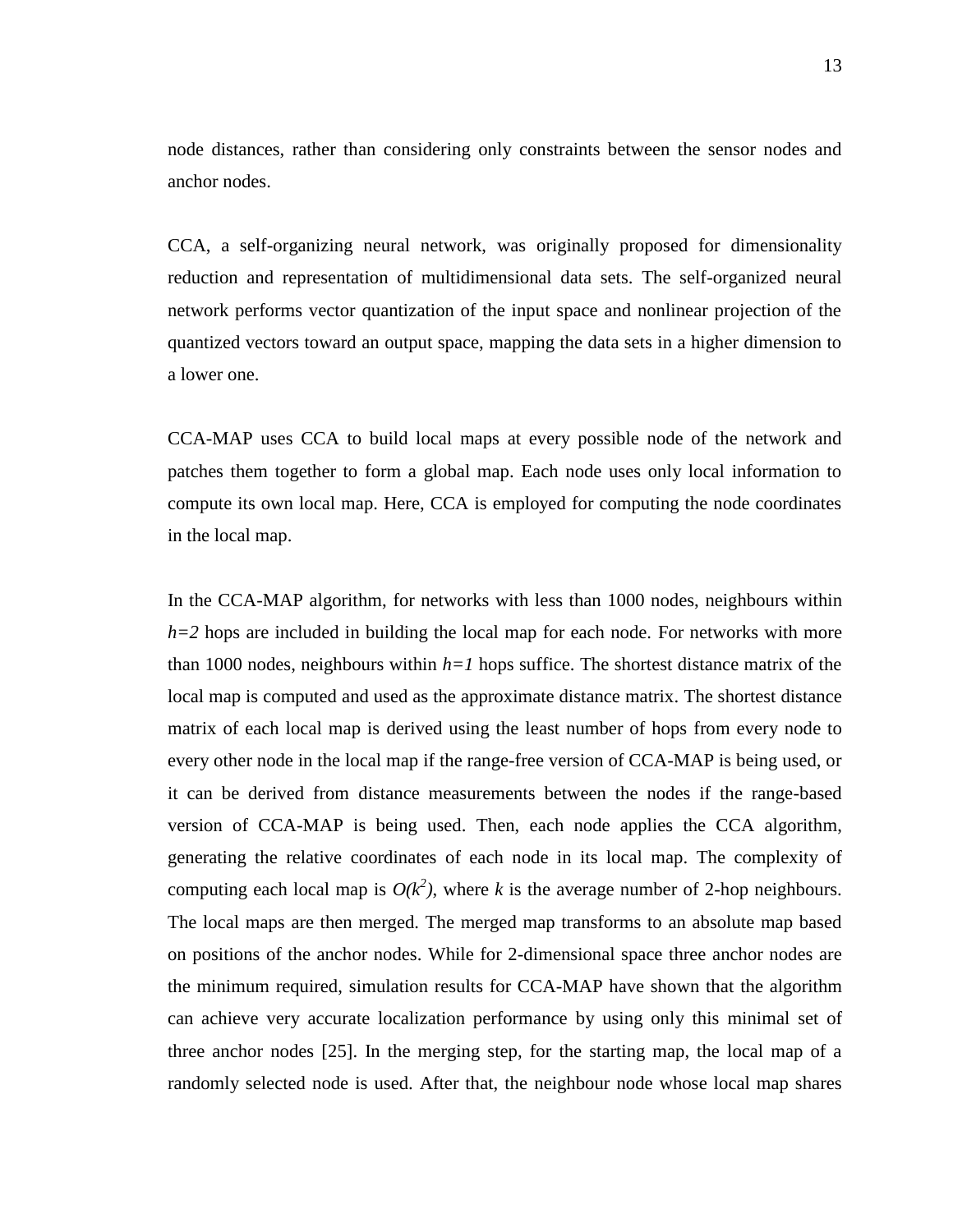the most nodes with the current map is selected to merge its local map into the current map. Using the coordinates of their common nodes, two maps are merged. A linear transformation is used for merging a new local map into the current map. This scheme allows local maps to be merged in parallel in different parts of the network if CCA-MAP is implemented in a distributed fashion, otherwise the maps are merged in sequence. The complexity of the map merge step is  $O(k^3n)$ , where *k* is the average number of 2-hop neighbours and *n* is the total number of nodes.

Anchor nodes are not required while merging the maps. However, to obtain the absolute coordinates of the nodes, when at least three anchor nodes are found in the patched map of a subnetwork, an absolute map can be computed using the coordinates of the anchor nodes. The complexity of this step for *a* anchor nodes is  $O(a^3+n)$ . The CCA-MAP algorithm can be carried out in a distributed fashion where each node computes its local map or it can be carried out at more powerful gateway nodes of clusters if the sensor network uses a hierarchical structure or at a central computing platform if desired.

There are other localization algorithms such as MDS-MAP [\[12\]](#page-86-1)[\[13\]](#page-86-6)[\[14\]](#page-86-2) and others [\[24\]](#page-87-9)[43] that generate local maps as well, but global maps are all constructed in a similar fashion. In two dimensions, three or more common nodes are needed to rigidly stitch two maps together by translating, rotating, and/or reflecting one map in order to place the corresponding nodes as close to each other as possible.

The order by which the local maps are merged can be either peer-to-peer or incremental [\[24\]](#page-87-9). In the peer-to-peer method, any two maps can be merged as long as they have enough common nodes. Therefore, there is no need for a global schedule because the stitching occurs concurrently throughout the whole network. In incremental stitching, a single map is declared as the core map and other maps are stitched to it one at a time. In [\[14\]](#page-86-2) and [\[15\]](#page-86-7), Maximum Common Nodes First (MCF) stitching, an algorithm which finds the map that has the maximum number of common nodes with the core map, is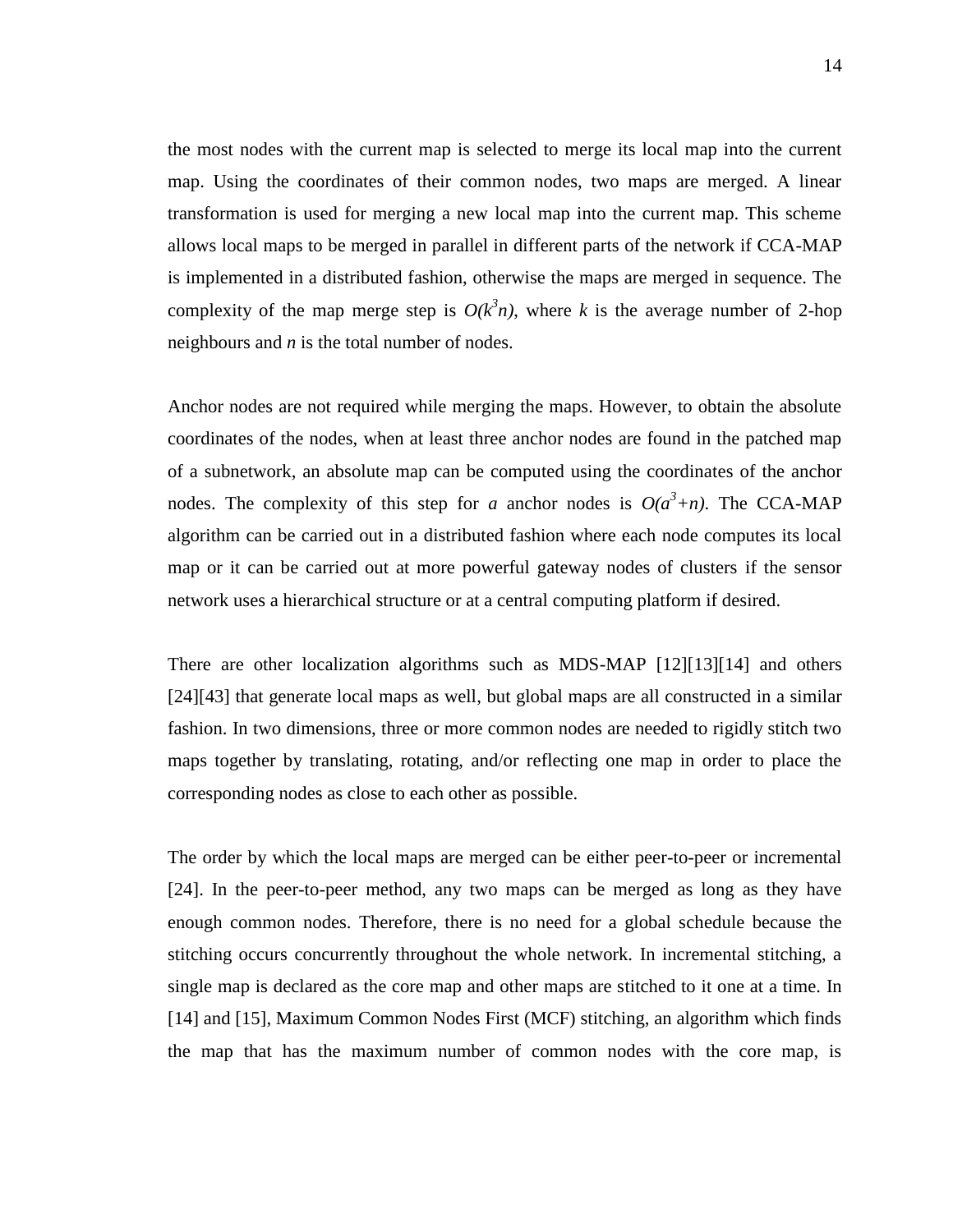implemented. In [\[24\]](#page-87-9), the authors propose a method that utilizes all available distances between two maps in order to prevent flip errors and provide better accuracy.

#### <span id="page-24-0"></span>2.3 *Localization Methods Proposed for Mobile WSNs*

In this section, algorithms addressing mobility in WSNs are reviewed. These algorithms are divided into three subsections: algorithms requiring mobile anchor nodes which aid in finding stationary node locations; algorithms proposed for mobile sensor nodes; and algorithms in which both anchor nodes and sensor nodes are mobile.

#### <span id="page-24-1"></span>*2.3.1 Algorithms for Mobile Anchor Nodes*

In mobile-assisted localization (MAL) [\[34\]](#page-88-4), a mobile user is utilized to assist with measurements between node pairs. Measurements are made until the distance constraints, which depend on the number of visible nodes in a given region, form a globally rigid structure guaranteeing a unique localization. The mobile"s movement and the minimum number of measurements it must collect determine the required constraints. In this approach, "a roving human or a robot wanders through an area, collecting distance information between the nodes and itself" [\[34\]](#page-88-4). The performance of MAL is evaluated for indoor environments using the Cricket location system [\[18\]](#page-86-4).

In [\[35\]](#page-88-5), a localization technique using a single mobile anchor node, aware of its position by use of a GPS receiver, is presented. Proximity constraints, which are inferred by the sensor nodes receiving data packets from the mobile anchor node, are used to construct and maintain position estimates. In this method, Bayesian inference is used. Here again the mobile anchor node can be a human operator, an unmanned vehicle, or a plane from which the nodes are deployed. This method is radio frequency (RF) based, meaning that the received signal strength indicator is used for ranging measurements, although other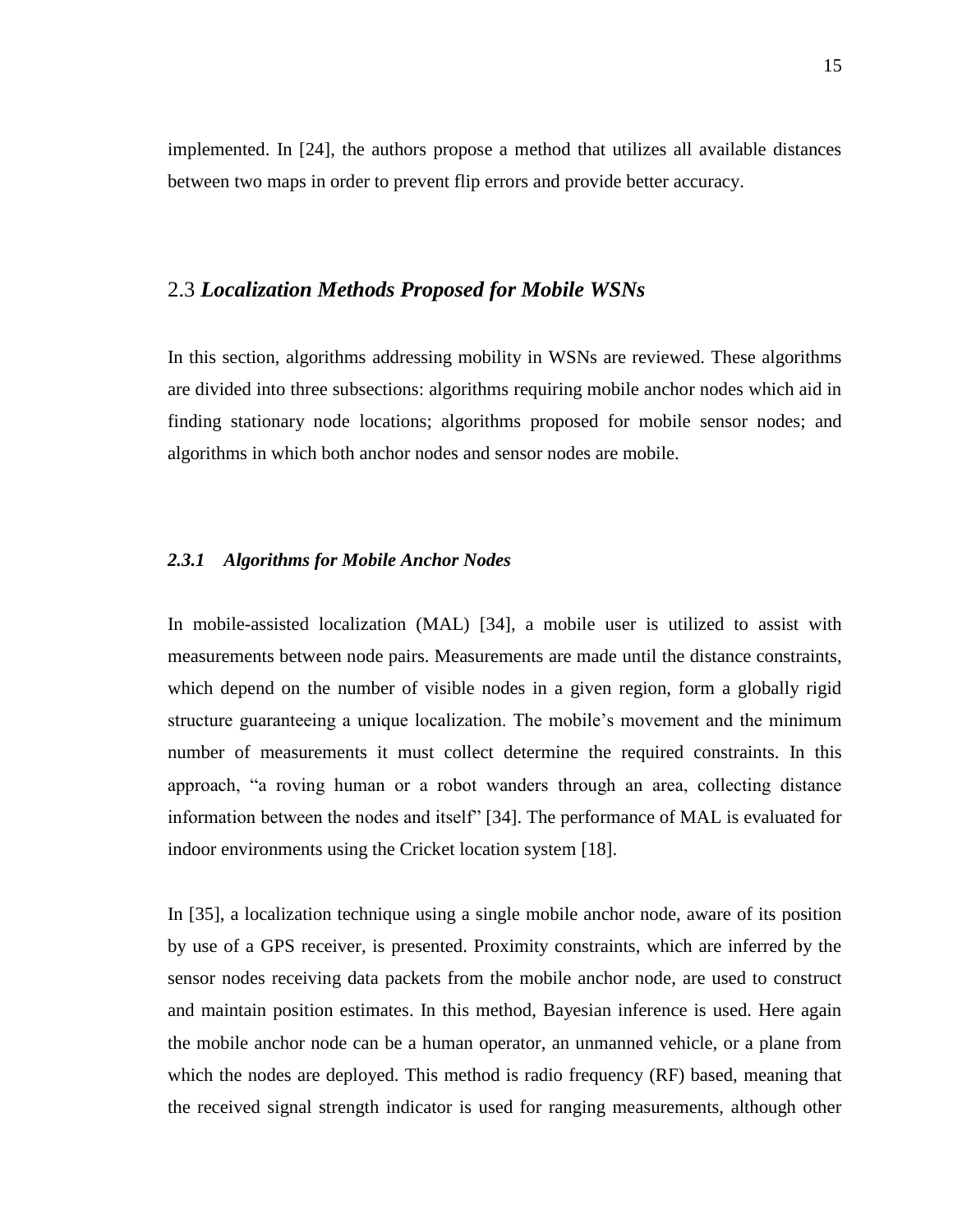ranging measurement methods could also be used. The disadvantage of using RSSI is its low accuracy, given that noise, interference, and absorption can significantly affect the precision, especially in indoor environments where walls are major obstacles.

In [\[36\]](#page-88-6), Galstyan *et al.* propose a distributed online algorithm wherein nodes use geometric constraints caused by radio connectivity as well as sensing information to decrease the uncertainty of their location. A moving target provides commonly sensed data as a means of sensing constraints, where these constraints are tighter than the radio connectivity constraints. First, a moving anchor node is used to dynamically selfconfigure a network, broadcasting its coordinates to nodes that are within its sensing range, as it moves through the network. A new quadratic constraint is generated every time a node senses the anchor node. The constraint is used to further reduce the uncertainty in the nodes" positions. The sensing region is approximated by a rectangular bounding box, hence replacing the quadratic constraint by a simpler linearized constraint which guarantees that the actual position of the node is within the bounding box. The authors then use a moving target with unknown coordinates. The target can be localized if there are enough nodes that know their approximate positions. The information received from the target can be used to impose new constraints on the position of the node, improving the node"s position accuracy.

Triangulation is one of the most popular methods for target localization, but it requires at least three sensors with known locations in 2D, which sometimes cannot be achieved. For this reason, the authors use a bounding rectangle for the target which guarantees that the actual target position is always inside the bounding box. Nodes can use target information in the following two ways: (i) constraints are imposed on a node"s position by observing the target, and (ii) if a target that is in the vicinity of a node is not detected by the node but detected by the node"s neighbours, the node can use this "negative" information to impose tighter constraints on its own position. A major drawback with this algorithm is the time it may take for the mobile anchor node to broadcast its coordinates to nodes within its sensing range, which could depend on the size of the network, the deployment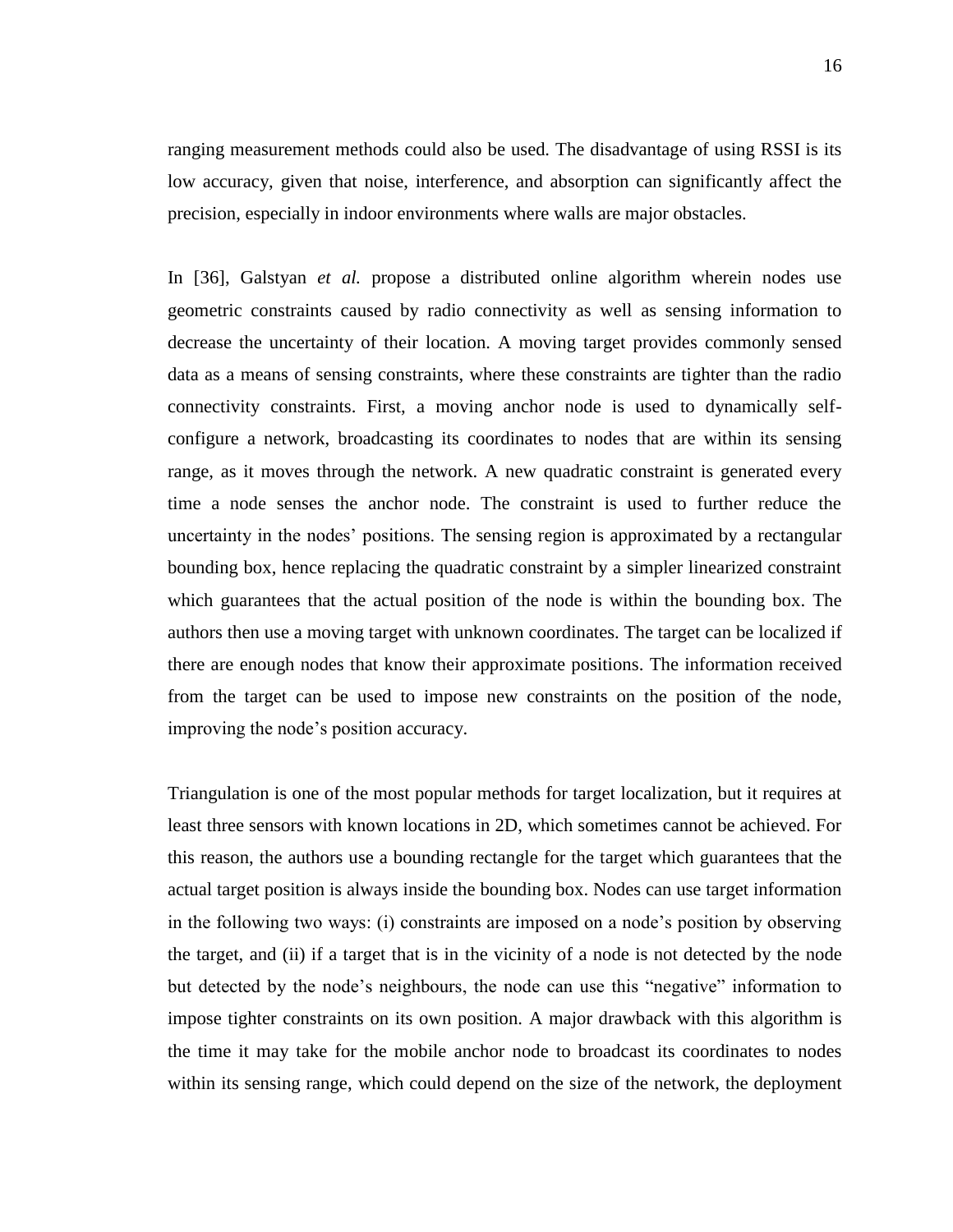area, and the anchor node"s radio range. Another concern is the time that may be required for the target to localize if only a few nodes within its vicinity know their positions.

Another algorithm that uses mobile anchor nodes for achieving node localization in static sensor networks is called Mobile Anchor Point (MAP) [\[28\]](#page-87-3). In this algorithm, anchors broadcast beacon messages with their location information as they move through the sensor field. This algorithm supposes that the range of communication between the anchors and nodes is bounded by a circle and the node is located at the center of this circle. The node uses the locations of the moving anchors that are chosen in order to form the chord of the circle. The geometric corollary stating that a perpendicular bisector of a chord passes through the center of the circle is used for determining the location of the node by calculating the intersection point of two perpendicular bisectors of the cords. A visitor list storing both the mobile anchors whose messages have been received by the sensor node and their associated lifetime is maintained by each sensor node. The node checks whether the anchor node has been inserted in its visitor list every time it receives a beacon message from a mobile anchor. If the anchor node hasn"t been inserted, the beacon message will be selected as a beacon point and a predefined lifetime for the anchor will be added in the visitor list. If the mobile anchor node already exists in the node's visitor list, its lifetime is prolonged. When the lifetime of an anchor node expires, the last beacon message of that anchor node is recorded as a beacon point and the corresponding entry in the visitor list is removed. The accuracy of this algorithm is dependent on the speed of the mobile anchor nodes and the number of mobile anchor nodes available in the network.

#### <span id="page-26-0"></span>*2.3.2 Algorithms for Mobile Sensor Nodes*

The Color-theory-based Dynamic Localization (CDL) algorithm [\[38\]](#page-89-0) is a centralized localization algorithm which uses color theory in order to localize nodes in mobile WSNs. The function of this algorithm is to build a location database in the centralized server in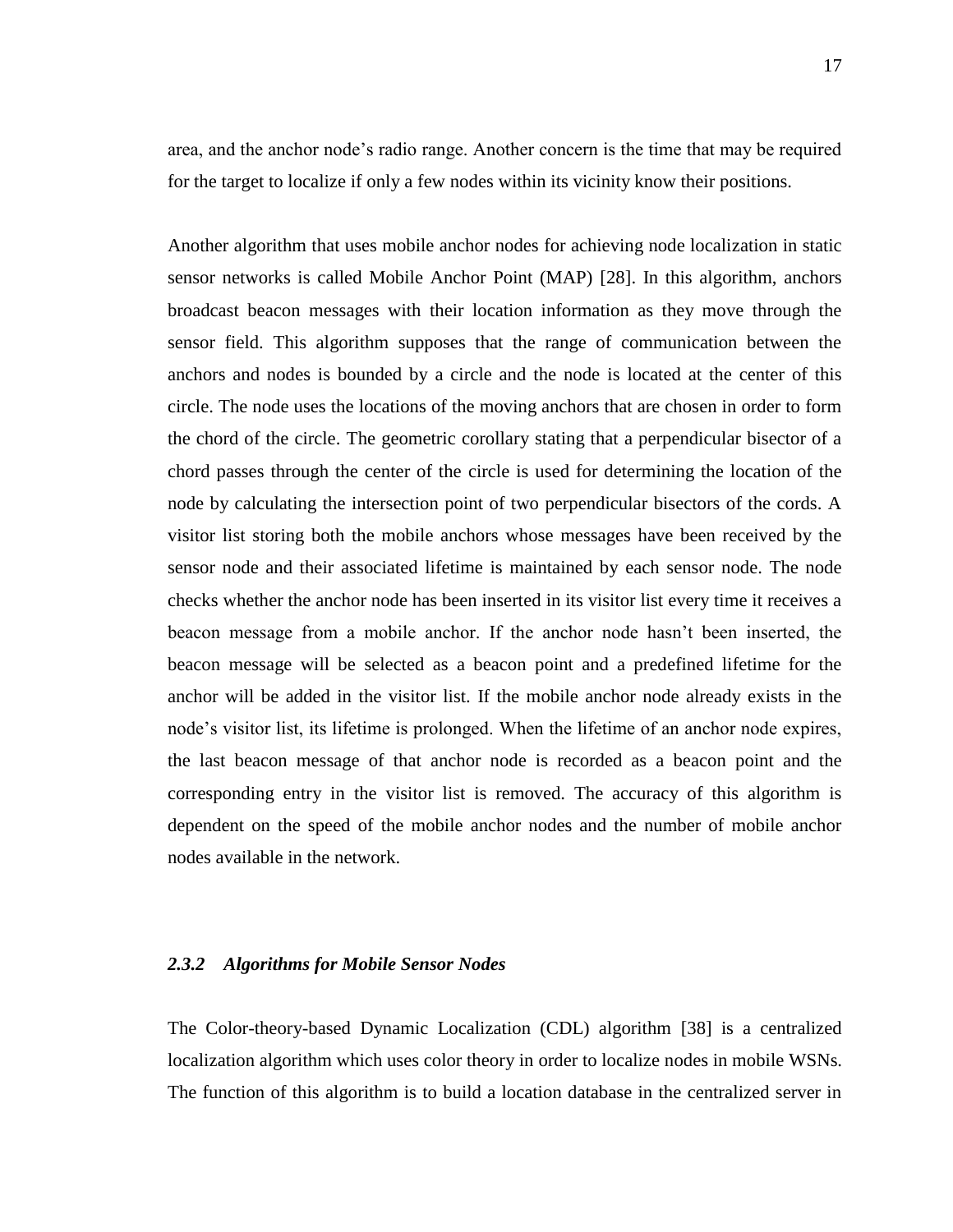order to map a set of red-green-blue (RGB) values to a geographic position. This algorithm works as follows: a sensor node receives RGB values from anchor nodes and, using these values, it calculates its own RGB values. It then sends its RGB values to the server, where the closest possible location is queried in the database. The distance measurements in the CDL algorithm are based on the DV-hop scheme, in which the derived shortest path is generally larger than the corresponding Euclidean distance, which can cause inaccuracy in location estimates.

Yu and Yu [\[39\]](#page-89-1) propose a range-based, anchor-free algorithm using rigidity theory for localization of mobile nodes. Their algorithm is based on the following assumptions:

- Each node has a constant speed and has a random initial location;
- The initial position of each node is known, either by use of a stationary localization algorithm or by initial node placement;
- There are at least two neighbours in the transmission range of each node;
- Techniques such as RSSI, ToA, TDoA, and AoA can be used to find the distance between any two sensor nodes.

By solving for the three unknown node locations using four equations, the final position of the nodes are found if there exists a unique solution. If there are multiple solutions to the problem, other pairs of neighbouring nodes that are also neighbours to each other must be used until a unique solution is found. A downside to this approach is the amount of memory required to keep track of all neighbouring nodes and the neighbouring nodes" neighbours, and on top of that, all predicted positions for a node must also be kept in memory until a final unique solution is determined.

#### <span id="page-27-0"></span>*2.3.3 Algorithms for Mobile Sensor Nodes and Mobile Anchor Nodes*

One of the early works on locating mobile nodes with the aid of mobile anchor nodes in the context of range-free localization is by Hu and Evans [\[29\]](#page-88-0), who introduced the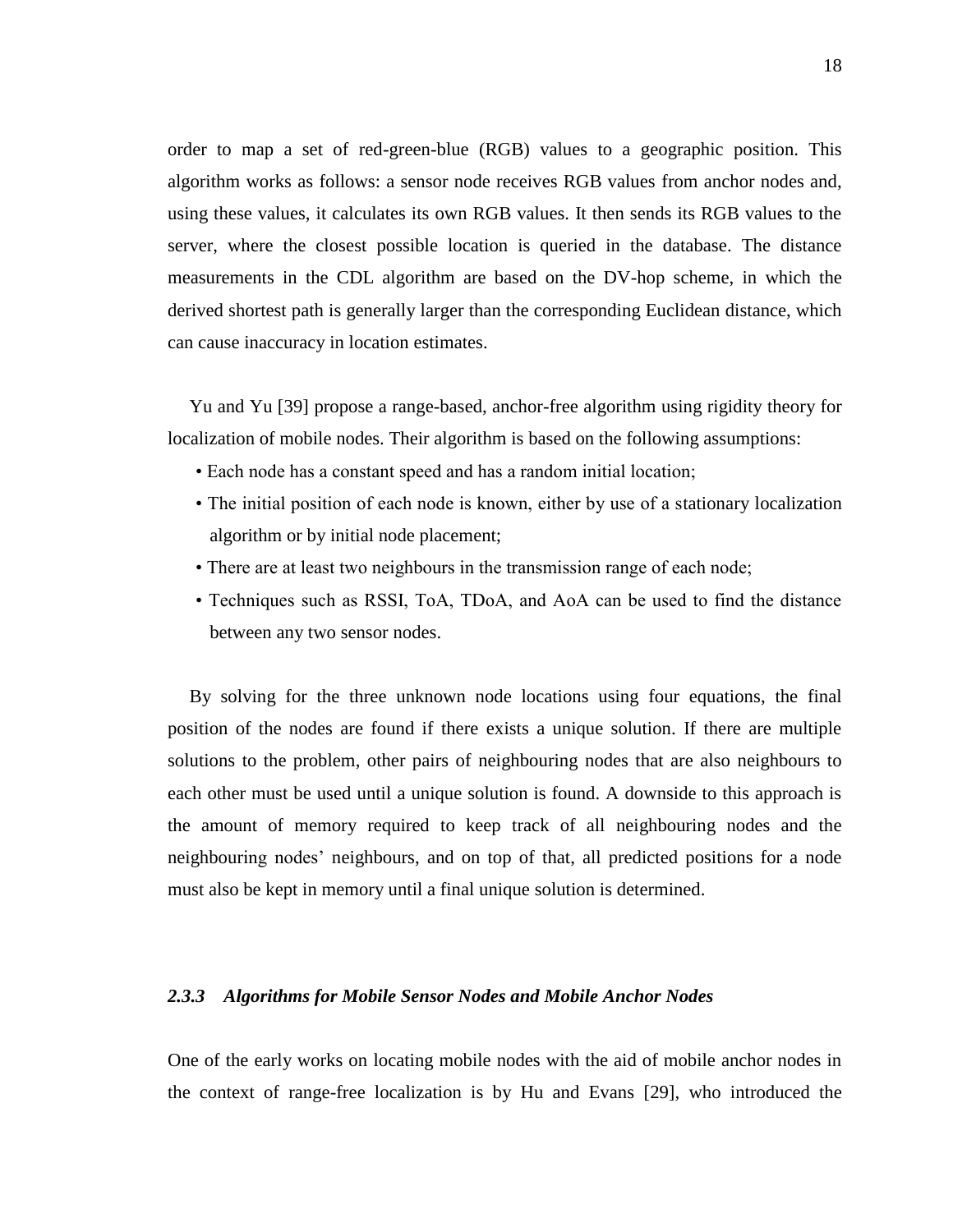sequential Monte Carlo Localization (MCL) method for mobile WSNs. More specifically, the authors show that such a method utilizing mobility can improve accuracy and reduce localization costs. Their method is based on adopting the Monte Carlo Localization (MCL) algorithm developed for localization in robotics. In this method, the posterior distribution of possible locations as the valid solutions is represented by a set of weighted samples.

Initially, nodes have no knowledge of their location and thus a set of *N* random locations in the deployment area are chosen as initial samples. Each step consists of two phases, referred to as the prediction and filtering phase. In the prediction phase, a movement occurs and the uncertainty increases, whereas, in the filtering phase, updating the data is done based on new observations. In the prediction phase, the node calculates its possible locations based on the previous possible locations and its maximum velocity. Anchor nodes then transmit their location information, and, based on the nodes" observation of the anchor node locations, samples inconsistent with observations are filtered out. There are two types of observations: direct anchor observations and indirect anchor observations. In a direct anchor observation, if the node hears the anchor, it must lie within a circle of radius r of the anchor's location. An indirect anchor observation is when a node does not hear an anchor but one of its neighbours does, thus indicating that the node must lie within distance *r* and 2*r* of the anchors location. This process is repeated until a satisfactory estimate of the nodes" locations is made.

In [\[30\]](#page-88-1), Stevens-Navarro *et al.* propose and analyze two variations of the Monte Carlo Localization algorithms, calling them Dual MCL, which can be considered as the logical inverse of the original MCL algorithm, and Mixture MCL, which is a combination of the original MCL and Dual MCL. Simulations in which the number of seeds, nodes, samples, velocity of nodes, and radio pattern degree of irregularity are varied are performed. The authors report that both Dual MCL and Mixture MCL are more accurate than the original MCL algorithm. However, in terms of a trade-off between the computational time and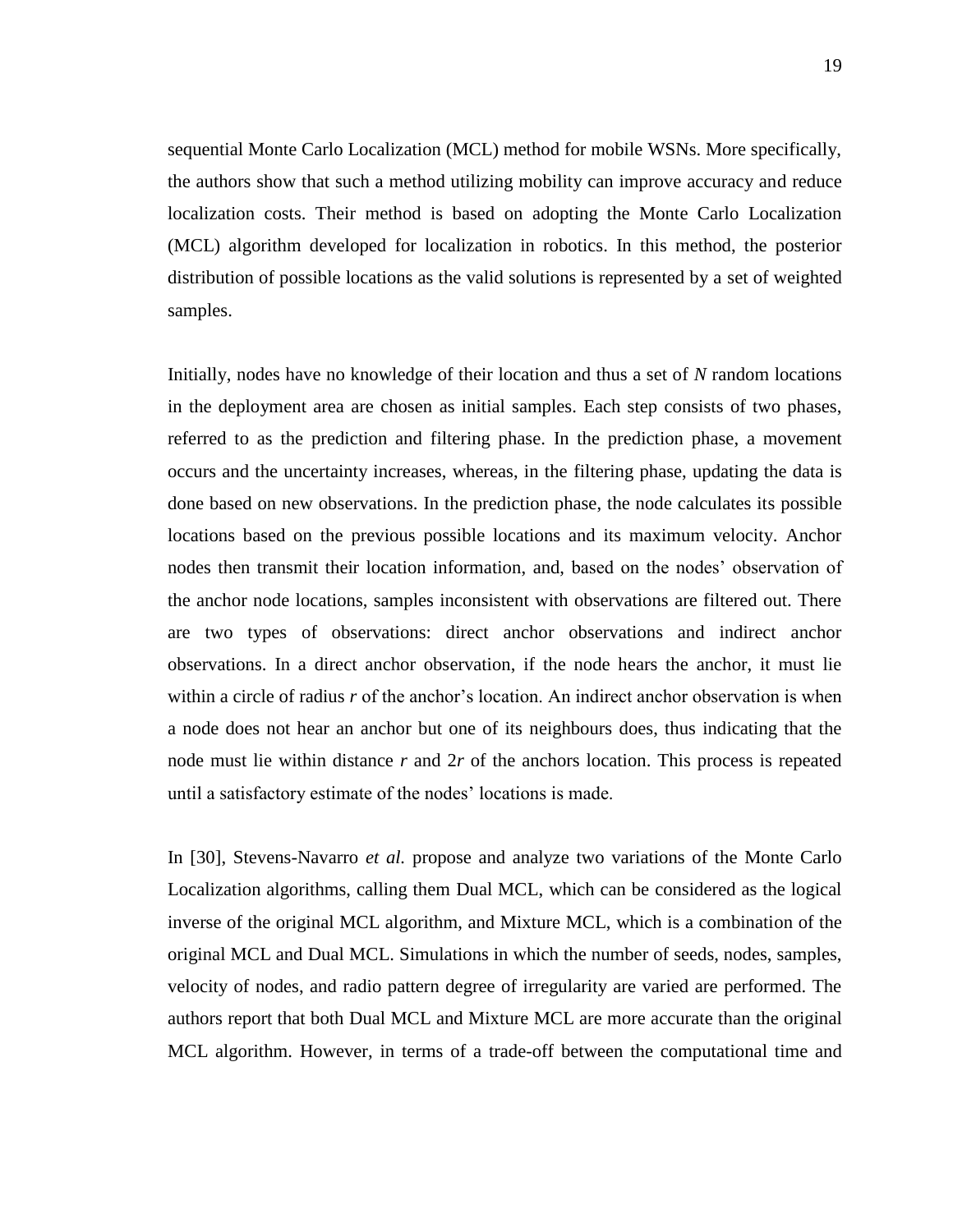estimated location accuracy, Mixture MCL outperforms both the Dual and the original MCL algorithms.

In the Dual MCL, the prediction and filtering steps of the original MCL algorithm are rather inverted. In the prediction step of Dual MCL, samples are generated from the deployment area and are validated based on anchor nodes being heard by nodes or by their neighbouring nodes. In the Dual MCL filtering step, at every time interval, the validated predicted samples are filtered based on the previous location of the node and the maximum velocity the node can travel.

The Mixture MCL algorithm combines the Dual MCL and the original MCL algorithm by generating samples using both methods and mixing these samples together using a mixing rate. The results generated using Mixture MCL is not as accurate as that of Dual MCL, but in terms of the trade off between computational time and estimated location accuracy, Mixture MCL outperforms Dual MCL. One major drawback of the MCL family of algorithms is their requirement for high anchor node density.

Extended Mobile Anchor Point (EMAP) [\[37\]](#page-88-7) is an extension of the MAP algorithm [\[28\]](#page-87-3) adapted for mobile sensor nodes. The MAP algorithm uses mobile anchors in a static WSN, whereas EMAP extends this algorithm to deal with mobile sensor networks. In this algorithm, anchor nodes broadcast their location information as they move through the sensing field. The corollary of the perpendicular bisector of a chord is used for predicting a node"s location. EMAP assumes that mobile nodes know their distance and moving direction using measuring devices such as compass and odometer. A major drawback of this algorithm is the assumption that mobile nodes have knowledge of their distance and moving direction. This assumption necessitates the use of additional hardware which increases cost.

Enhanced Color-theory-based Dynamic Localization (E-CDL) proposed in [\[40\]](#page-89-2) is based on the CDL algorithm [\[38\]](#page-89-0), whose location accuracy depends on the accuracy of the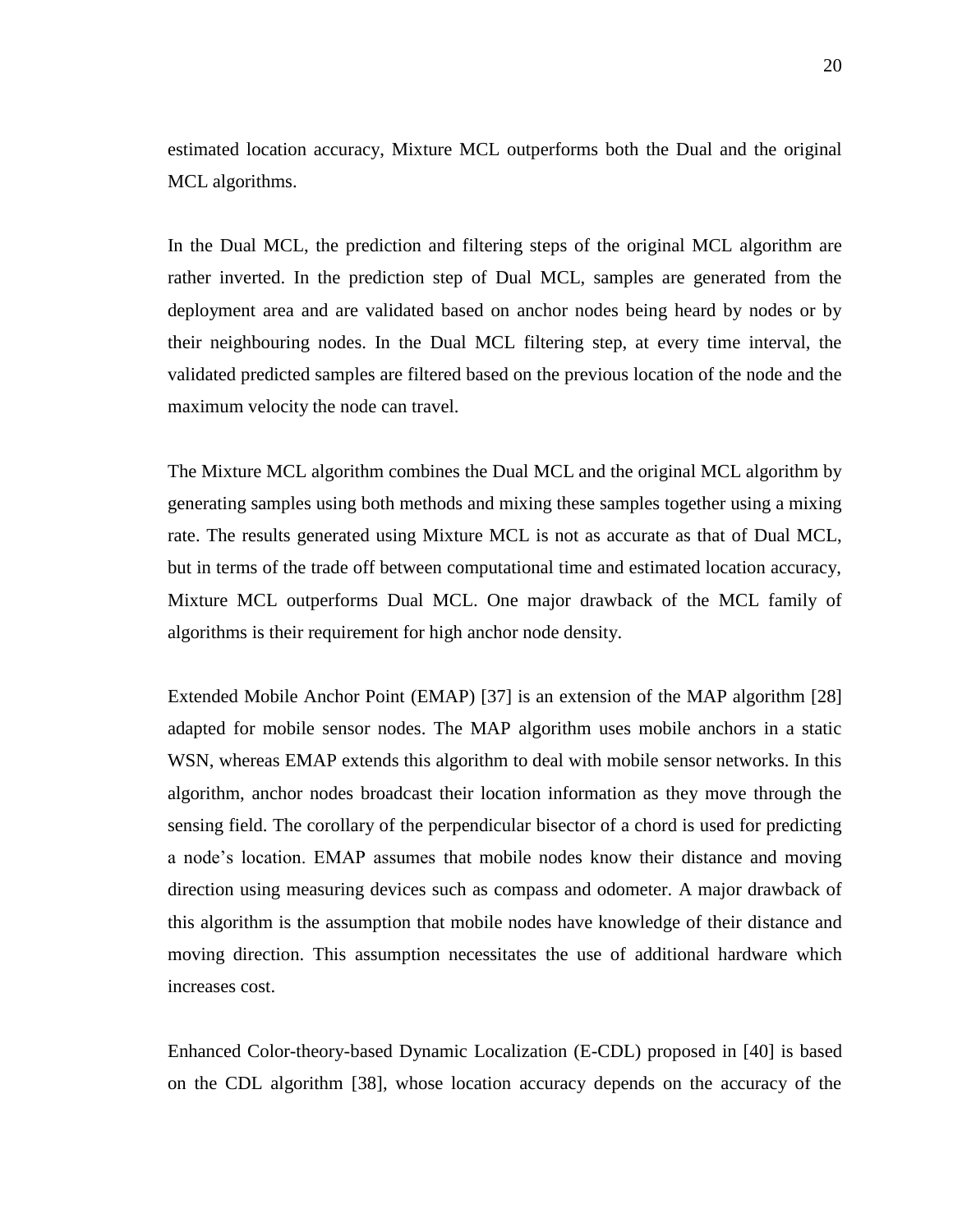average hop distance derivation. Here the authors employ mobile anchor nodes rather than stationary ones in order to enhance the accuracy of the measurements, as well as to decrease the possibility of sensor node isolation in the multihop environment. The anchor nodes are placed in the four corners of the square field and move a distance of a radio range (*r*) in every time slot. This results in a decrease of the hop count for some nodes to the anchors and an increase for others. Mobility of the anchor nodes is intended to resolve the problem of possible disconnections from the network. Another improvement to the CDL algorithm is the introduction of two new methods for calculating the average hop distance measurements; the first calculates the expected value of the next hop distance based on the next hop being located between 0.5*r* and *r* (*r* being the radio range) and the second proposed method adjusts the average hop distance based on the ratio of the Euclidean distance to the shortest path length. The accuracy of E-CDL is dependent on the granularity of the RBG model used in the algorithm.

#### <span id="page-30-0"></span>2.4 *Performance Analysis*

Focusing on mobile WSNs, this section presents a brief performance analysis of the existing algorithms for such networks. This analysis will eventually help us select the best candidate for comparison with iCCA-MAP, our proposed algorithm.

#### <span id="page-30-1"></span>*2.4.1 Simulation and Experimental Results*

In [\[40\]](#page-89-2), the proposed algorithm, E-CDL, is compared to CDL [\[38\]](#page-89-0) and MCL [\[29\]](#page-88-0), for which both simulation and experimental results have been provided. The first enhancement in E-CDL has been to set the average hop distance to 7*r*/9; this has resulted in a 47% reduction of the location error on average. The second enhancement, which is computing the ratio of the Euclidean distance to the shortest path length, has resulted in a 69% reduction of the location error on average. The final enhancement is the use of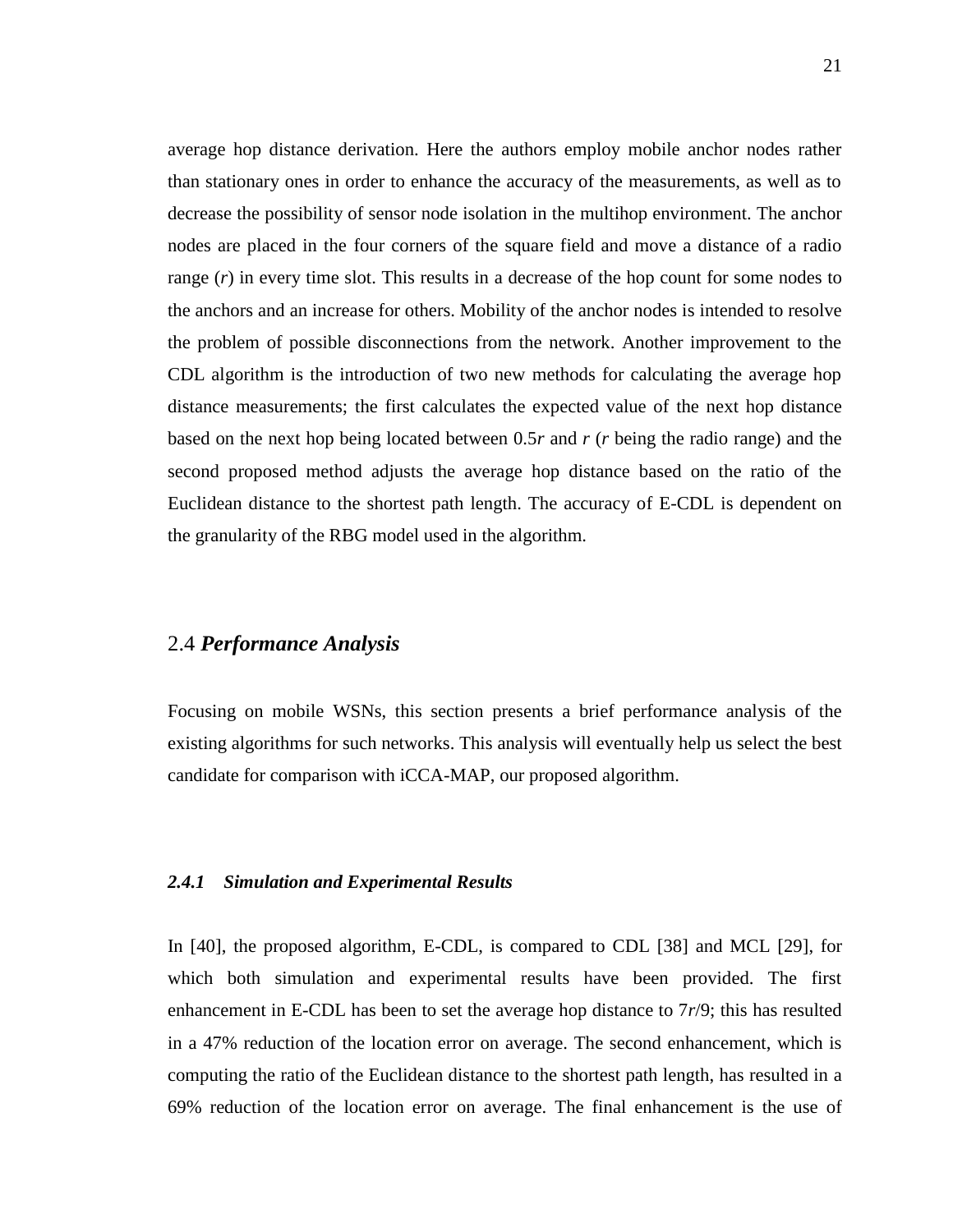mobile anchor nodes that are allowed to move around the corners. The location error in this case has been reduced by about 29% on average. In comparison to CDL and MCL, the location accuracy of E-CDL is about 50% and 75% higher, respectively. Simulation results show an increase of location accuracy with the increase of sensor node density. Furthermore, if node density is low and there is a high probability that nodes may not be uniformly distributed in the local area, then the average hop distance would be inaccurate. When node density is below 8, the location accuracy of E-CDL is close to that of CDL.

The experimental results are evaluated and implemented on a MICAz Mote Development Kit in a  $20x20$  m<sup>2</sup> area with 7 motes; four motes as sensor nodes and three motes as anchor nodes. The anchor nodes are deployed in two ways: (i) randomly and (ii) in the corners. In the former case, in comparison with CDL, the location error decreases by about 50%. However, when the anchor nodes are deployed in the corners, the location accuracy of E-CDL as compared to CDL doubles, concluding that placing the anchor nodes in the corners significantly improves the location accuracy.

In [\[37\]](#page-88-7) , the authors evaluate and compare the performance of EMAP to its earlier version MAP [\[28\]](#page-87-3) using the NS-2 simulator. A total of 300 mobile sensor nodes have been deployed randomly in a simulation field of size  $140x140$  m<sup>2</sup> and a sensing field of size  $100x100$  m<sup>2</sup>, where the radio model of the mobile anchors is modeled by the free space model with  $r = 20$  m. At the start of the simulation, the anchors are placed in the corners of the simulation field. Each node selects a random destination and moves to it with a fixed speed. After arrival at the destination, it moves to a new random destination. The mobility model used for all the nodes is based on the Random Waypoint mobility model [\[44\]](#page-89-5). The total simulation time for each simulation is 500 seconds.

As beacon intervals increase from 0.1s to 0.5s, the location error of EMAP increases from 0.02*r* to 0.12*r*, however, the location error of MAP remains around 1.6*r*. It is common practice to normalize the localization error with respect to radio range *r* as it allows for comparison of localization errors. Moving speed impacts location error in a similar way: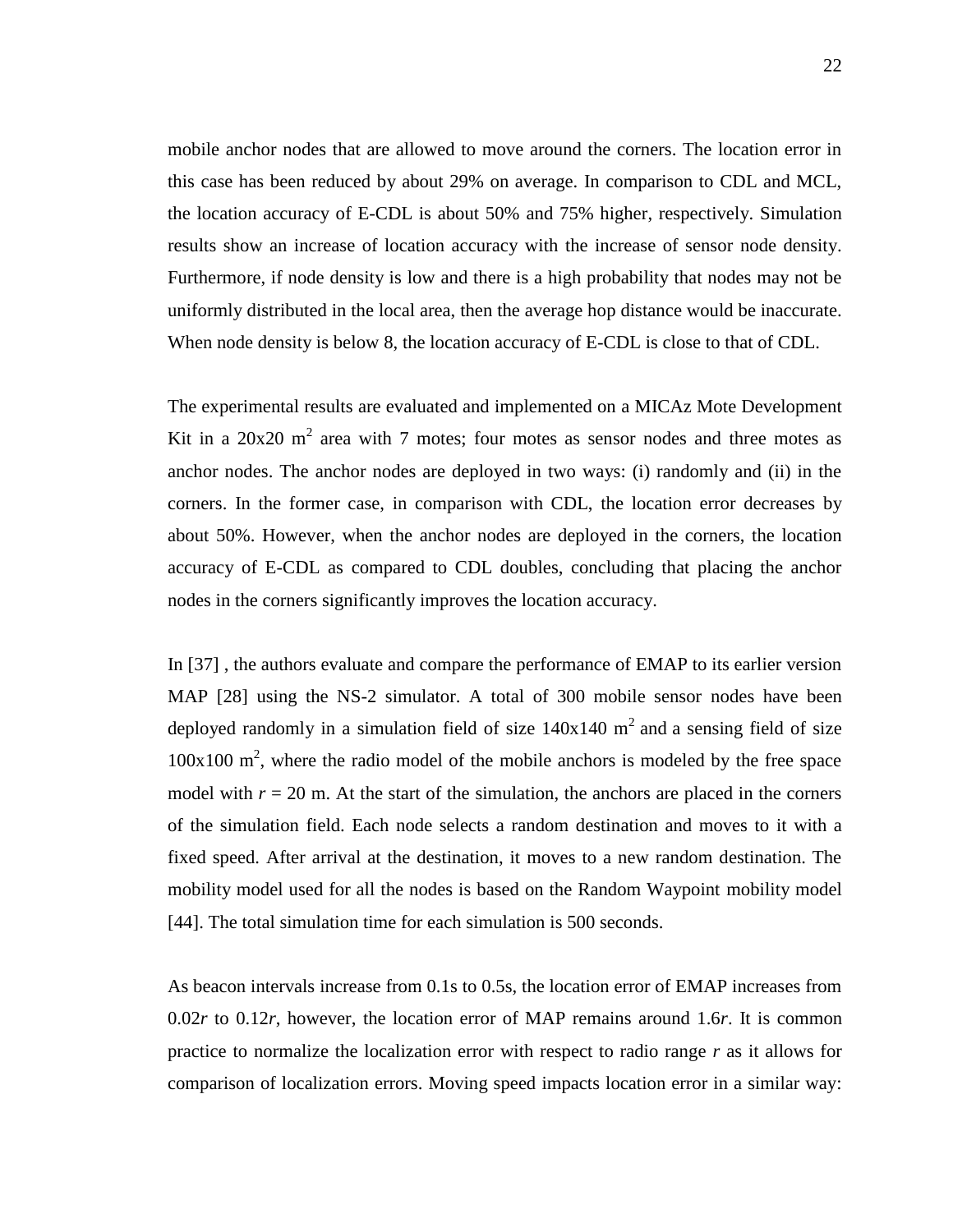As node speed increases, so does location error. As the percentage of anchor nodes increase from 1% to 5%, the location error of the EMAP algorithm remains at approximately 0.2*r* whereas the location error of the MAP algorithm reduces to approximately 1.0*r*.

In [\[30\]](#page-88-1), the original MCL algorithm is compared to the two proposed algorithms, namely, Dual MCL and Mixture MCL. The simulation field is  $250x250$  m<sup>2</sup> and the transmission range for the sensor nodes and anchor nodes is 25m. Both sensor nodes and anchor nodes use a Random Waypoint mobility model [\[44\]](#page-89-5). Different values of node density and anchor density are used. Note that the definition of node density and anchor density can vary in the literature. In MCL node density (*nd*) and anchor density (*sd*) are defined as follows:

$$
nd = \frac{\pi r^2 n_m}{Total Area} \tag{2.1}
$$

$$
sd = \frac{\pi r^2 s_m}{Total Area} \tag{2.2}
$$

Where  $n_m$  is the total number of sensor nodes and  $s_m$  is the total number of anchor nodes.

Both Dual MCL and Mixture MCL algorithms provide lower estimation errors than the original MCL algorithm. The Mixture MCL algorithm results in a reduction of the estimation error by about 23% in comparison to the original MCL, whereas the Dual MCL method outperforms the original MCL by about 33%.

Defining a mixing rate parameter  $\varphi$  between 0 and 1, Mixture MCL uses the original MCL sampling method with probability 1-*φ*, and that of Dual MCL with probability *φ*. When compared to the original MCL, better performance is obtained with Mixture MCL by varying *φ* between 0.2 and 0.4. Furthermore, it is shown that the higher the anchor density, the higher the deployment cost. However, when anchor density is greater than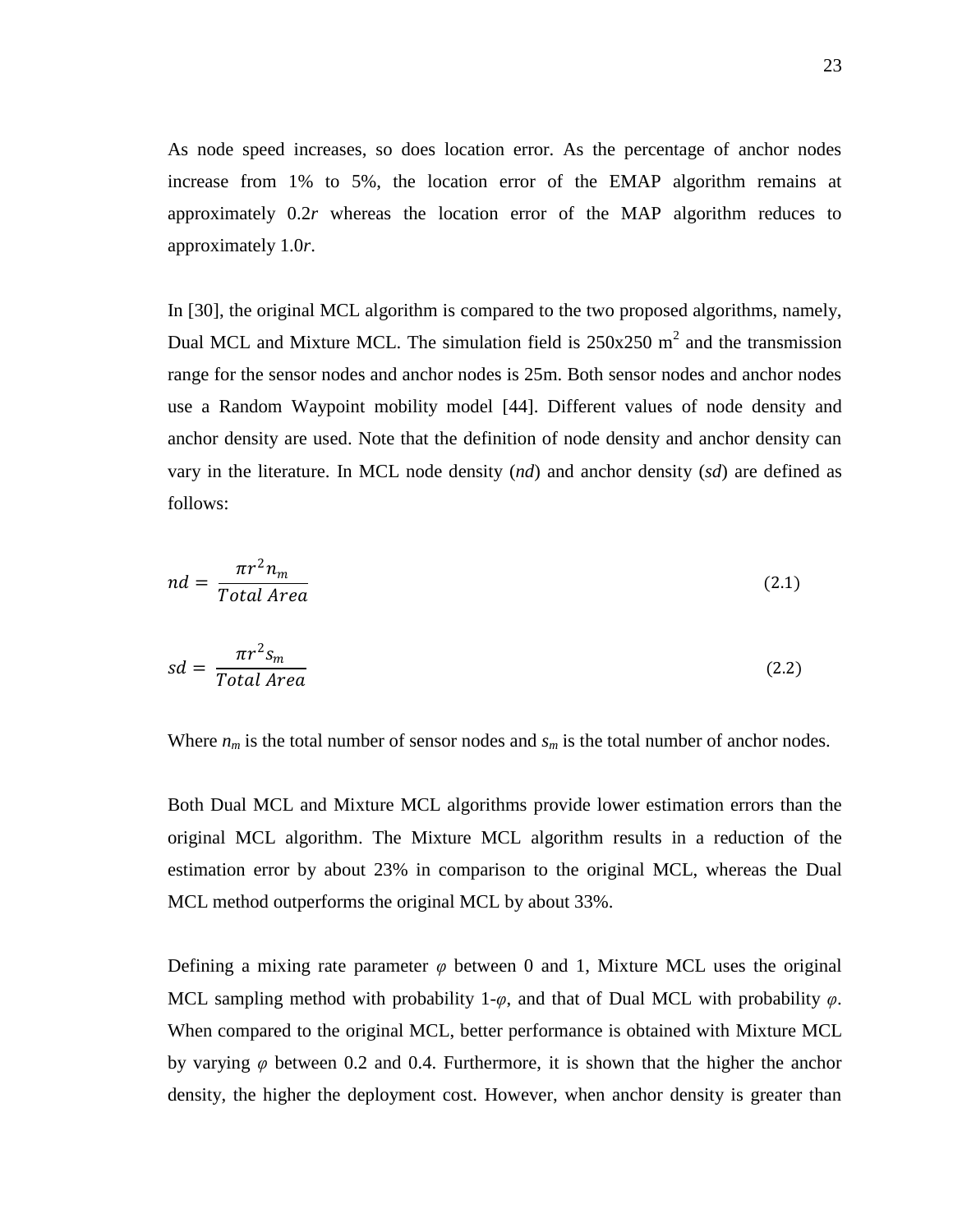3.5, which corresponds to 111 anchor nodes for the described simulation scenario, no significant improvement of estimation error is observed.

Using the radio model presented in [20], the authors of [\[30\]](#page-88-1) consider an irregular radio pattern model. In such a model, the anchors can be heard by the nodes within half of the maximum transmit radio range. However, depending on the radio pattern in a certain direction, nodes between the maximum radio range and half of that range may or may not hear from the anchor. The degree of irregularity (DOI) is defined to be the maximum radio range variation per unit degree change in direction. As DOI increases, the estimation error for all three MCL algorithms increases; however, this increase is less for the Dual MCL and Mixture MCL methods as compared to the original MCL. Although the Dual MCL outperforms the other two methods with regards to the estimation error, it is worth noting that more time is required to obtain samples for node estimation, making Mixture MCL a good trade-off between computational time and location accuracy.

#### <span id="page-33-0"></span>*2.4.2 Evaluation Criteria*

The criteria that are of great interest to us and that will be used for evaluating the existing algorithms are described below.

#### *Location error:*

Normalizing the localization error with respect to radio range has become a common practice in order to allow for comparison of various algorithm performances regardless of the radio range of the sensor nodes used. Localization error is evaluated based on the following scale:

| Very low | $0.01r - 0.09r$ |
|----------|-----------------|
| Low      | $0.1r - 0.5r$   |
| Medium   | $0.6r - 0.9r$   |
| High     | $1.0r - 1.8r$   |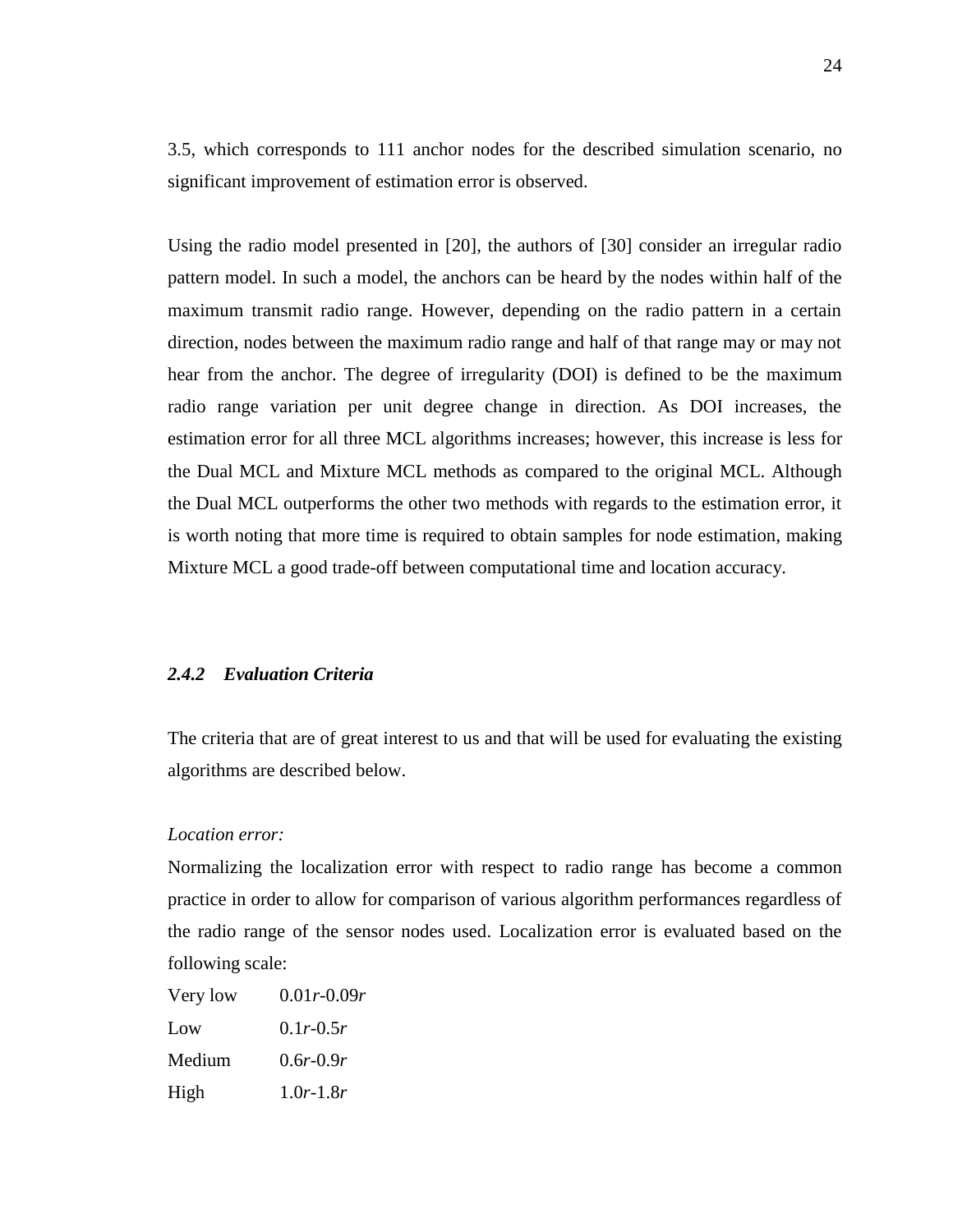#### *Computational time:*

The amount of time required to execute an algorithm is defined as computational time. Computational time is measured by the complexity of the algorithm.

#### *Anchor density:*

Anchor density indicates the percentage of anchor nodes required for better performance results and is evaluated based on the following scale:

| Low    | $<$ 4% |
|--------|--------|
| Medium | 5-10%  |
| High   | 10-20% |

#### *Extra hardware requirement:*

Certain algorithms require extra hardware in order to estimate the location of the sensor nodes. This requirement adds to the cost of the algorithm and can possibly increase the size of the sensor nodes. Algorithms that do not have this requirement are of interest to us.

#### *Node density:*

Node density indicates the number of nodes within the transmission range of a node, and is evaluated based on the following scale:

| Low    | $1 - 3$  |
|--------|----------|
| Medium | 4-8      |
| High   | $9 - 15$ |

#### *Network size:*

Network size is evaluated based on the following scale:

| Small  | $< 100$ nodes |
|--------|---------------|
| Medium | 101-350 nodes |
| Large  | $>$ 351 nodes |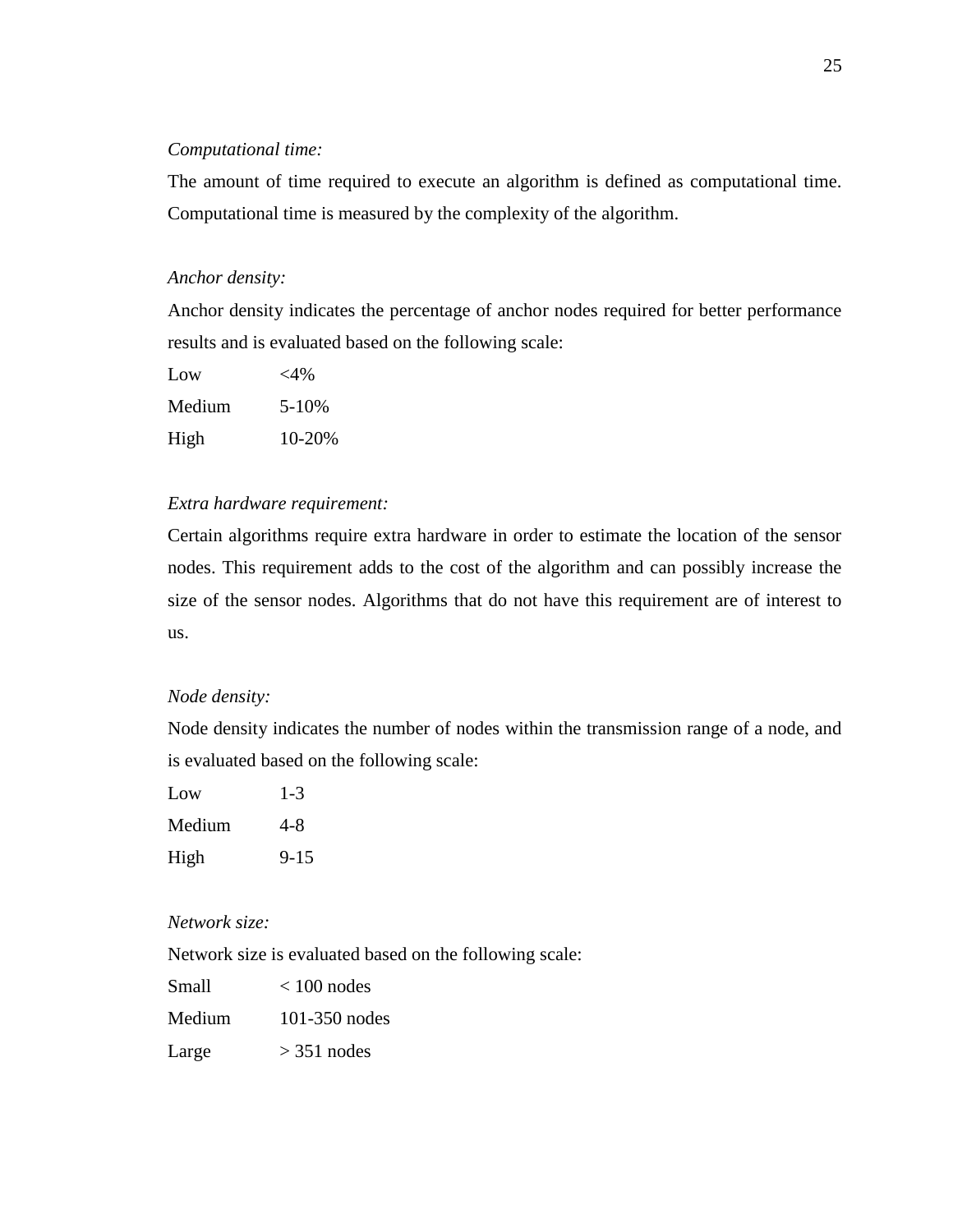#### *Mobility of anchors nodes and sensor nodes:*

In some algorithms, only the sensor nodes are mobile and in others both sensor nodes and anchor nodes are mobile.

#### *Sensor node/anchor node velocity:*

Sensor node/anchor node velocity indicates the speed at which the sensor nodes and/or the anchor nodes move and is defined as *r* distance per time unit. It is evaluated based on the following scale:

| Low    | $0.1 - 0.9$ |
|--------|-------------|
| Medium | $1.0 - 5.0$ |
| High   | $5.1 - 10$  |

#### *Memory requirement:*

The amount of memory required to store neighbour lists and such determines the memory requirement of the algorithm.

#### *Centralized/distributed:*

Algorithms can be either centralized where the algorithm is executed in a central server or distributed, where each node contributes in finding its location.

A summary of the comparison criteria for the algorithms being evaluated is provided in Table 2-1. All the metrics described above are taken into consideration.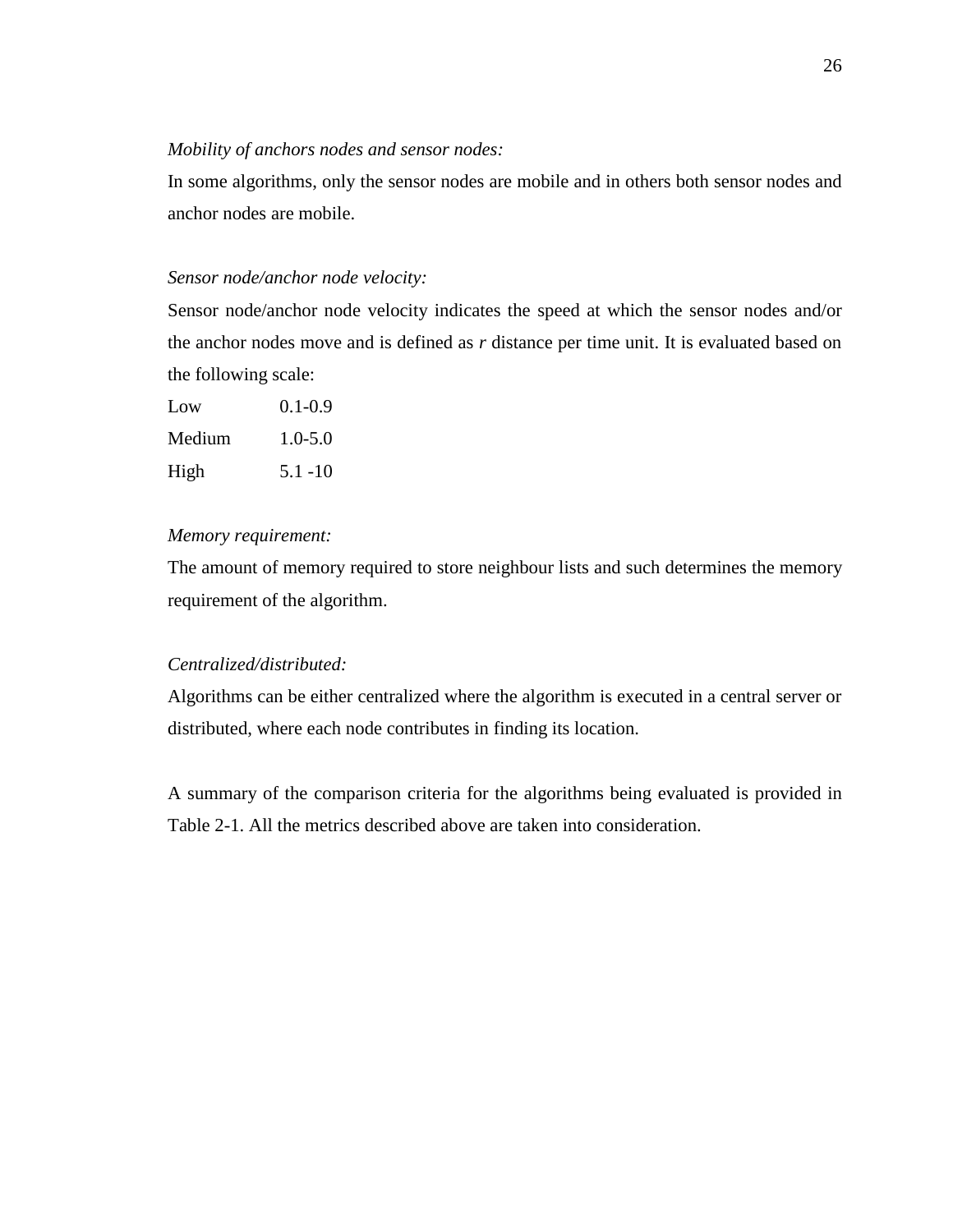|                       | <b>CDL</b>     | $E-$           | <b>MAP</b>     | <b>EMAP</b>  | <b>MCL</b>     | <b>DMCL</b>    | <b>MMCL</b>    |
|-----------------------|----------------|----------------|----------------|--------------|----------------|----------------|----------------|
|                       | $[38]$         | <b>CDL</b>     | $[28]$         | $[37]$       | $[29]$         | $[30]$         | $[30]$         |
|                       |                | $[40]$         |                |              |                |                |                |
| <b>Location error</b> | $L-M$          | L              | H              | VL           | L              | L              | L              |
| Computational         | $M-H$          | H              | L              | $\mathbf{M}$ | $\mathbf{M}$   | H              | $M-H$          |
| time                  |                |                |                |              |                |                |                |
| <b>Anchor</b>         | M              | H              | $\mathbf{M}$   | L            | $M-H$          | $M-H$          | $M-H$          |
| density               |                |                |                |              |                |                |                |
| <b>Extra</b>          | N <sub>0</sub> | N <sub>0</sub> | N <sub>o</sub> | Compass,     | N <sub>o</sub> | N <sub>o</sub> | N <sub>o</sub> |
| hardware              |                |                |                | Odometer     |                |                |                |
| <b>Node density</b>   | H              | H              | H              | H            | $M-H$          | $M-H$          | $M-H$          |
| <b>Network Size</b>   | M              | M              | $M-L$          | $M-L$        | $M-L$          | $M-L$          | $M-L$          |
| <b>Mobility</b>       | $\mathbf N$    | N&A            | $\mathbf{A}$   | N&A          | N&A            | N&A            | N&A            |
| Node/anchor           | $L-M$          | $L-M$          | $L-M$          | $L-M$        | $L-M$          | $L-M$          | $L-M$          |
| <b>Velocity</b>       |                |                |                |              |                |                |                |
| <b>Memory</b>         | H              | H              | H              | H            | $\mathbf{M}$   | $\mathbf{M}$   | M              |
| requirement           |                |                |                |              |                |                |                |
| <b>Centralized or</b> | $\mathsf{C}$   | $\mathbf C$    | D              | D            | D              | D              | D              |
| distributed           |                |                |                |              |                |                |                |

Table 2-1: Performance Analysis Comparison Chart

The abbreviations in Table 2-1 are as follows:

| VL: Very Low | C: Centralized           |
|--------------|--------------------------|
| L: Low       | D: Distributed           |
| M: Medium    | N: Sensor Nodes          |
| H: High      | A: Anchor Nodes          |
| S: Small     | DMCL: Dual MCL           |
| L: Large     | <b>MMCL: Mixture MCL</b> |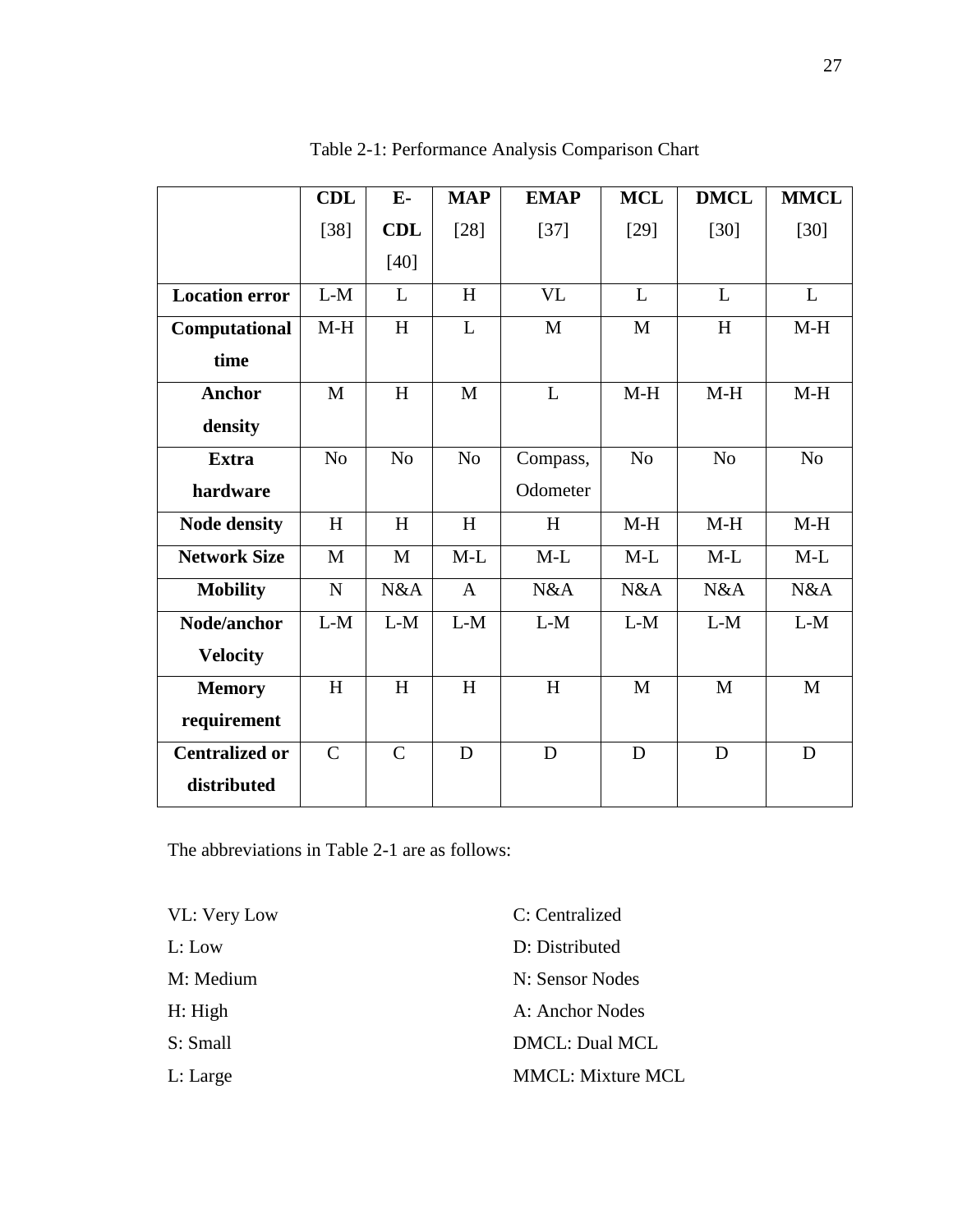The algorithm of choice for our comparison purposes is one in which the nodes are mobile; the anchors may or may not be mobile. The preferred algorithm has relatively low location error, computational complexity, memory requirement, and anchor density, and performs well in medium to large networks with medium to high node density and node/anchor velocity. Most importantly, the algorithm should not require any extra hardware. Being a centralized or distributed algorithm does not matter per se since our algorithm can be implemented for both cases.

Based on the above criteria, the algorithms chosen for comparison with our proposed algorithm are the MCL and the Dual MCL algorithms [\[29\]](#page-88-1) [\[30\]](#page-88-2). The reasons MCL and Dual MCL have been chosen for comparison with iCCA-MAP is that these algorithms do not require extra hardware, they provide high location accuracy and can be employed for medium to large networks. The Dual MCL algorithm outperforms the original MCL algorithm, but comparisons to the original MCL have also been made given that MCL is one of the well-known methods proposed for mobile nodes in WSNs.

## 2.5 *Conclusions*

Localization in WSNs is an emerging field with growing importance. Many methods have been proposed for estimating the location of stationary nodes in WSNs. Recently, however, localization methods for mobile nodes in WSNs have become an important research area. Common classifications of localization methods for WSNs can be described as follows:

- 1) Centralized versus distributed algorithms;
- 2) Range-based versus range-free methods;
- 3) Anchor-based versus anchor-free methods;
- 4) Stationary nodes versus mobile nodes.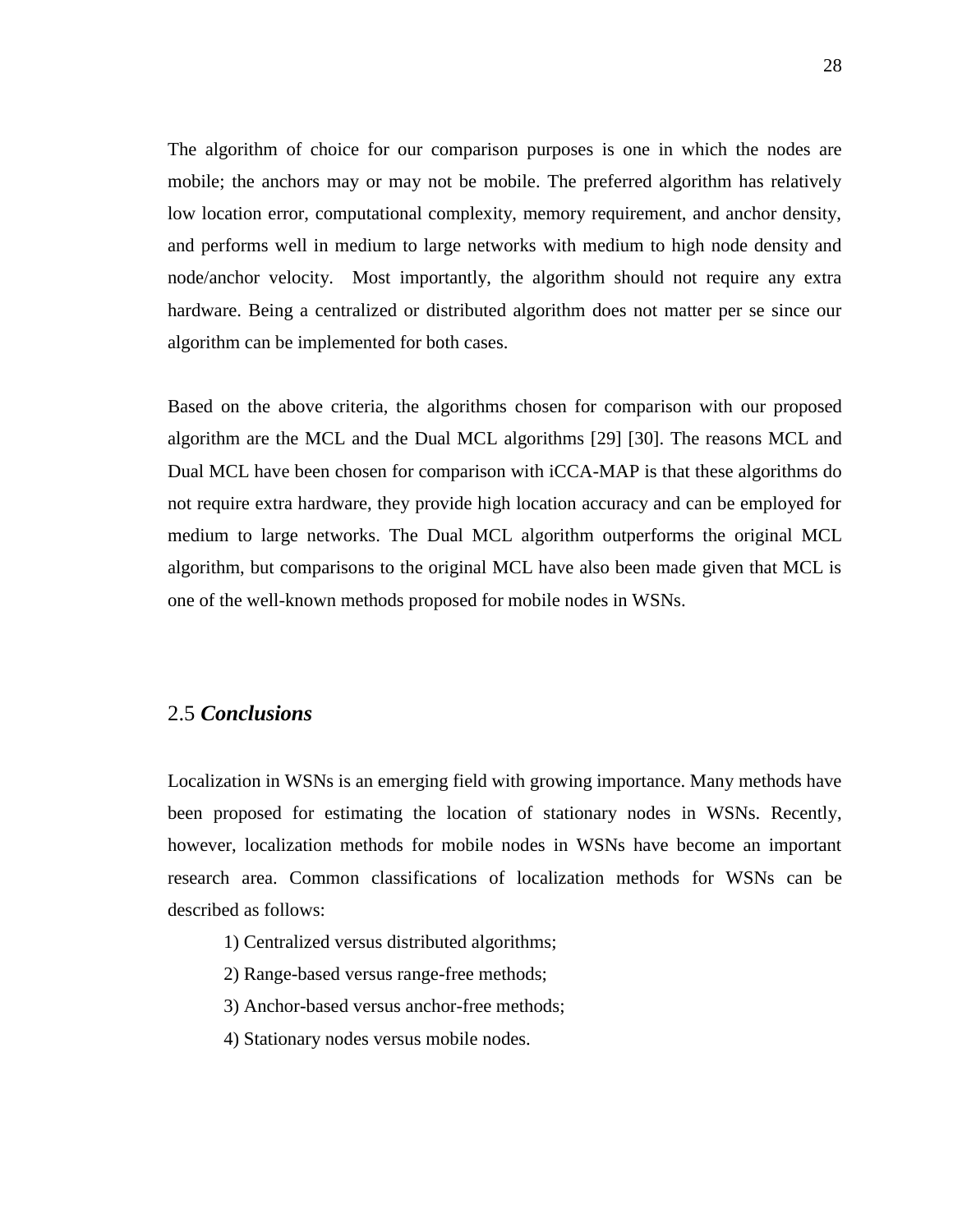In this chapter, the CCA-MAP algorithm, which was proposed for stationary WSNs and is the basis for the iCCA-MAP algorithm was reviewed. Algorithms proposed for mobile WSNs were reviewed with importance given to the more recently published work. Based on the evaluation criteria described in Section [0,](#page-33-0) MCL and Dual MCL have been chosen as the comparison algorithms for the performance evaluation of iCCA-MAP in terms of location accuracy.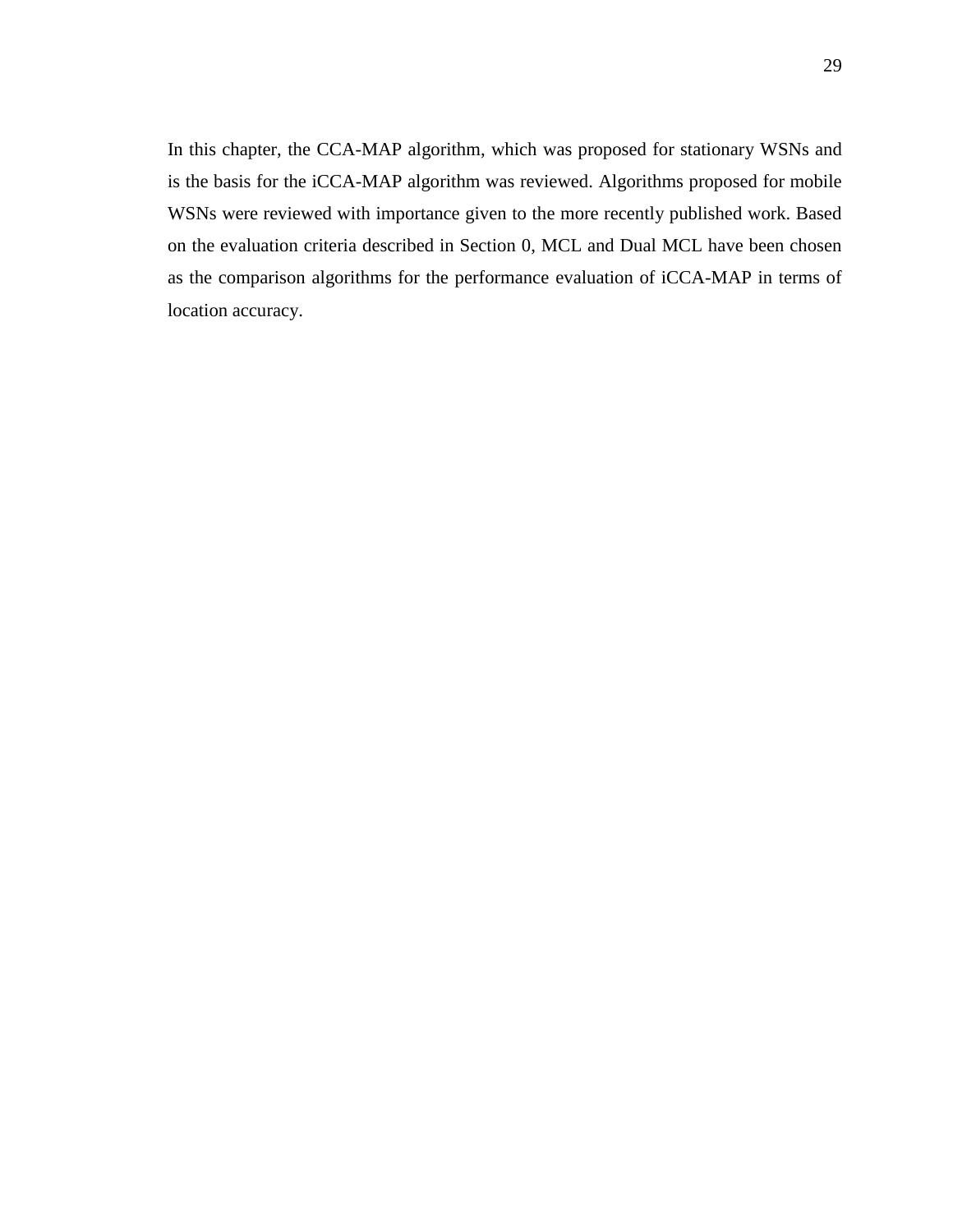## **Chapter 3**

# **The iCCA-MAP Algorithm**

In this chapter, the proposed iCCA-MAP algorithm is described. Section 3.1 presents an overview of the original CCA-MAP algorithm, outlining its strengths and limitations. Section 3.2 presents the assumptions made and then describes iCCA-MAP and the modifications made to CCA-MAP in order to address mobility.

## 3.1 *Overview of the CCA-MAP Algorithm*

The original CCA-MAP algorithm is a localization solution that requires only a minimum number of anchor nodes in order to facilitate a rapid deployment process and it can achieve a high level of position accuracy with or without the assistance of range measurements. CCA-MAP uses a self-organizing neural network originally proposed for non-linear data mapping, called Curvilinear Component Analysis (CCA) [\[42\]](#page-89-2) to build local maps for every node in the network. Each node uses only local information to compute its own local map. The local maps are then patched together to form a global map. This global map has node coordinates that indicate relative node placements, but these coordinates are not tied into any external coordinate system. Using anchor nodes, in a final step, this relative global map can then be translated via the Procrustes method [\[13\]](#page-86-0)[\[14\]](#page-86-1)[\[25\]](#page-87-1) into an absolute global map, where node coordinates reflect the node positions based on the coordinates used to localize the anchor nodes.

In the CCA-MAP algorithm, neighbours within *h* hops are included in building the local map for each node. The shortest distance matrix of the local map is computed and used as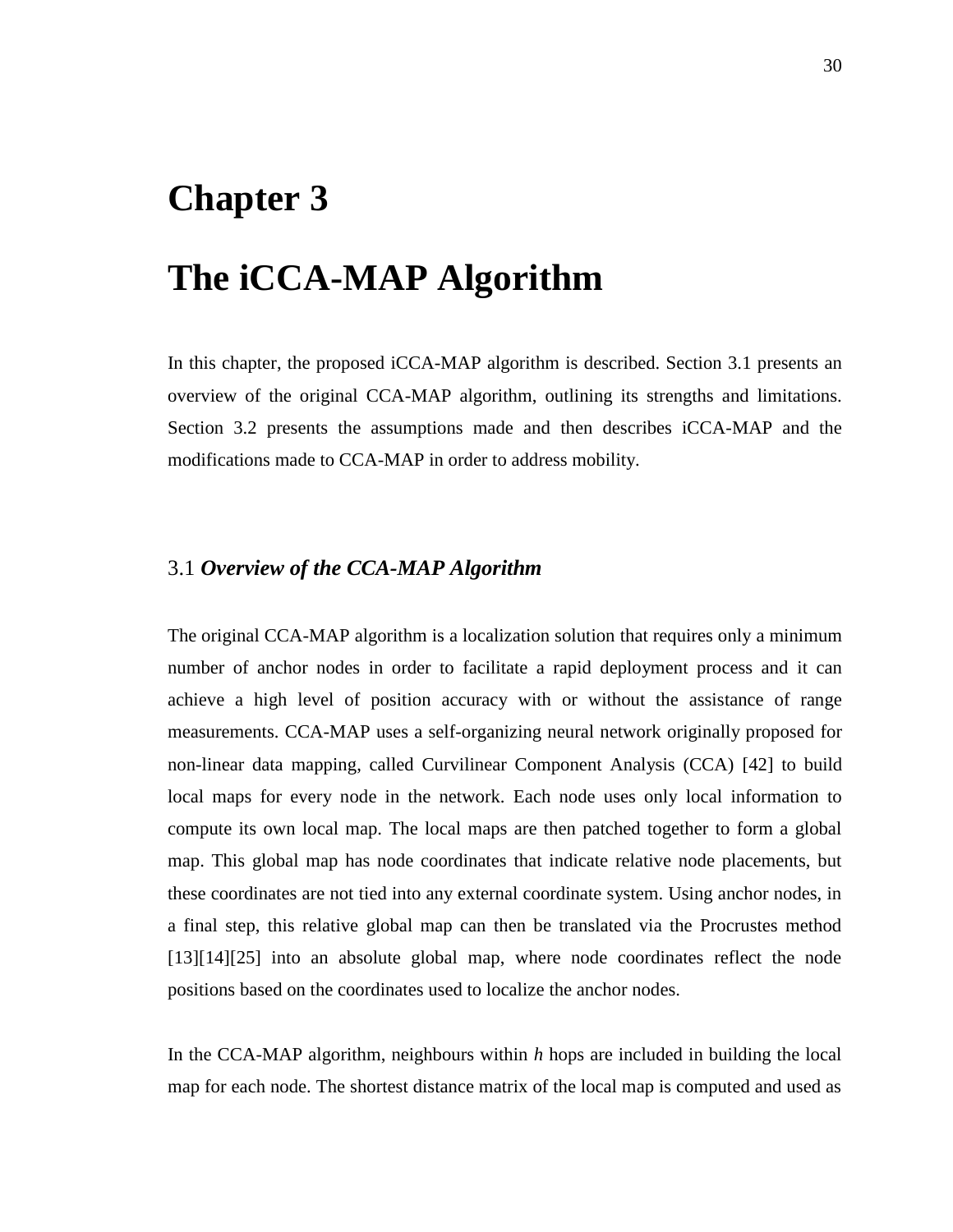the approximate distance matrix. In the case of the range-free scheme, the shortest distance matrix is derived using connectivity information among the nodes. When using the range-based scheme, local distance between each pair of neighbouring nodes is measured and used in the shortest distance matrix. Each node then applies the CCA algorithm generating the relative coordinates for every node in its local map. The local maps are then merged. The merged map transforms to an absolute map based on positions of the anchor nodes. For the starting map, the local map of a randomly selected node is used. Then, the neighbour node whose local map shares the most nodes with the current map is selected to merge its local map into the current map. Using the coordinates of their common nodes, two maps are merged. A linear transformation is applied for merging a new local map into the current map. In CCA-MAP, local maps can be merged in parallel in different parts of the network. Anchor nodes are not required during map merging. However, when at least three anchor nodes are found in the patched map, coordinates of the anchor nodes can be used to compute the absolute coordinates of the nodes in that map.

#### *3.1.1 Strengths of CCA-MAP*

The major advantages of the CCA-MAP algorithm are its low computational complexity and accurate location estimation. CCA-MAP uses CCA, which has a computational complexity of  $O(n^2)$  for *n* data sets as compared to other Non-Linear data Mapping (NLM) techniques such as Multi-Dimensional Scaling (MDS) which has a computational complexity of  $O(n^3)$ . When CCA is applied to networks, data sets correspond to the average number of nodes in the local neighbourhood of each node. CCA provides a computational complexity of  $O(k^2)$  for each node where *k* is the average number of nodes in a node"s local neighbourhood (as described in Section 2.2). Another advantage of CCA is that it provides improved accuracy and does not require a refinement step, unlike other NLM techniques. Since CCA-MAP uses CCA for building local maps for each node in the network, it benefits from CCA"s lower computational complexity and precision,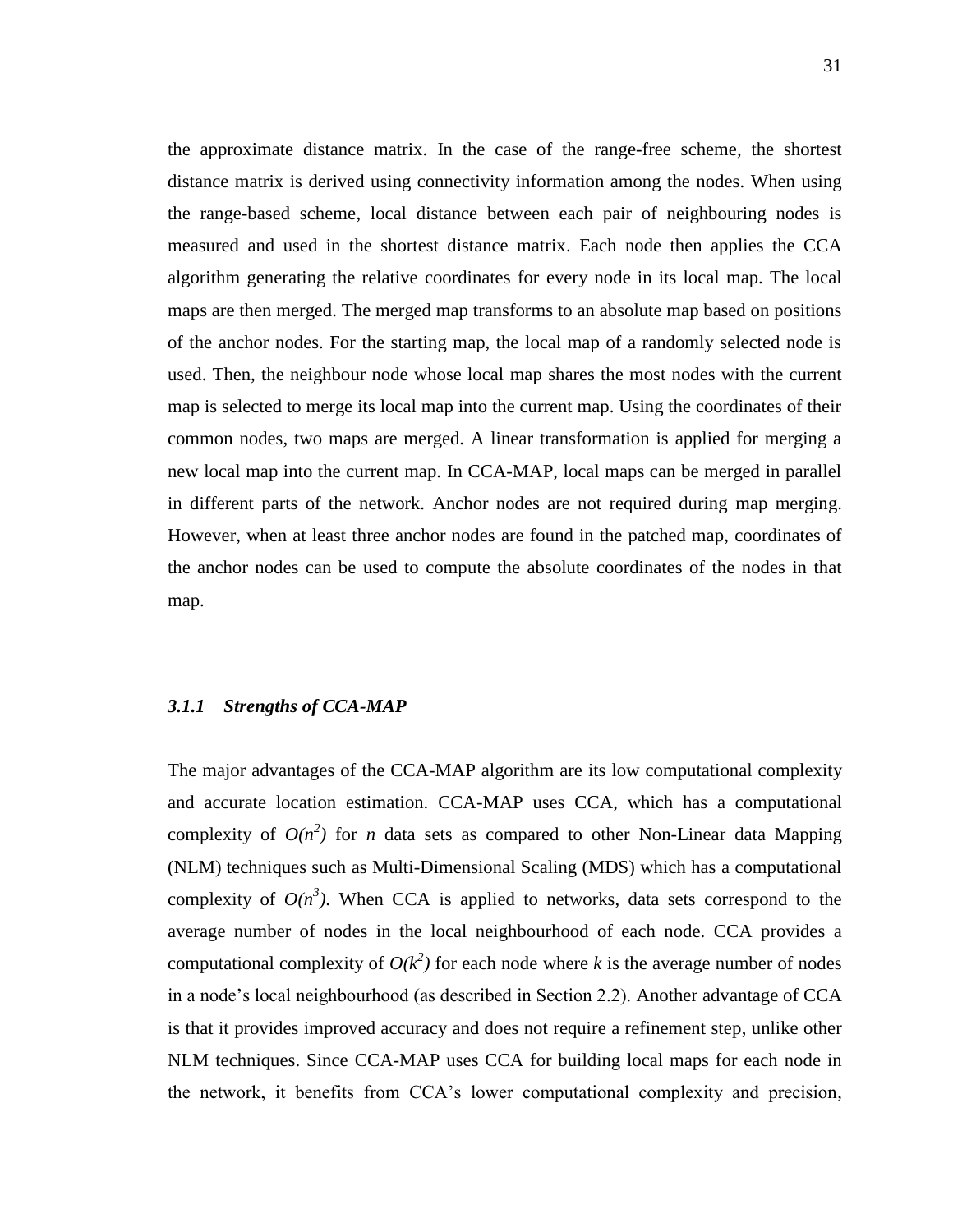outperforming other well-known localization algorithms such as MDS-MAP used for localizing nodes in a stationary WSN.

## *3.1.2 Limitations of CCA-MAP*

CCA-MAP has been proven to be very accurate for stationary WSNs of size 30 nodes and higher with an average node density of about 10 neighbours per node. However, it has been shown that the computational time required to obtain node coordinates is of order  $O(k<sup>2</sup>n)$  where *k* is the average number of neighbours and *n* is the total number of nodes in the network. When dealing with stationary sensor networks, computational time is not very important since the algorithm is executed once and coordinates remains constant. However, when dealing with mobile nodes, the location of the nodes must be continuously monitored. In this scenario, computational time becomes an important parameter since it can have an impact on the accuracy of the results by providing outdated location estimates if the algorithm takes a long time to provide location updates of the mobile node. Results do not become less accurate due to computational time, but long computational time can result in delayed location estimates so that by the time they are obtained, they less accurately reflect the node"s current location. As a result, in order to use CCA-MAP for localizing mobile nodes, changes must be made such that the algorithm becomes fast enough to be able to provide an estimate of the mobile node(s) location in near real-time.

Thus, in WSNs that contain mobile nodes, it is essential to use an algorithm that is efficient and provides results in real-time. By reducing the computational time, the algorithm could be executed more often and thereby improve the accuracy of the mobile node location. The proposed iterative CCA-MAP algorithm, referred to as iCCA-MAP, is a much more efficient method for localizing a mobile node within a WSN. This algorithm takes a fraction of the computational time needed for localizing the mobile node when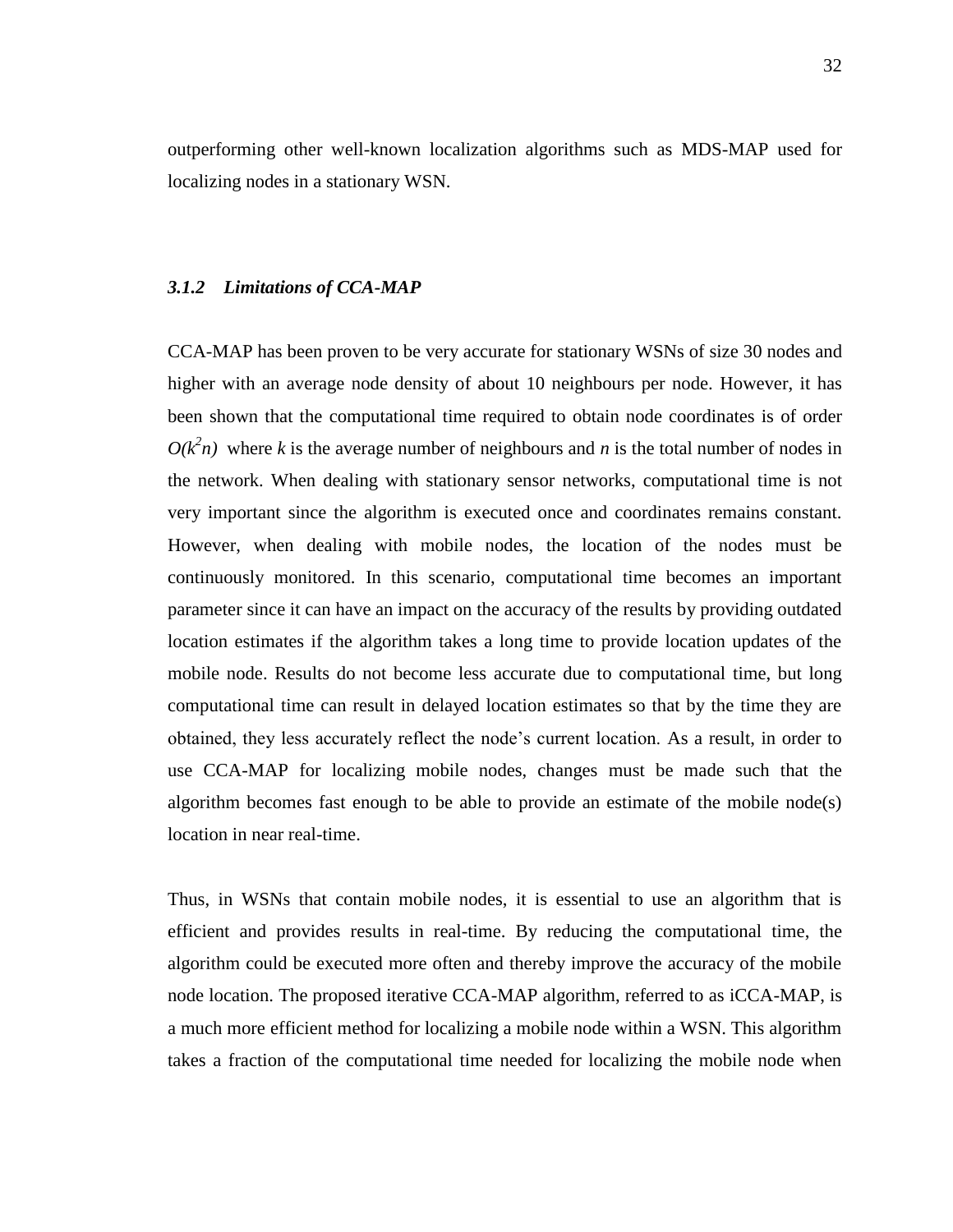compared to running the original CCA-MAP algorithm. The iCCA-MAP algorithm is introduced in the next section.

## 3.2 *The iCCA-MAP Algorithm*

In this section, the iCCA-MAP algorithm is described by first presenting the assumptions made followed by a detailed description of the algorithm.

#### *3.2.1 Assumptions*

In order to use the iCCA-MAP algorithm, the following assumptions were made.

- The mobile node's identity is known as a result of the application context. If the application context is such that it does not provide the mobile node"s identity, we would at best be able to determine relative mobility by detecting neighbourhood changes through periodic Hello messages, for example. Therefore, the iCCA-MAP algorithm would have to run on multiple nodes (in essence on each node whose local neighbourhood has changed either because the node itself is moving, relative to its neighbours, or because it has a mobile neighbour).
- All nodes have the same transmission range, which is assumed to be a perfect circle.
- All messages are sent and received without error and/or collisions (the physical channel is error free).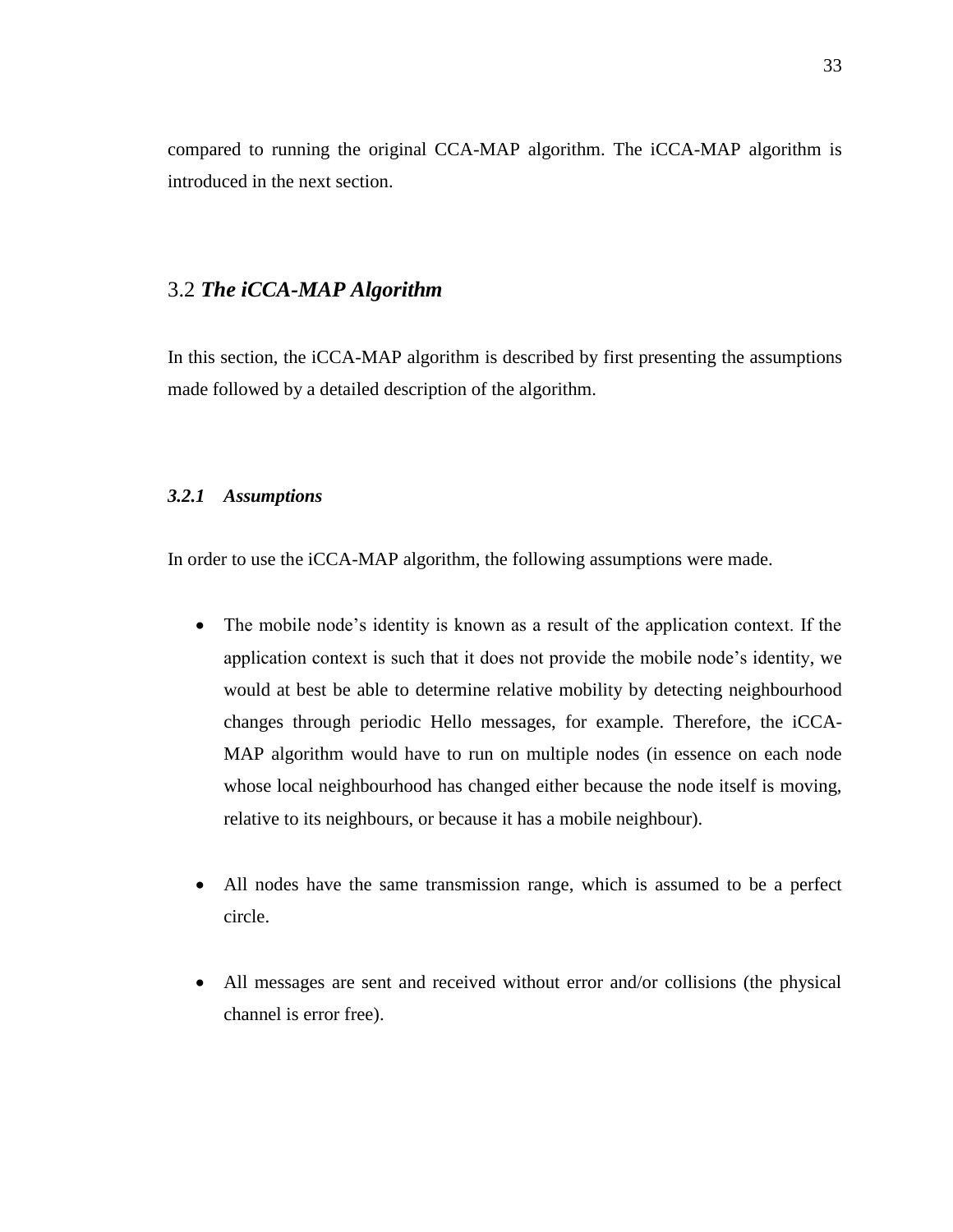- All nodes have the same computational power and memory capacity. A central server can be used for running the iCCA-MAP algorithm. The algorithm can also be executed in a distributed fashion provided that the processors on each node have the computational power to run the algorithm. If the sensor node processor is not powerful enough and limits it from running this algorithm in a distributed fashion, more powerful nodes acting as cluster heads can be used to form clusters and the algorithm can be executed per cluster.
- The Range-free version of CCA-MAP is used for estimating the distance between nodes: hop counts (connectivity information) are used rather than range-based techniques that provide approximated distances between nodes.
- The network is a connected network.
- For CCA-MAP to work well, a minimum average node density of about 10 is required [\[25\]](#page-87-1). The same assumption holds for iCCA-MAP.
- Anchor nodes have exact information regarding their location. This is a realistic assumption since anchors nodes could be mounted with a GPS module which obtains the global position of the node. Other techniques are also possible, such as manually placing the anchor nodes and keeping track of their location either by using GPS or an arbitrary user-defined positioning system.

In the next subsection, the iCCA-MAP algorithm is described in more detail.

#### *3.2.2 The iCCA-MAP Algorithm*

The iCCA-MAP algorithm computes a single local map for the mobile node rather than computing the local map of every node in the network as is performed by CCA-MAP. At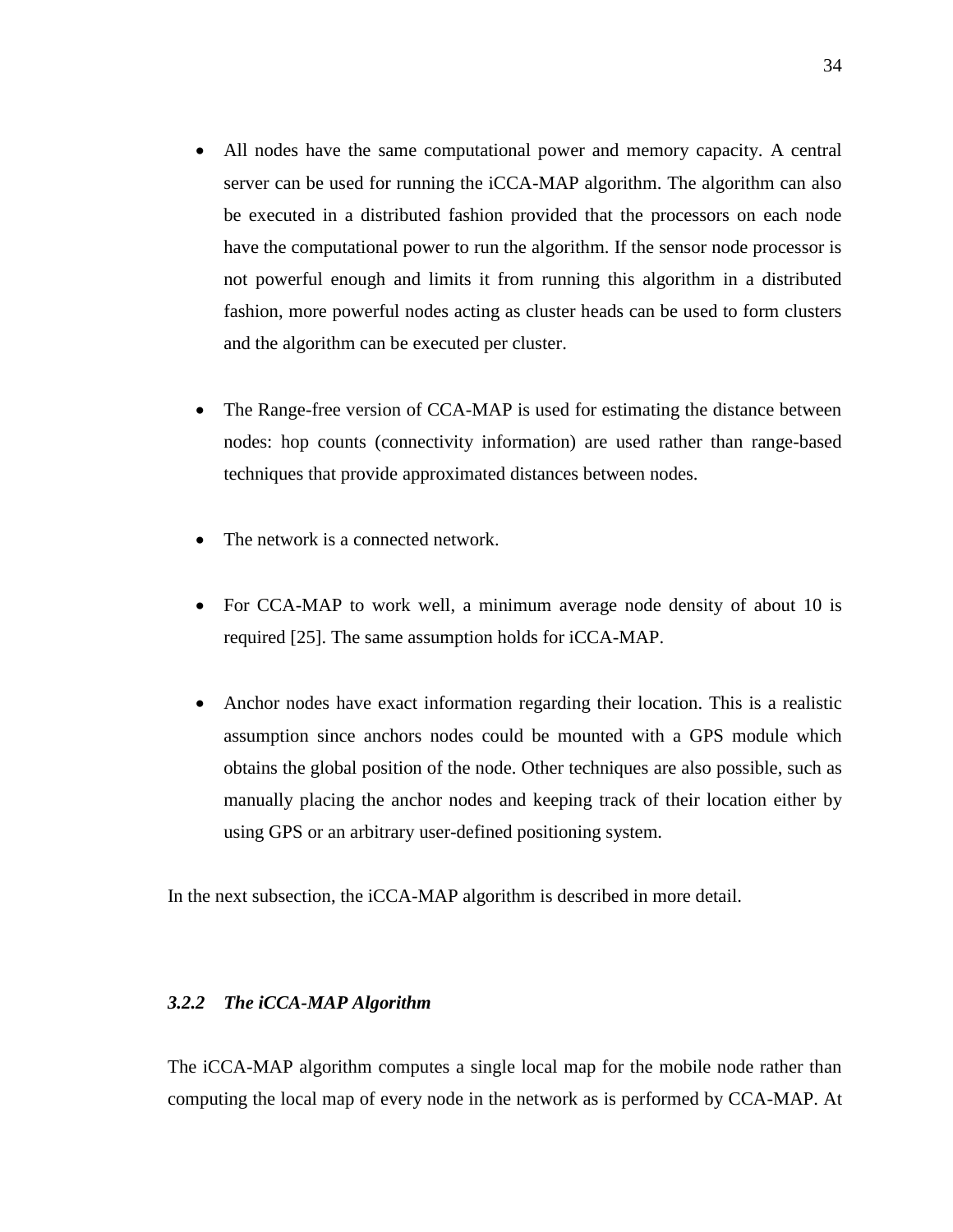every interval that iCCA-MAP is executed, a new local map for the mobile node is computed and is patched into the relative global map. The proposed algorithm, as shown in [Figure 3-1](#page-46-0), is similar to the original CCA-MAP algorithm in that it also employs CCA, the self-organizing neural network used for non-linear data mapping, in order to compute the relative coordinates of the nodes in its local map and later uses a map patching step to patch its local map into the relative global map of the network.

The iCCA-MAP algorithm differs from CCA-MAP in that it iteratively computes the local map of the mobile node, estimates the coordinates of the nodes within the mobile node"s local map, and patches this new local map into the existing global map to obtain the mobile node"s location at every interval it is invoked. By only calculating the local map of the mobile node, the complexity of local map computation in iCCA-MAP decreases from  $O(k^2n)$  to  $O(k^2)$ , where *k* is the average number of 2-hop neighbours and *n* is the total number of nodes in the network. This reduction results in much lower computational time for iCCA-MAP as opposed to CCA-MAP for networks with larger number of nodes (assuming constant density).

If the CCA-MAP algorithm was executed in a distributed fashion, the computational complexity on each node would also be  $O(k^2)$  as all nodes could compute their local maps in parallel. However, wireless sensor nodes may not be adequately equipped to execute the CCA algorithm, and so most likely, the computation of local maps would be delegated to a cluster head, which would calculate the local maps of every node in its cluster and then patch each local map sequentially.

In the initialization step of the algorithm, the network is assumed to be stationary and CCA-MAP is used for obtaining the location estimate of every node in the network including the initial location of the mobile node. Once all the local maps of the nodes are patched together, the relative global map computed by CCA-MAP is saved. The mobile node is then removed from the saved relative global map.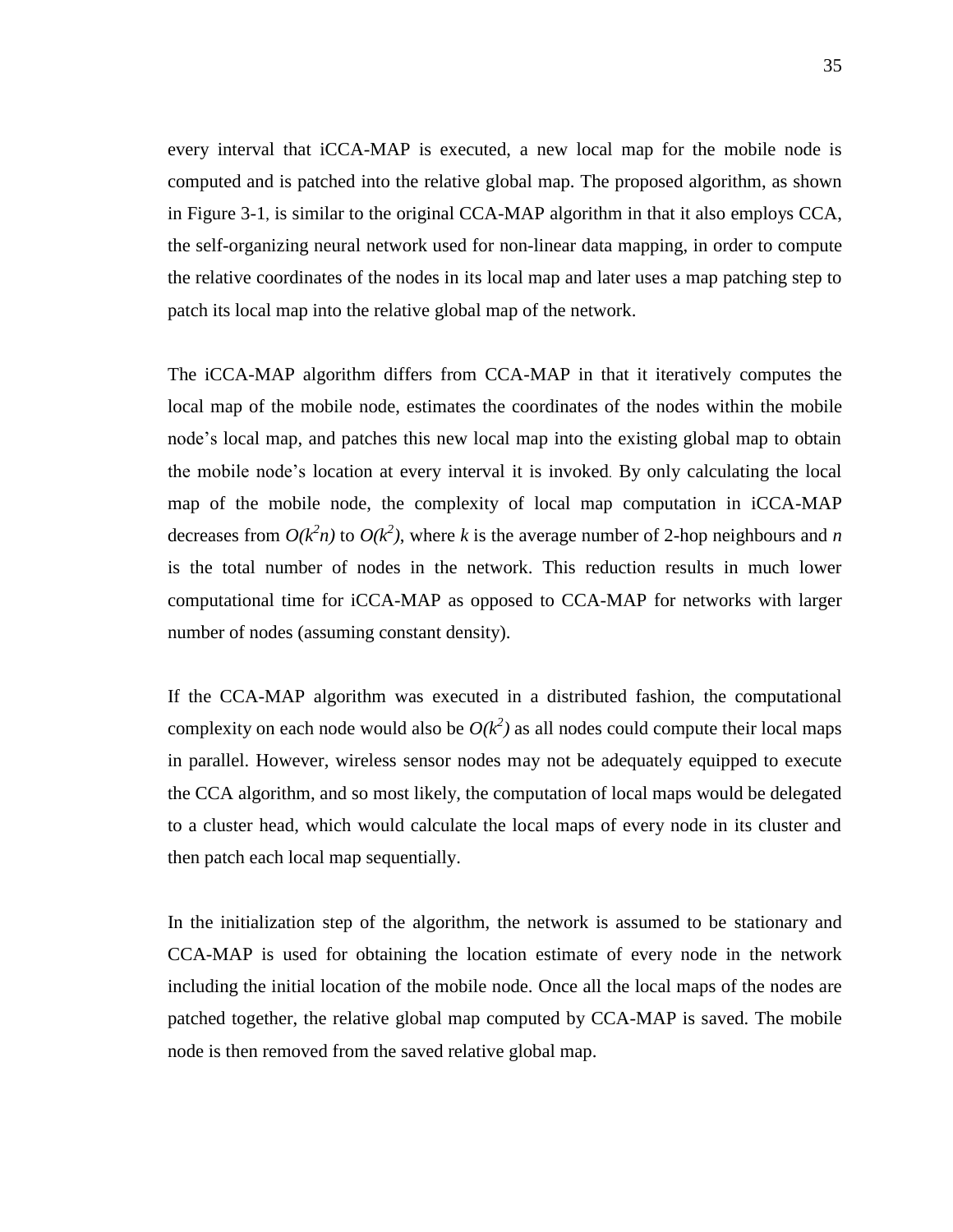The remaining steps are the iterative steps and are repeated at desired intervals to provide the location estimate of the mobile node. We can now assume that the mobile node is moving. In the second step, the local map of the mobile node is obtained using its 2-hop neighbours.

In the third step, CCA, the efficient nonlinear neural network data mapping technique, is applied to the local map of the mobile node. The mobile node"s local distance matrix, which in the case of range-free measurements is the hop count matrix, is used as the input data set to CCA. The output of CCA is the relative coordinates of all the nodes within the mobile node"s local map.

To merge the local map of the mobile node with the global map, the relative global map obtained from running CCA-MAP is saved, the mobile node is removed from the original global map, and then the mobile node"s local map is merged with the global map using the common nodes. Merging the global map obtained from the initial run of the CCA-MAP algorithm and the local map of the mobile node, decreases this step's complexity from  $O(k<sup>3</sup>n)$  to  $O(k<sup>3</sup>)$ , since now only one map is being merged rather than the local map of every node in the network.

In the last step, using at least 3 anchor nodes for 2-dimensional space and 4 for 3 dimensional space, the merged map (global map and mobile node local map) is transformed to an absolute map based on the absolute positions of the anchor nodes. For *a* anchor nodes, the complexity of this step is  $O(a^3 + n)$ , the same as CCA-MAP. Steps 2 to 5 are executed repeatedly in order to provide the coordinates of the mobile node as it moves.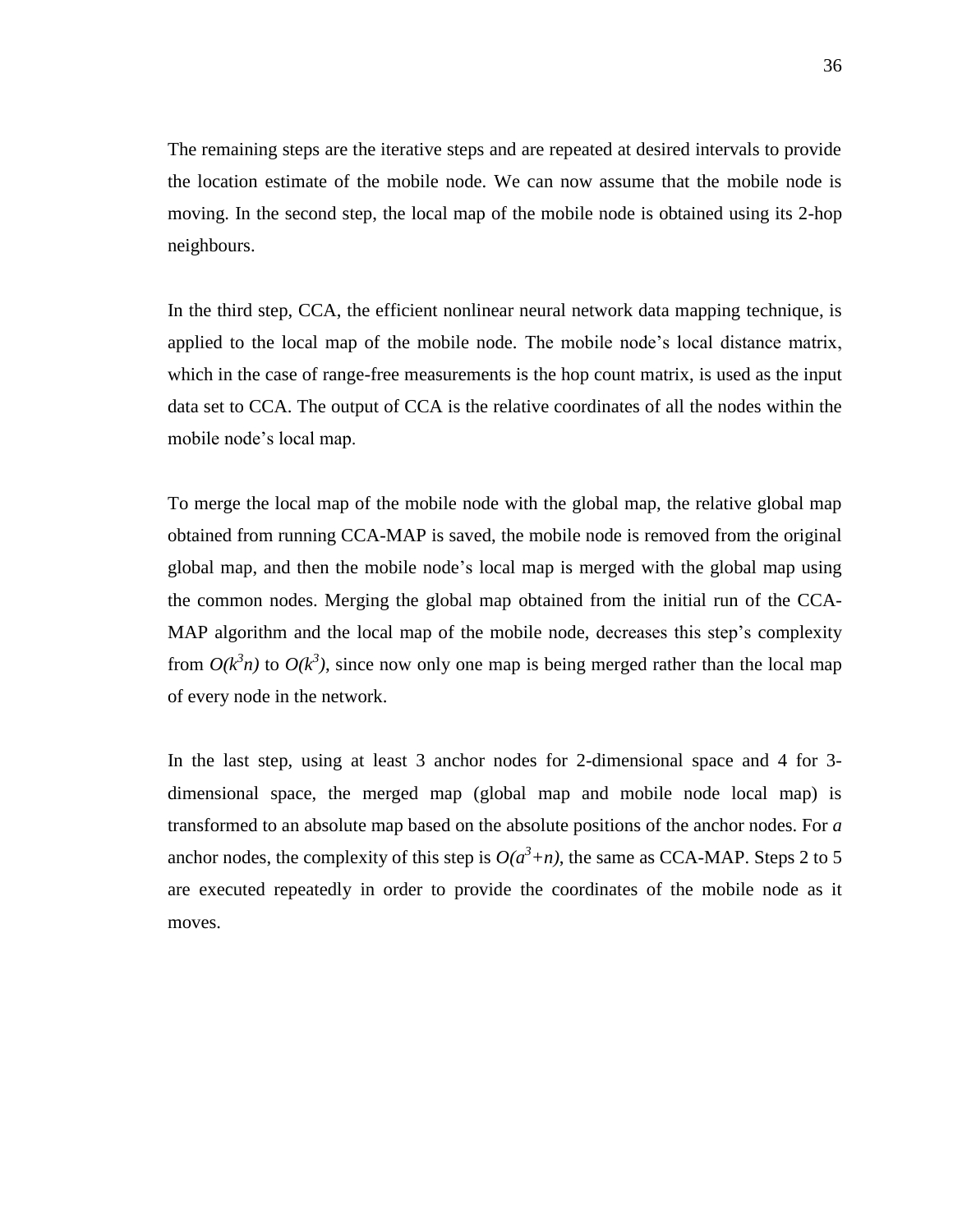#### *Initialization Step*

- *1. Use CCA-MAP to estimate the location of all nodes in the WSN*
	- $\circ$  Save a copy of the global map which contains all nodes' relative coordinates.
	- o Remove the mobile node from the relative global map.

#### *Iterative Steps*

- *2. Build the local map of the mobile node:*
	- $\circ$  Neighbours within  $h=2$  hops are used to build the mobile node's local map.
	- o Compute the shortest distance matrix of the mobile node"s local map and use it as the approximate distance matrix.
- *3. Apply CCA to the local map of the mobile node:*
	- o The mobile node applies the CCA algorithm using the local distance matrix as the input data set and the distance matrix of the local map.
	- o The relative coordinates for each node in the local map (*h* hop neighbourhood) of the mobile node is generated.
- *4. Merge the local map of the mobile with the relative global map:*
	- o A linear transformation (translation, reflection, orthogonal rotation, and scaling), using the Procrustes function, is applied for merging the local map of the mobile node with the relative global map (the mobile node had previously been removed from the global map).
	- o The mobile node's local map is merged with the relative global map using their common nodes.
- <span id="page-46-0"></span>*5. Use anchor nodes to get the absolute global map:*
	- o Using at least 3 anchor nodes for 2D space and 4 for 3D space, the merged map is transformed to an absolute map based on the absolute positions of the anchor nodes.

## Figure 3-1: The iCCA-MAP Algorithm Steps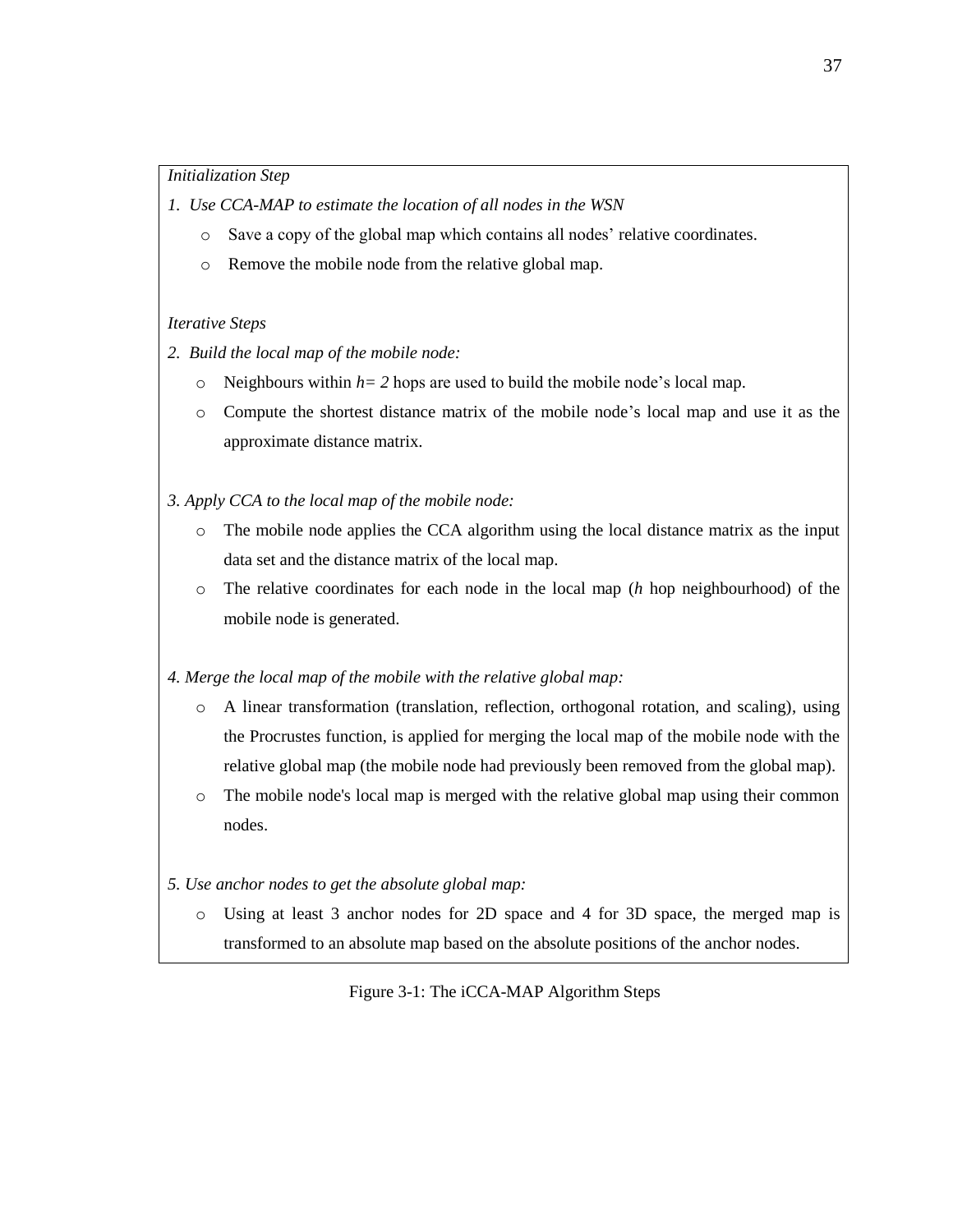In a centralized deployment, where we assume a sequential execution of the five steps of the algorithm, the total complexity of iCCA-MAP is as follows:

$$
O(k^2) + O(k^3) + O(a^3 + n) \approx O(n)
$$
\n(3.1)

The overall complexity of iCCA-MAP is  $O(n)$ , assuming that, as the network size grows, the density (and therefore  $k$ ) stays constant. Also, we are usually interested in only a fixed number of anchor nodes, which results in *a* being constant as well. The total complexity of CCA-MAP is as follows:

$$
O(k^2n) + O(k^3n) + O(a^3 + n) \approx O(n)
$$
\n(3.2)

The total overall complexity of iCCA-MAP is asymptotically the same as that of CCA-MAP (again assuming that *k* and *a* are constant). But as indicated by the  $k^3$  factor, the constant may be significantly higher. Experimental results that demonstrate this linear performance of both algorithms and the much lower constant factor in the case of iCCA-MAP are discussed in Section 4.3.1.

To localize the mobile node, another approach could have simply been to use the fixed nodes as anchor nodes, but the drawback to this approach is that the neighbouring nodes that are being used as anchor nodes have localization errors. Their localization error will then propagate and cause a larger location error for the mobile node. Another problem with this approach is that there may be times when the mobile node does not have three neighbouring nodes, and therefore a unique solution may not be found. Certainly, the problem of not finding a unique solution could occur during map patching whenever a node does not have at least three neighbouring nodes. However, it is very unlikely for this problem to arise since an average node density of at least 10 is maintained for all networks using CCA-MAP and iCCA-MAP.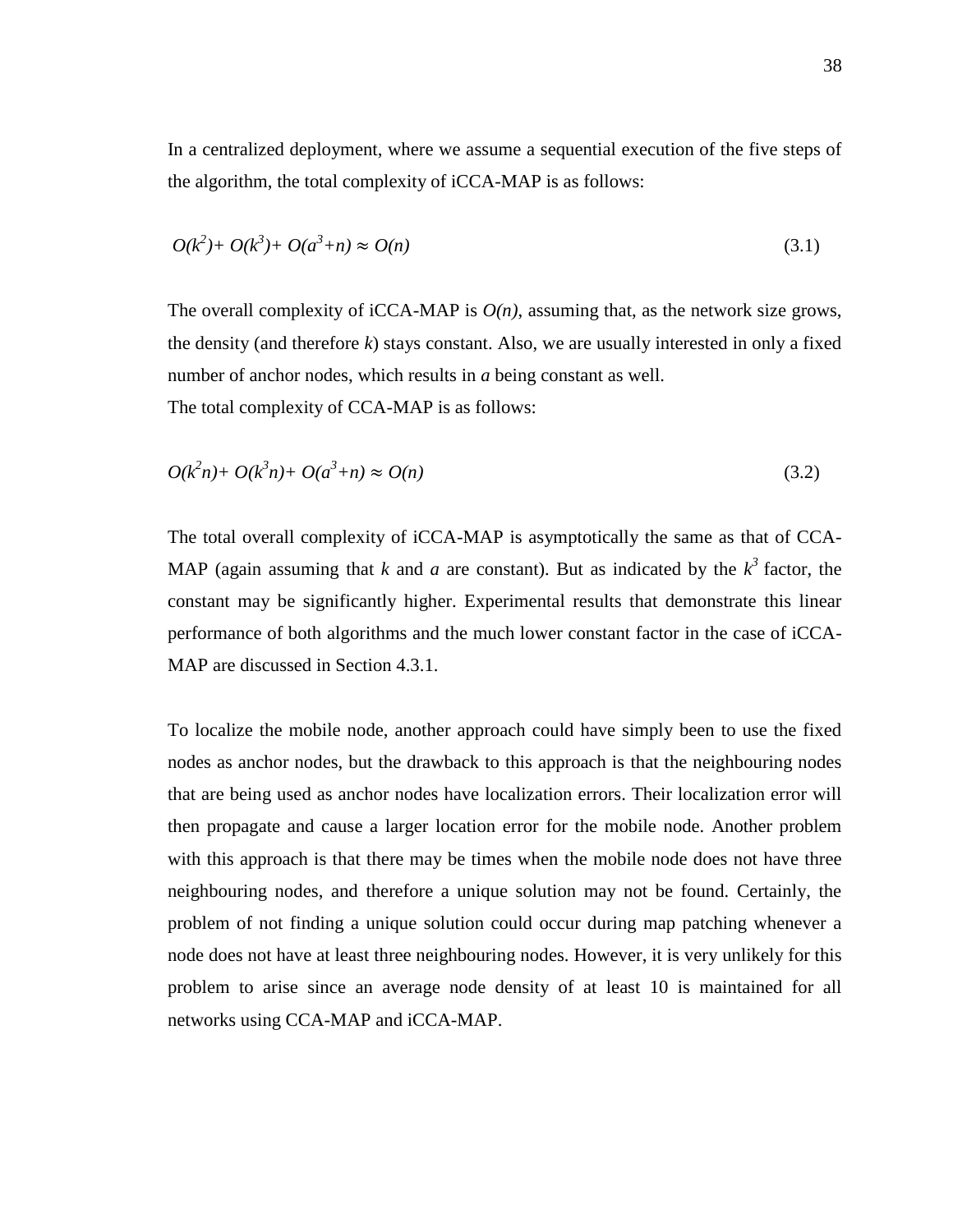## **Chapter 4**

## **Simulation and Performance Analysis**

In this chapter, the performance of the iCCA-MAP algorithm is evaluated. To that end, Section 4.1 describes the experimental setup used for the simulations. A detailed example of an iCCA-MAP simulation is provided in Section 4.2. Then, two sets of simulations are presented in Sections 4.3 and 4.4. In the first set, iCCA-MAP and CCA-MAP are compared in terms of computational time and localization accuracy. In the second set, iCCA-MAP is weighed against competitive algorithms found in the literature, namely MCL and Dual MCL, in terms of localization accuracy and the affects of varying the number of anchor nodes and speed.

## 4.1 *Experimental Setup*

In this section, the experimental setup in terms of software, hardware, test set, mobility model, comparison algorithms, performance metrics, and simulation steps used for the experiments are described.

#### *4.1.1 Software*

For the simulation of iCCA-MAP and CCA-MAP, Matlab R2009b, Version 7.9.0.529 for Windows was used. For the simulation of MCL and Dual MCL, Fedora Eclipse Platform, Version 3.3.2 with Java Version 1.6.0 was used.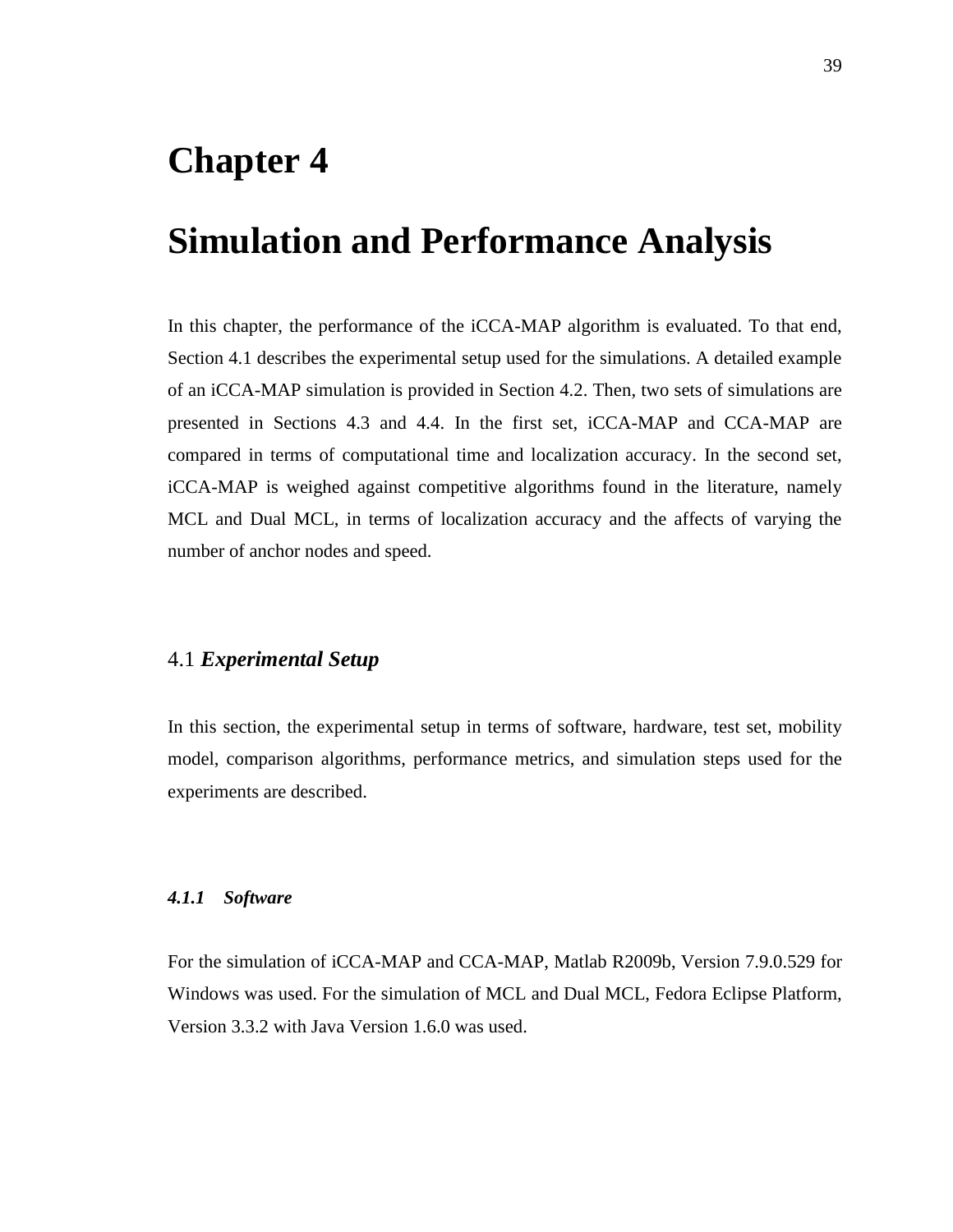The MCL simulation code was provided by its authors, Hu and Evans [\[29\]](#page-88-1). However, in order to allow both iCCA-MAP and MCL implementations to read in the same network topologies and mobility scenarios as well as to produce the same error statistics, changes to the original MCL code were made. Using the modified MCL code, Dual MCL was implemented according to the description provided by Navarro *et al.* as outlined in [\[30\]](#page-88-2).

#### *4.1.2 Hardware*

Windows 7 Intel(R) Core(TM) i7 CPU 920 @ 2.67GHz with 12.0 GB memory was used as the computing platform for iCCA-MAP and CCA-MAP, while a Linux workstation with a 2.66 GHz CPU and 3.25GB memory was used as the computing platform for MCL and Dual MCL.

#### *4.1.3 Test Set*

All simulations were done on a random square network configuration. They were all performed using range-free measuring techniques. The radio range (*r*) was set to 8 m for all nodes and anchors. In all cases, the average node density was kept constant by increasing the network area as the number of nodes increased. The average node density for the networks was approximately 12 neighbours per node.

The length of one side of the simulation area and the simulation area was calculated as follows:

$$
length = \sqrt{(nodes * 10)} \tag{4.1}
$$

$$
Area = length^2 \tag{4.2}
$$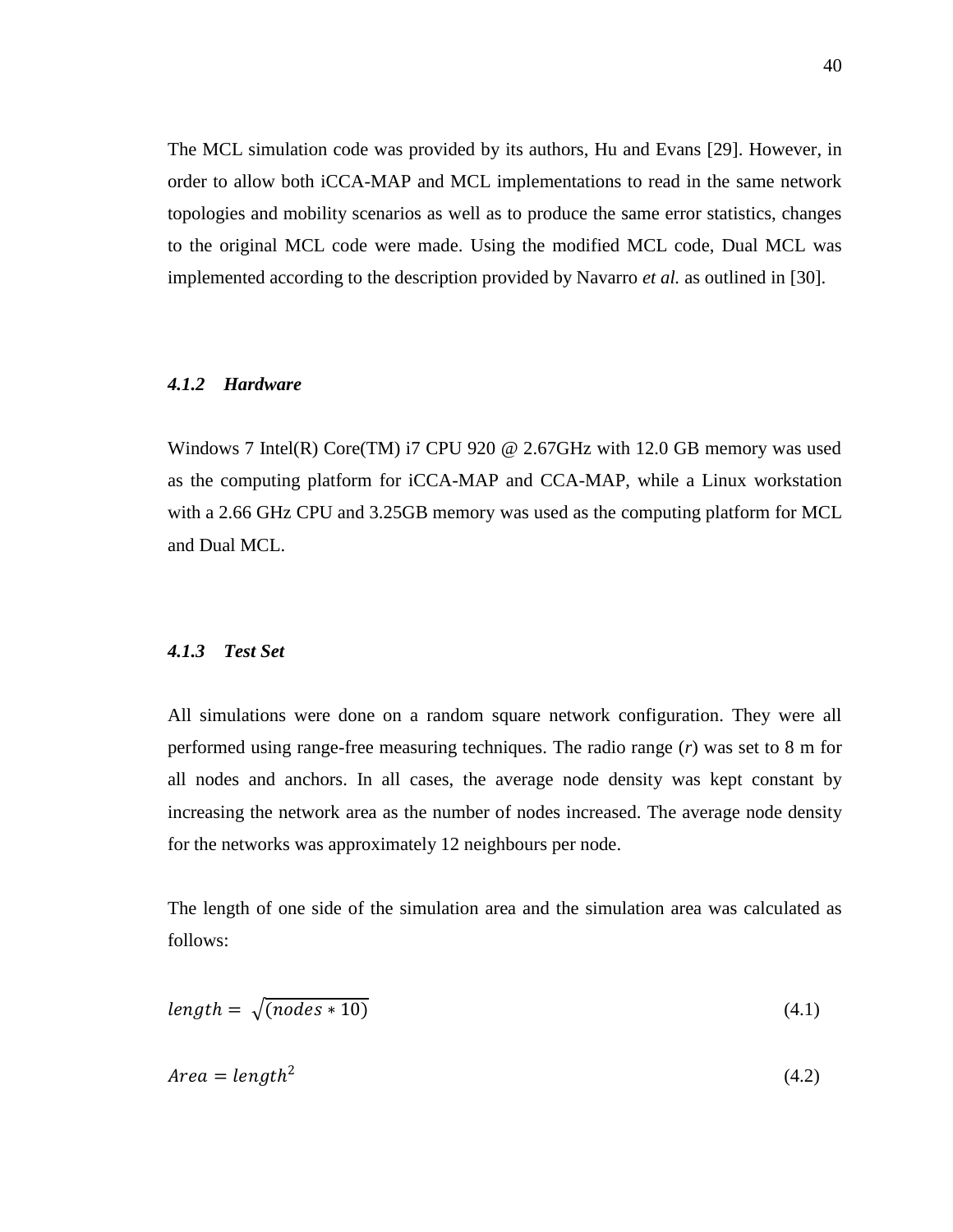#### *4.1.4 Mobility Model*

To generate a path for the mobile node, the Random Waypoint mobility model [\[44\]](#page-89-3) was used. The Random Waypoint mobility model selects random speeds and directions and incorporates pause times in between each movement. The pause times allow the mobile node to pause for a specified length of time before travelling to its next destination point. This model has three components: minimum speed, maximum speed, and pause time. The pause time has been chosen to be zero for the simulations, which makes the waypoint mobility model similar to the Random Walk mobility model.

#### *4.1.5 Algorithms Used for Comparison*

iCCA-MAP has been compared to CCA-MAP in terms of computational time and location accuracy, and to MCL and Dual MCL in terms of location accuracy and the impact of the number of anchor nodes used.

In the first set of simulations, the localization accuracy and computational time of iCCA-MAP was compared to that of CCA-MAP. In these experiments, a continuous-time simulation model was used. In the continuous-time simulation model, as the respective localization algorithm was being executed, the mobile node kept moving. Therefore, the algorithm that terminates faster is more likely to result in more accurate localization results as well.

In the second set of experiments, iCCA-MAP is compared to MCL and Dual MCL. As iCCA-MAP and MCL/Dual MCL are not implemented using the same programming language, directly comparing execution times is meaningless, so a discrete-time simulation model was adopted, where at every sampling time, a location estimate of the mobile node is obtained and the time elapsed as the algorithm executes is neglected. Thus the sampling times may not correspond to real-time and are assumed to be 1 time unit.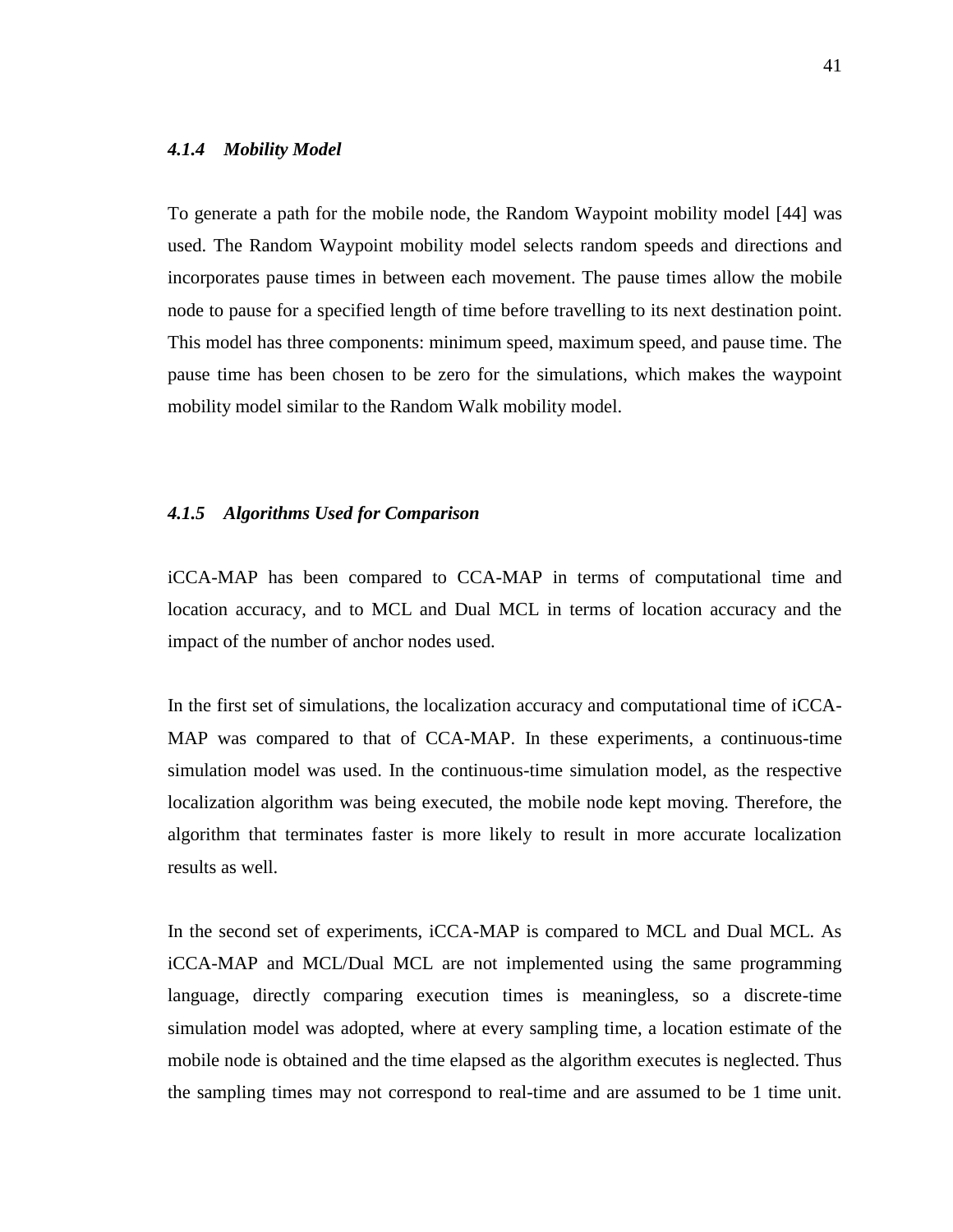The performance criterion in this case is localization accuracy; however, an important factor also considered is the number of anchor nodes required for an algorithm to perform well. For 2-dimensional space, a minimum of 3 anchor nodes are required, however the use of more anchor nodes can result in better performance for many algorithms.

#### *4.1.6 Performance Metrics*

Two performance metrics are used for evaluating iCCA-MAP: average localization error of the mobile node and computational time of the algorithm.

For measuring localization error, the Euclidean distance between the real location of the mobile node and the estimated location has been calculated and normalized by *r* as follows:

$$
Localization Error = \frac{\sqrt{(X_{real} - X_{estimated})^2 + (Y_{real} - Y_{estimated})^2}}{r}
$$
(4.3)

Localization error has been calculated at every sampling interval for both continuous-time and discrete-time simulations. However, in the continuous-time simulations the algorithm does not execute and localize the mobile node at every sampling interval, but rather at specified periodic intervals, referred to as localization intervals. For the discrete-time simulations, the algorithm is executed at every sampling interval, therefore the localization interval and sampling interval for these set of simulations are the same. For all continuous-time and discrete-time simulations the average localization error over the entire simulation time has been reported.

The second performance metric, algorithm computational time, is simply an indication of how long the algorithm takes before the location of the mobile node is determined. The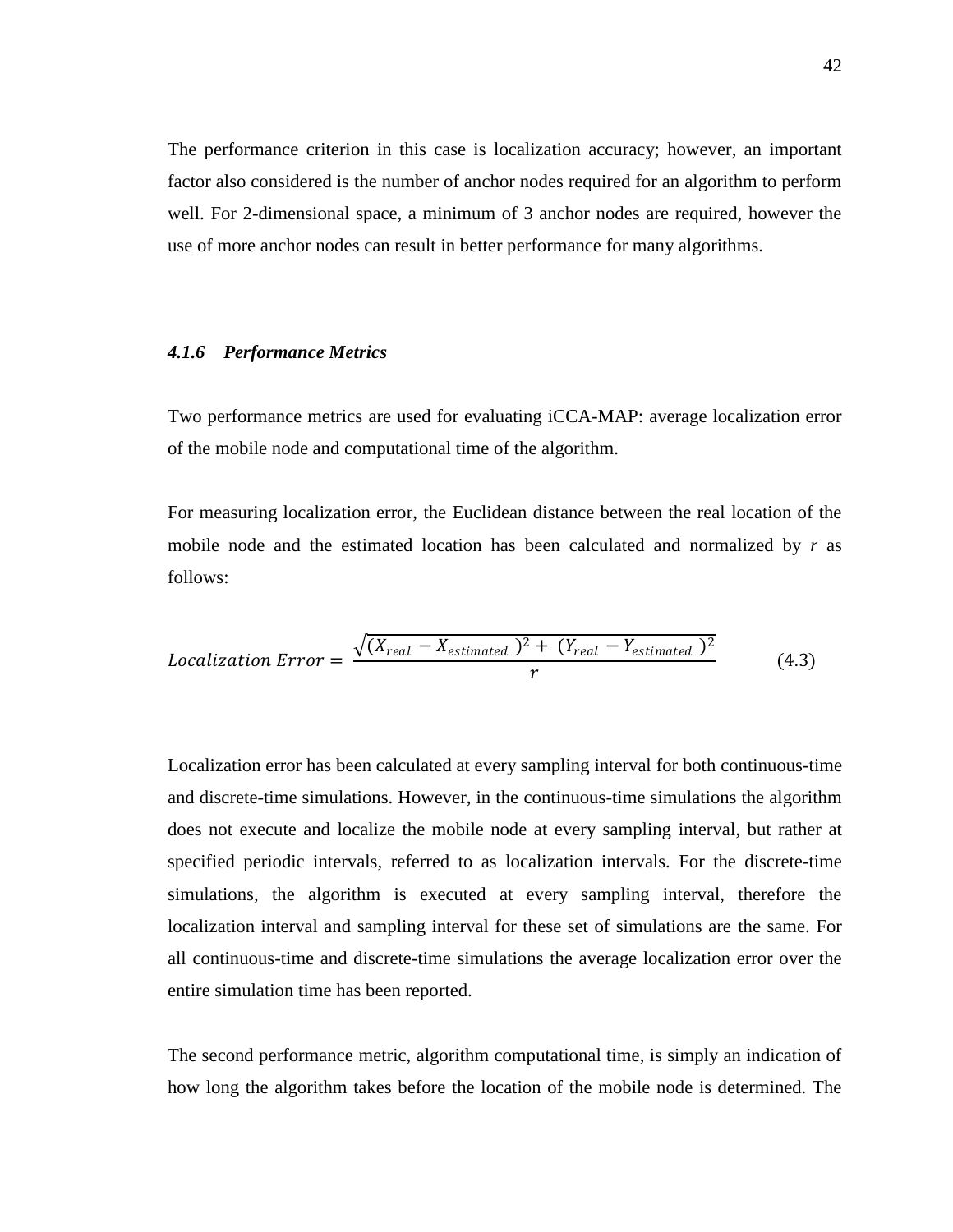execution time of iCCA-MAP and CCA-MAP were measured by the time elapsed while executing the algorithm using the 'tic' and 'toc' functions in Matlab.

For the continuous-time simulations, time is important, so a location sample at, for example, time 14 may use a new or an old estimated location value depending on the length of time it takes for an algorithm to execute and provide location estimates. However, for the discrete-time simulations since execution time is not taken into account, the latest localization result after each sampling interval is used (i.e., sampling interval and localization interval for the discrete-time simulations are equal).

The two performance metrics, namely average localization error and algorithm computational time were chosen due to the requirement for cost-effective methods of obtaining accurate location information of mobile node(s) within a WSN. Another important parameter that can play an important role in the accuracy of the location estimates is the number of anchor nodes used. As anchor nodes are usually mounted with a GPS, they may be required to be more powerful nodes in terms of energy consumption, making them more costly as compared to regular sensor nodes.

#### *4.1.7 iCCA-MAP Simulation Steps*

The iCCA-MAP simulation steps are described in [Figure 4-1.](#page-53-0) In the initialization phase, a random network is generated and the average node density is calculated. Then the CCA-MAP algorithm is used for obtaining the initial location of every node in the network, including the mobile node. A copy of the relative global map that has been generated by CCA-MAP is saved, from which the mobile node is removed. At desired localization intervals: the local map for the mobile node is obtained and CCA is used for finding the relative coordinates of the mobile node and nodes in its local map. Then the mobile node"s local map is merged with the relative global map and finally, the anchor nodes are used to translate the relative global map to an absolute global map from which the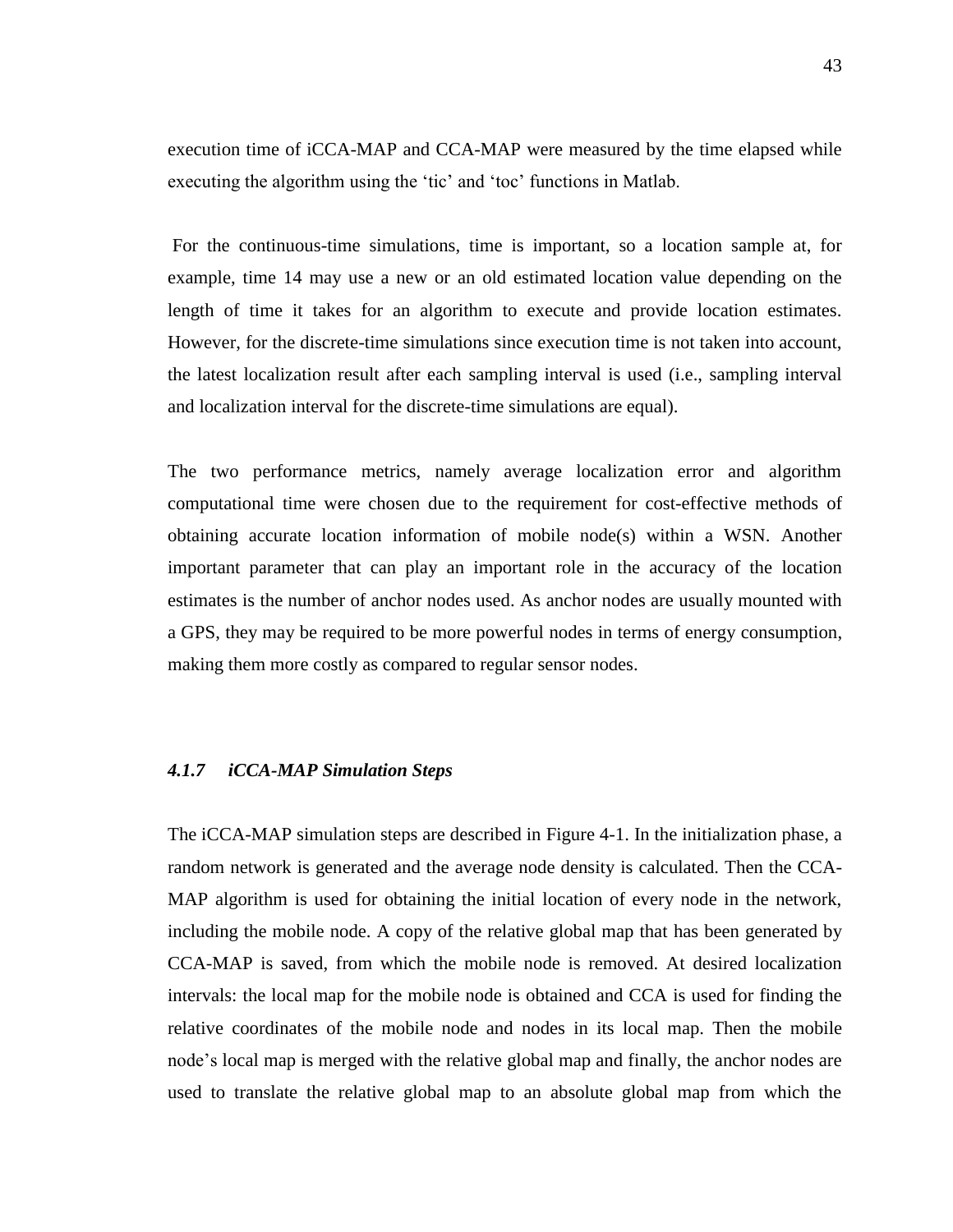location of the mobile node is obtained. At every sampling interval the mobile node localization error is calculated.

*Step 1: Initialization* 

- 1.1 Create a random network with the desired number of nodes.
- 1.2 Check network connectivity and calculate the average node density.

*Step 2: Run CCA-MAP for initial estimate of all node coordinates*

- 2.1 Save a copy of the global map that contains all nodes relative coordinates.
- 2.2 Remove the mobile node from the relative global map.

*Step 3: For every localization interval*

- 3.1 Find neighbours within *h* hops of the mobile node for building its local map.
- 3.2 Compute the shortest local distance matrix for the mobile node
- 3.3 Apply the CCA algorithm on the mobile node, generating the relative coordinates for the mobile node local map.
- 3.4 Merge the local map of the mobile node with the original relative global map.
- <span id="page-53-0"></span>3.5 Using the anchor nodes, transform the merged map to an absolute map.

Figure 4-1: The iCCA-MAP Simulation Steps

### 4.2 *iCCA-MAP: A Detailed Example*

In this section, a detailed example of the localization process is presented. As shown in [Figure 4-2,](#page-54-0) a randomly generated network of 20 nodes (1 mobile node, 3 anchor nodes and 16 stationary sensor nodes) has been used for this example. The mobile node is designated by the shaded diamond symbol. The lines connect nodes within radio range of one another.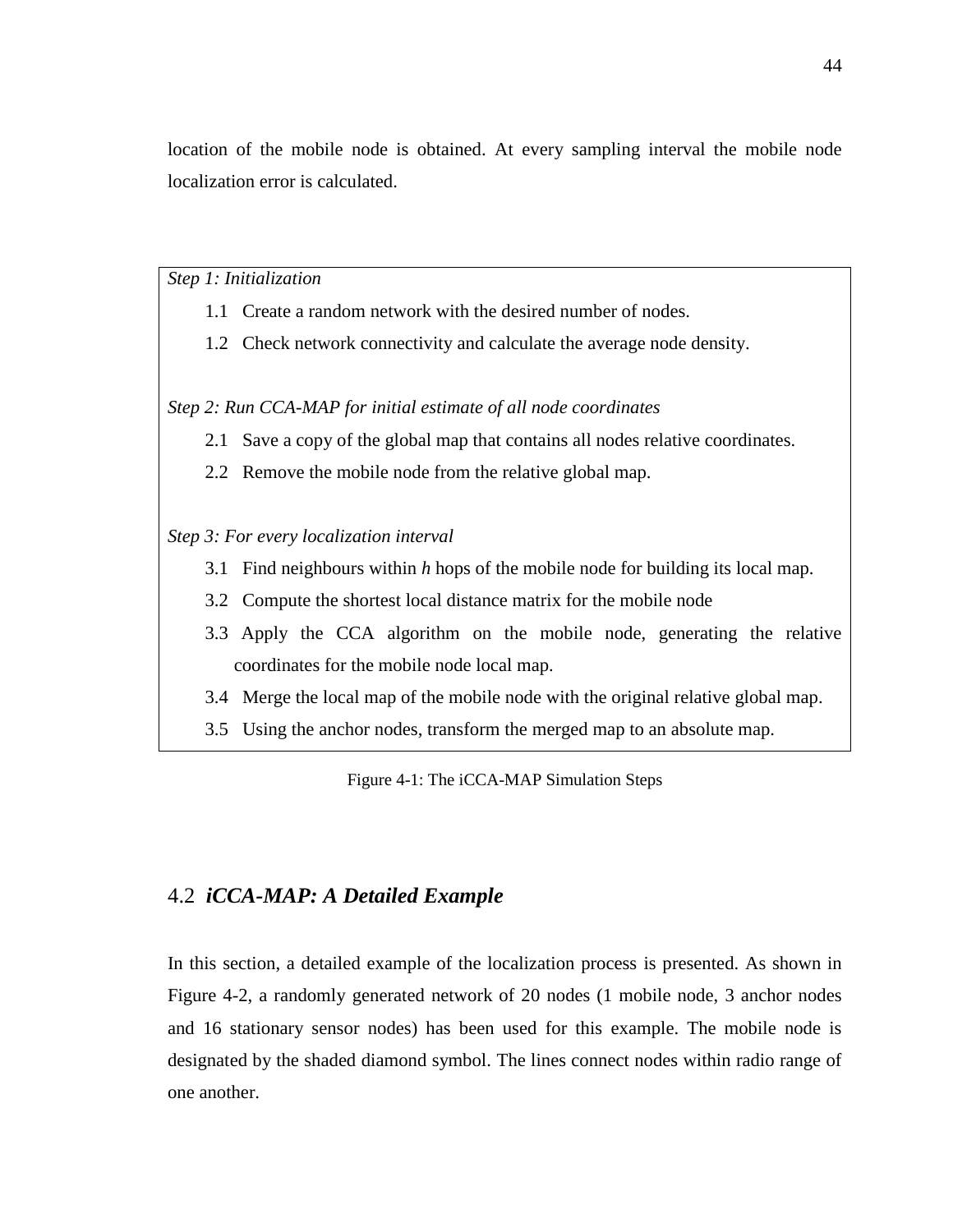

Figure 4-2: Randomly Generated Network of 20 Nodes.

<span id="page-54-0"></span>To generate a mobility pattern for the mobile node, the Random Waypoint mobility model was used**.** The path generated for this example is illustrated in [Figure 4-3,](#page-55-0) where the initial location of the mobile node is designated by a shaded diamond symbol. The real location of the mobile node at every sampling interval is illustrated using black circles while the estimated locations of the mobile node computed by iCCA-MAP at every localization interval are shown using Xs. As can be seen, the mobile node traverses the path generated by the Random Waypoint mobility model at different speeds as indicated by the black circles that denote the real location of the mobile node at every sampling interval.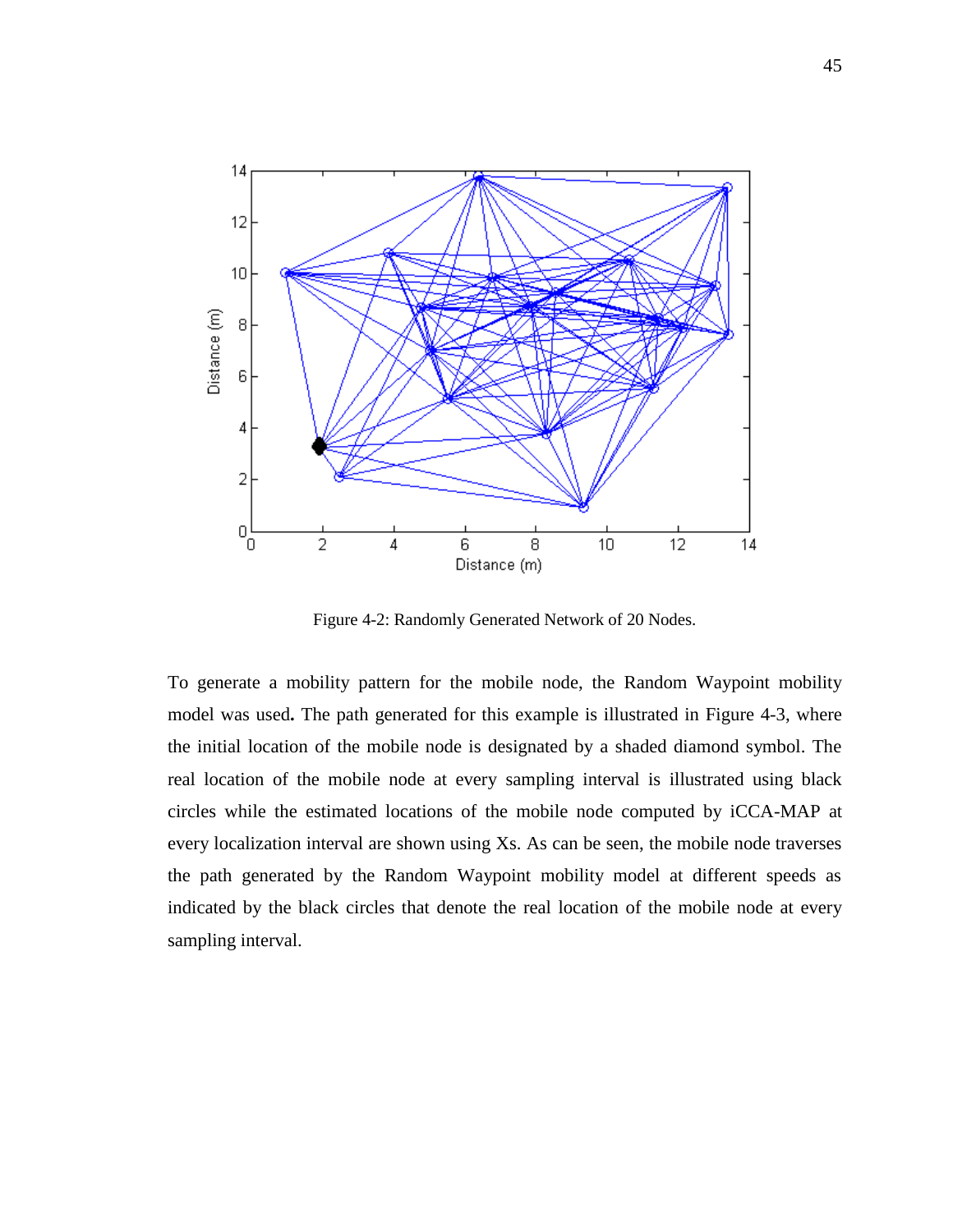

<span id="page-55-0"></span>Figure 4-3: Randomly Generated Path Using the Waypoint Mobility Model.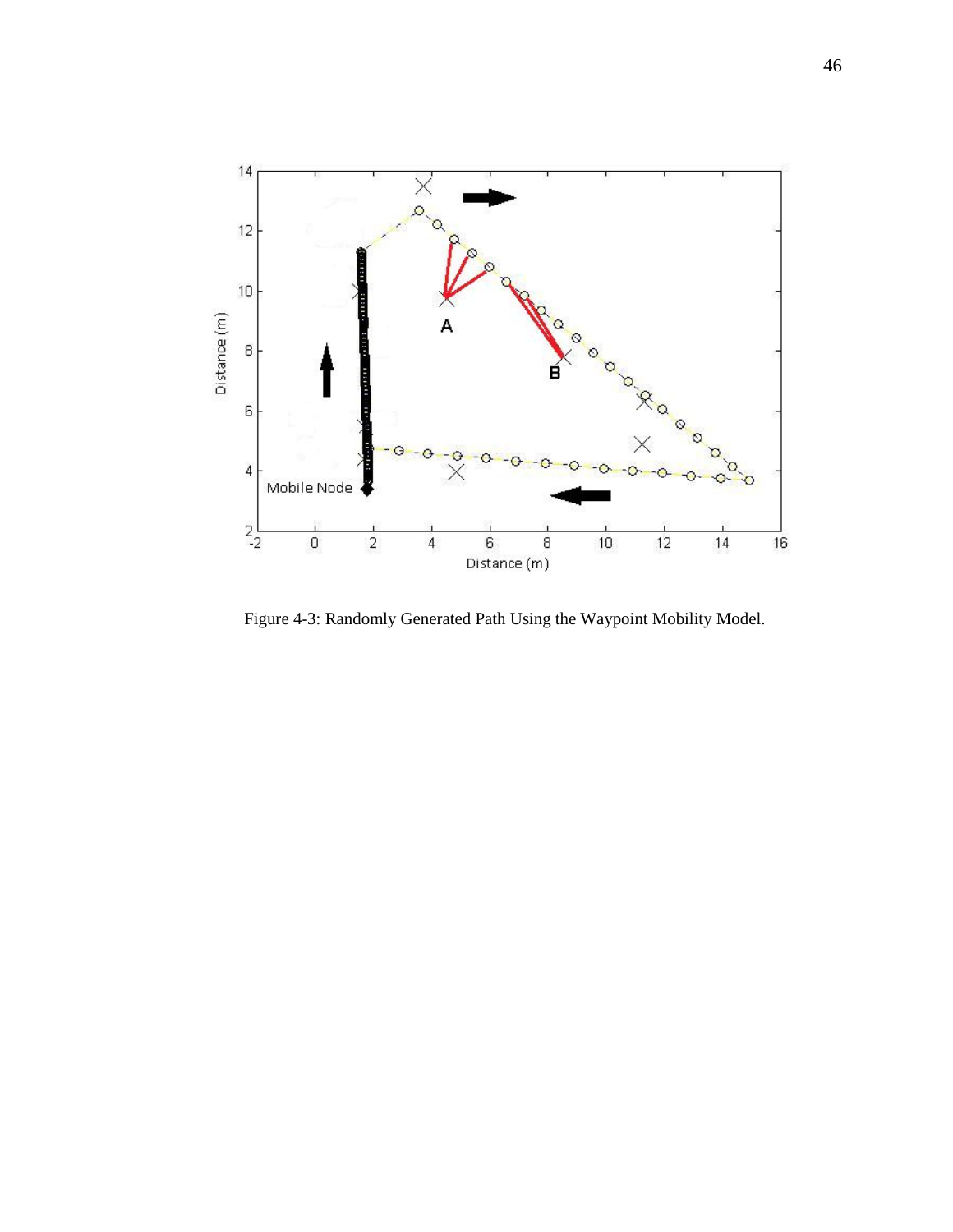

<span id="page-56-0"></span>Figure 4-4: Localization Error of iCCA-MAP Every Second for a 200 Second Continuous-Time Simulation.

Simulation results for a continuous-time simulation are shown in [Figure 4-4.](#page-56-0) The dotted horizontal line is the average localization error of the mobile node over the total simulation time of 200 seconds. In this example, iCCA-MAP was executed every 15 seconds (i.e., the localization interval is 15 seconds) as shown by the solid vertical lines. Then, at every sampling interval (i.e., every second), the mobile node"s location error was measured with respect to the most recent location information of the mobile node. The dashed vertical lines illustrate the execution time of the algorithm (about 0.5 seconds in this example). In most cases, the localization error of the mobile node decreases after the execution of the algorithm as updated location information is provided. In rare cases however, the localization error increases as depicted by the black circle in [Figure 4-4.](#page-56-0) This increase in localization error occurs when the new node location estimate is farther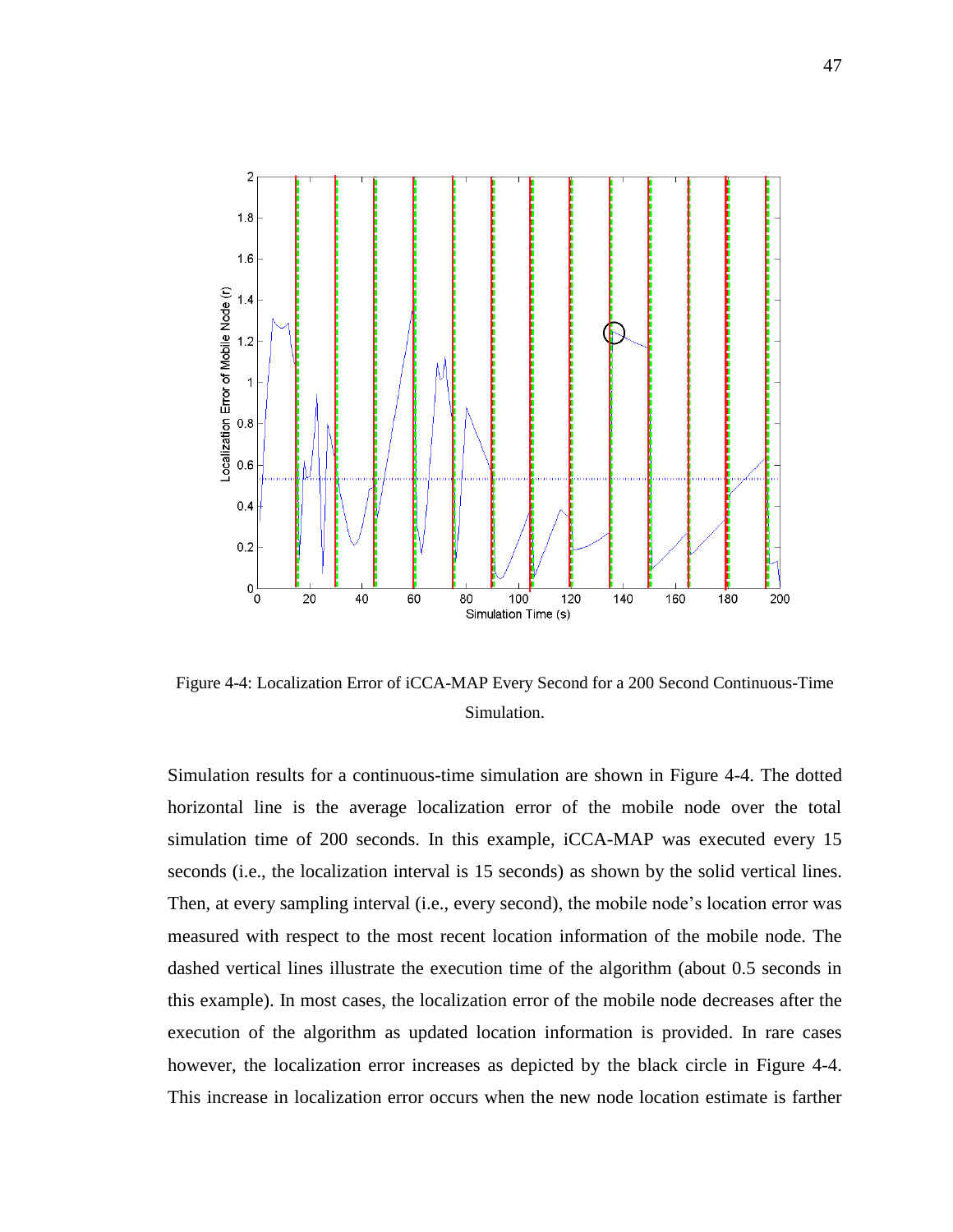away from the current location of the node than the previous estimate. An example of this situation has been demonstrated in [Figure 4-3](#page-55-0) using solid lines that connect the real node locations to their corresponding estimates. As can be seen, the location estimate B is farther away from its corresponding real node location than the previous location estimate A, thus resulting in an increased localization error.

## <span id="page-57-0"></span>4.3 *Comparing iCCA-MAP with CCA-MAP*

In this section, the results of the continuous-time simulations, comparing computational time and mean localization error for iCCA-MAP and CCA-MAP are presented.

iCCA-MAP is an extension of CCA-MAP, which, as mentioned in Chapter 2, is a high performing localization algorithm proposed for stationary WSNs. CCA-MAP however, cannot provide location estimates for mobile WSNs in real-time as its computational time grows significantly with network size, hence iCCA-MAP has been proposed. In order to evaluate the performance of iCCA-MAP in terms of computational time, comparisons to CCA-MAP have been made to demonstrate the improvements made.

For the comparison of iCCA-MAP and CCA-MAP, networks of sizes ranging from 20 to 50 nodes in increments of 10 were used. For each network size, 20 random networks were generated and the average computational time and localization error were measured. Three randomly selected anchor nodes were used for these sets of simulations as CCA-MAP and iCCA-MAP are designed for fast deployment and therefore require only the minimal number of anchor nodes for good localization results. Four sets of experiments have been conducted. The first set consisted of running CCA-MAP every 15, 30, 45, and 60 seconds for networks of size 20, 30, 40, and 50 nodes respectively. The second set consisted of running iCCA-MAP every 15, 30, 45, and 60 seconds for networks of size 20, 30, 40, and 50 nodes respectively. These localization intervals were chosen based on the execution time of CCA-MAP: they are long enough to allow CCA-MAP to complete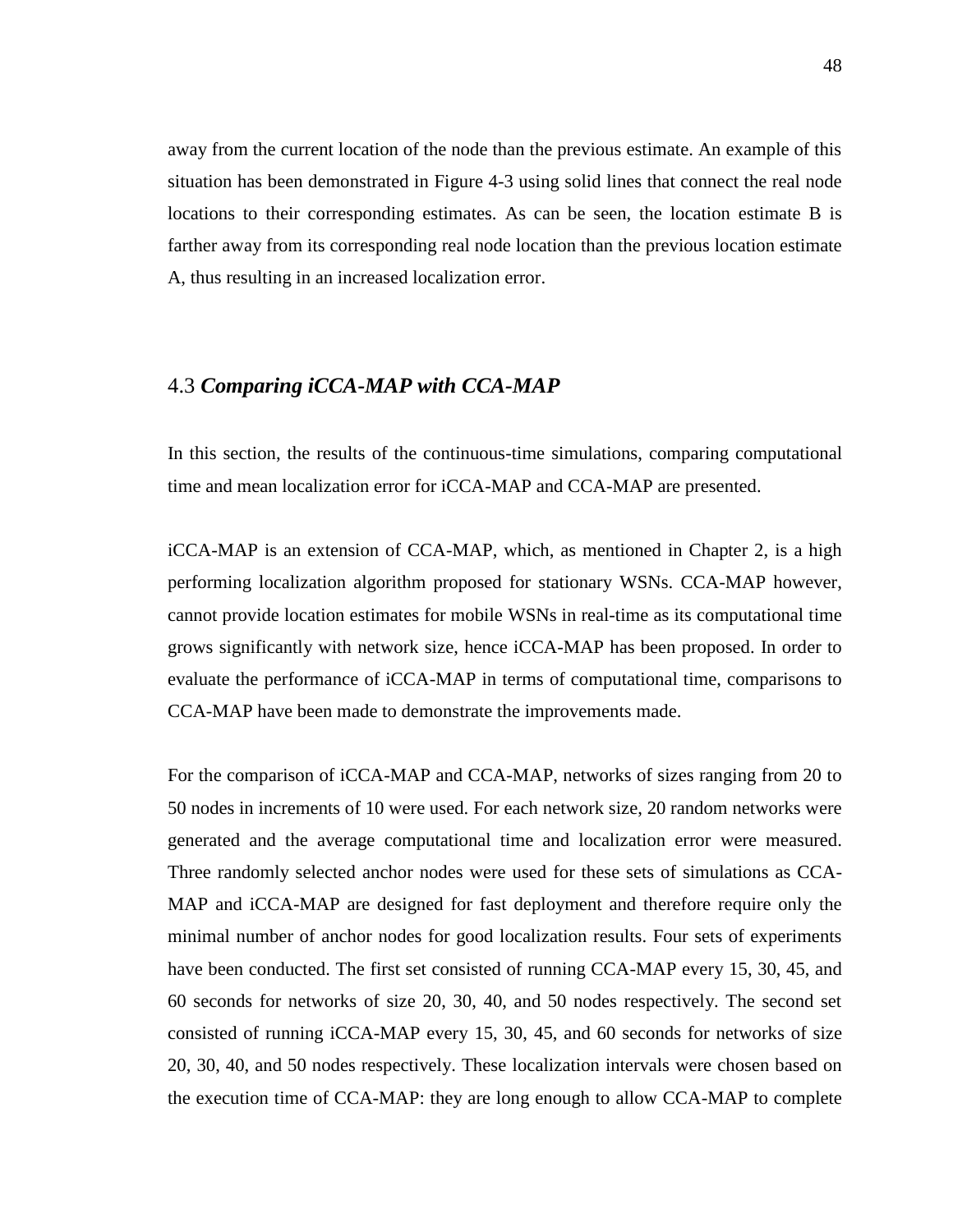its run and provide location estimates of the mobile node before the next localization interval. The next set of experiments consisted of running iCCA-MAP at 20% of the CCA-MAP execution time, namely every 3, 6, 9, and 12 seconds for networks of size 20, 30, 40, and 50 nodes respectively. The last set of experiments consisted of running iCCA-MAP at a constant frequency of every 3 seconds for all network sizes. The time interval of 3 seconds was chosen so that iCCA-MAP could complete the simulation for all network sizes before the next localization interval. A simulation time of 200 seconds was used for all three simulation sets.

For the continuous-time set of simulations, the mobility model parameters were set as follows:

- Minimum speed:  $0 \text{ m/s}$ ;
- Maximum speed:  $2 \text{ m/s}$ ;
- Pause time: 0 seconds.

These parameters were chosen to simulate walking speed.

#### *4.3.1 Computational Time of iCCA-MAP versus CCA-MAP*

In the continuous-time simulations, in order to calculate the average localization error, the real location of the mobile node was compared to its latest estimate at every sampling interval, namely one second. For example, for a 20 node network for which iCCA-MAP and CCA-MAP are executed every 15 seconds, at every second the mobile node"s real location was compared to the most recent estimate of the mobile node location. Therefore, since it takes iCCA-MAP on average about 0.5 seconds to provide an estimate of the mobile node location in a 20 node network, at time *t* = 16, this location information can be used. However, it takes CCA-MAP about 11 seconds to provide results, so at  $t =$ 16 only estimates from the previous run are available and used for location estimation.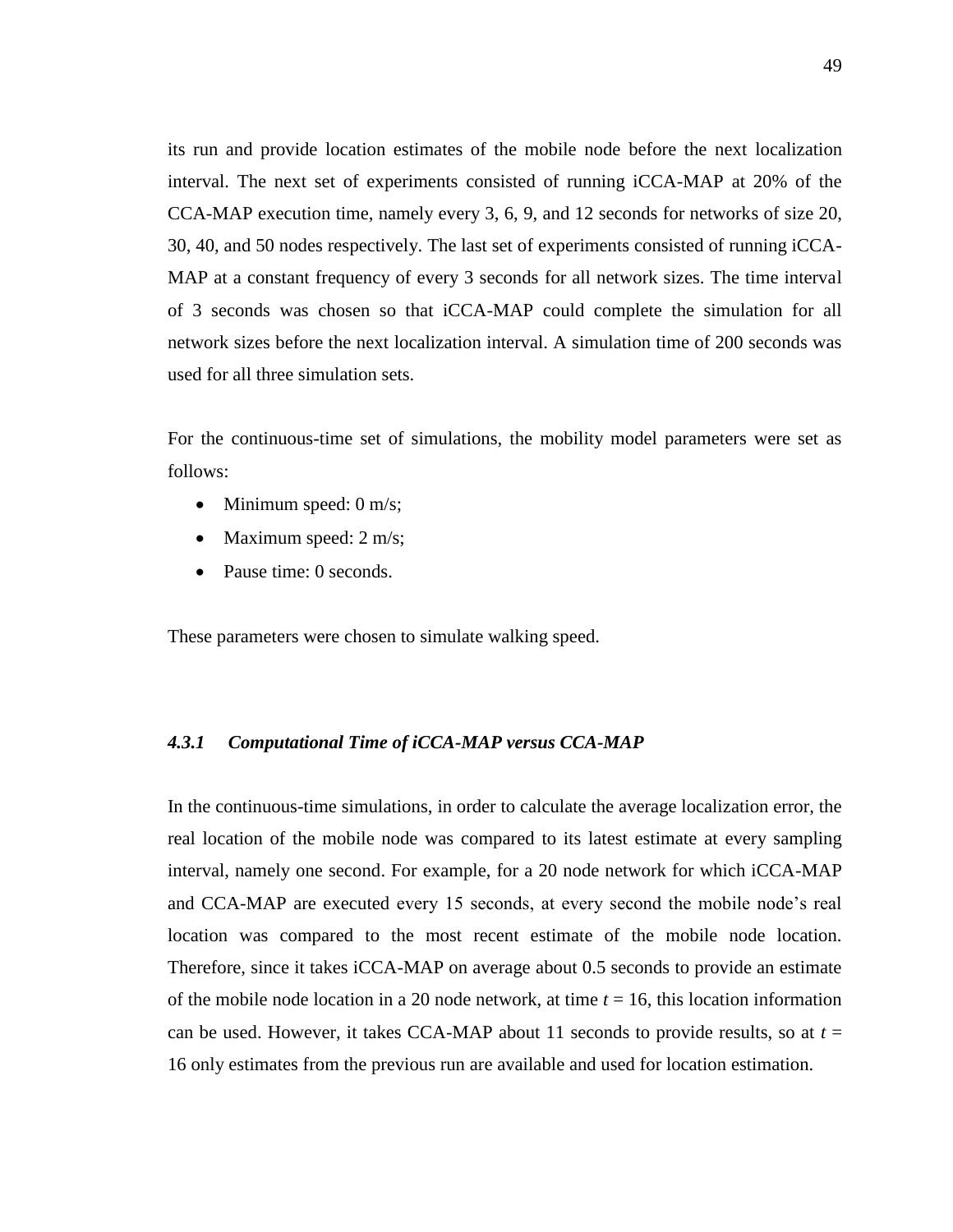In a first set of experiments, the computational time of the proposed algorithm was compared against the computational time of the original CCA-MAP algorithm. Typically, as the number of nodes increase in a WSN, the computational time needed to localize the nodes also increases. In the case for iCCA-MAP, the increase is much smaller than that of CCA-MAP, as demonstrated in [Figure 4-5](#page-59-0) and [Figure 4-6.](#page-60-0)



<span id="page-59-0"></span>Figure 4-5: Computational Time of iCCA-MAP versus CCA-MAP for Networks of Size 20, 30, 40, and 50 Nodes.

For the sake of completeness, computational times for larger network sizes (namely those used for the comparison of iCCA-MAP versus MCL and Dual MCL presented in Section [4.4\)](#page-65-0) are shown in [Figure 4-6.](#page-60-0)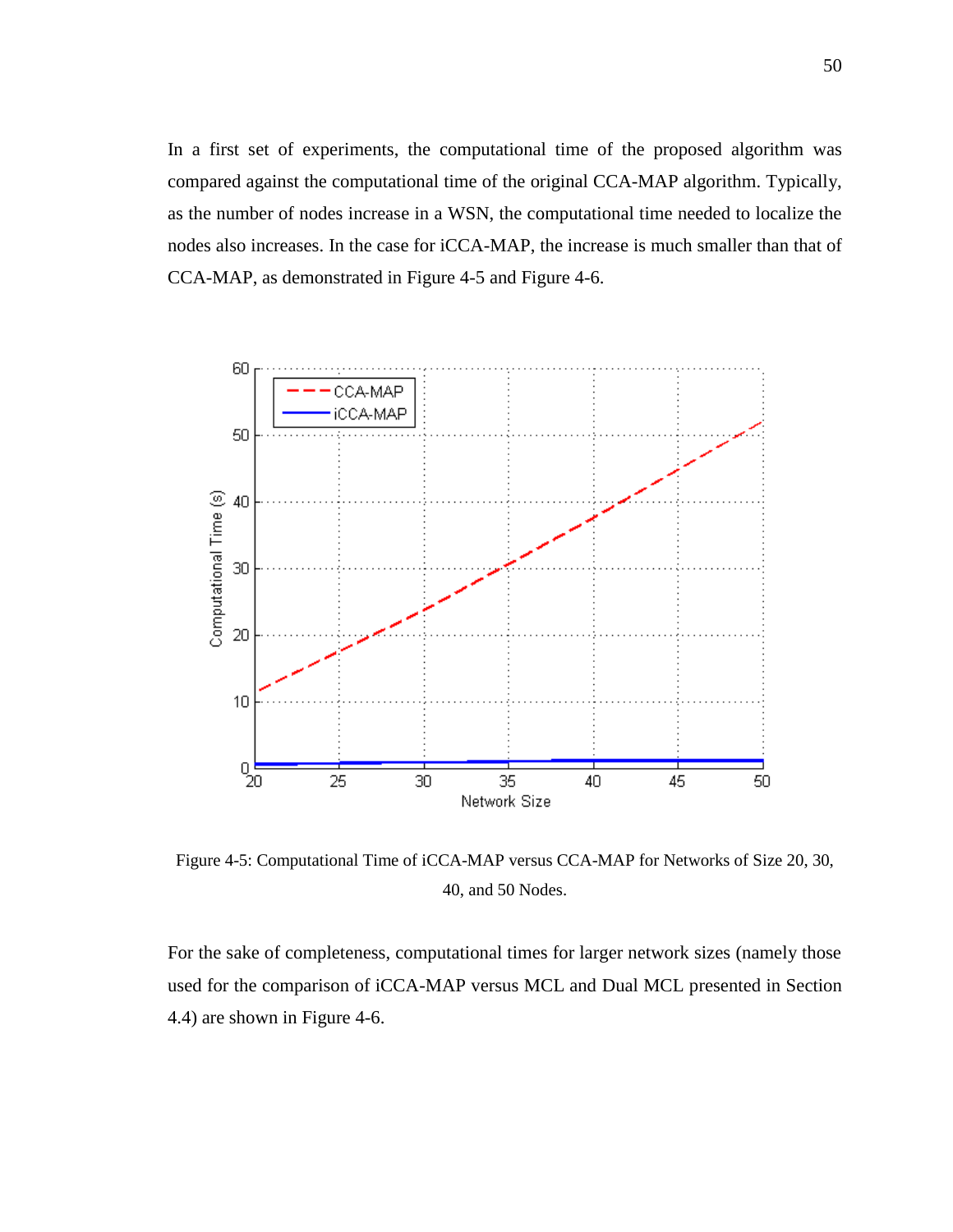

<span id="page-60-0"></span>Figure 4-6: Computational Time of iCCA-MAP versus CCA-MAP for Networks of Size 50, 100, 150, 200, 250, and 300.

As shown in [Figure 4-5](#page-59-0) and [Figure 4-6,](#page-60-0) the computational time of CCA-MAP increases linearly with respect to the network size. As the number of nodes increases, it becomes apparent that the original CCA-MAP algorithm will not be able to provide sufficiently accurate results, as it takes significantly more time to localize the mobile node, thus providing out-dated location estimates. On the other hand, iCCA-MAP demonstrates a very small increase in execution time with an increase of the network size, thus providing up-to-date and (at least potentially) accurate results. This allows iCCA-MAP to be applied at shorter time intervals. Consequently, near real-time information regarding the mobile node's location can be obtained and therefore, a lower average distance error may be achieved by allowing for closer localization intervals. Also, note that if it is assumed that node density is kept constant and the number of anchor nodes is fixed, these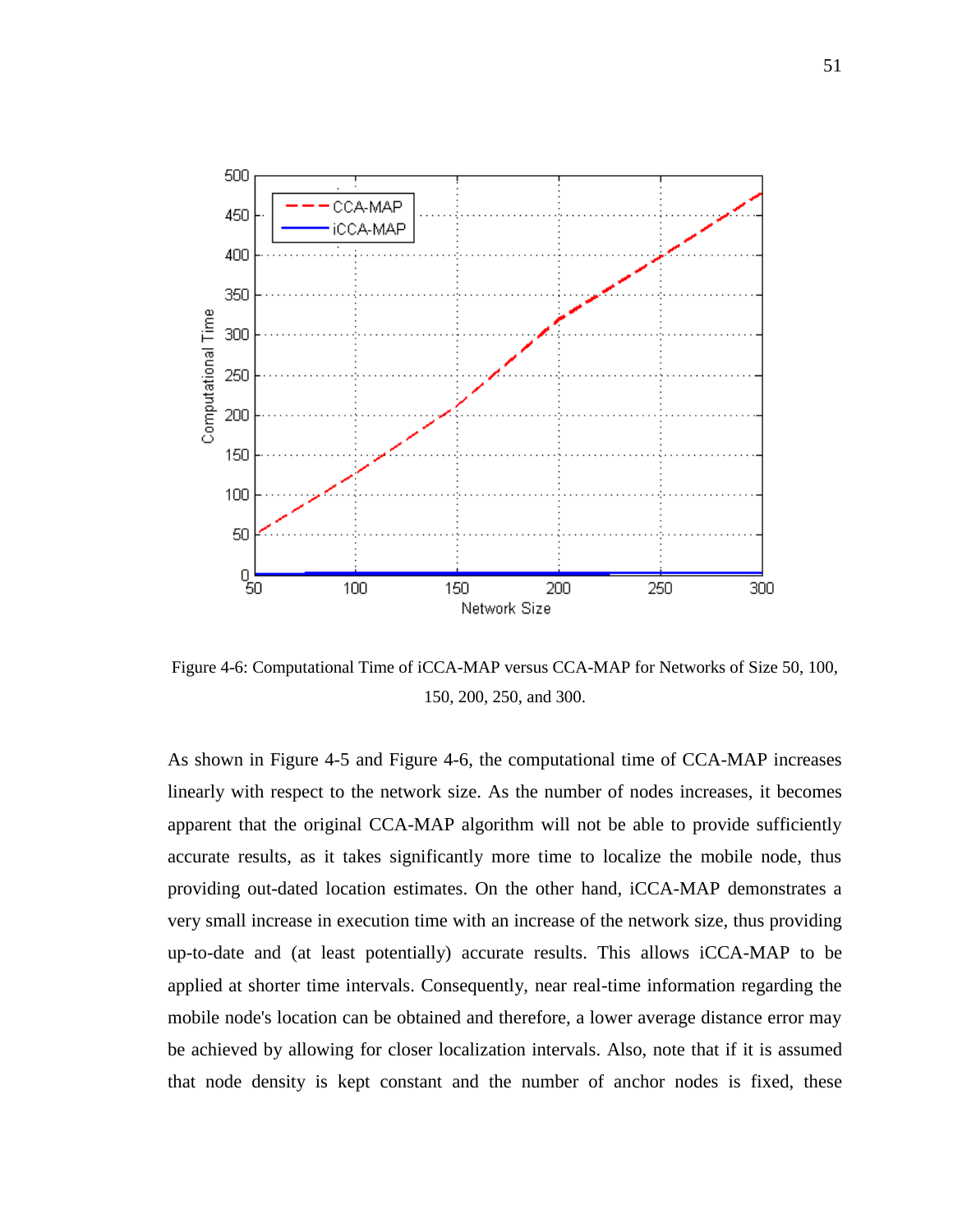experimental results are consistent with the complexity notations discussed in Section 3.2.2.

#### *4.3.2 Mean Localization Error of iCCA-MAP and CCA-MAP*

In order to demonstrate the effectiveness of low computational time and the importance of obtaining results as close to real-time as possible, the mean localization errors of iCCA-MAP and CCA-MAP have been compared.

[Figure 4-7](#page-62-0) shows the mean localization error of the mobile node for network sizes of 20, 30, 40, and 50 nodes. For each network size, 20 random networks were generated and the average localization error of the mobile node was calculated. The error bars depicted in the figures illustrate the 95% confidence interval. It is apparent from [Figure 4-7](#page-62-0) that as the network size increases, the mean localization error for both algorithms increases. This behaviour can be explained by the fact that as the problem size increases, the CCA-MAP algorithm takes much longer to compute the new location of the mobile node. Since both algorithms are executed the same number of times and at the same localization interval, it means that, as the problem sizes increases, the algorithms are executed less often. This will inevitably increase the average localization error since the location of the mobile node will be updated less frequently and result in out-of-date location information. When executed the same number of times, iCCA-MAP provides better results as compared to CCA-MAP. This is because since iCCA-MAP takes less time to execute, the location information at the beginning of each interval is more up-to-date and more accurate, thus resulting in a lower average localization error.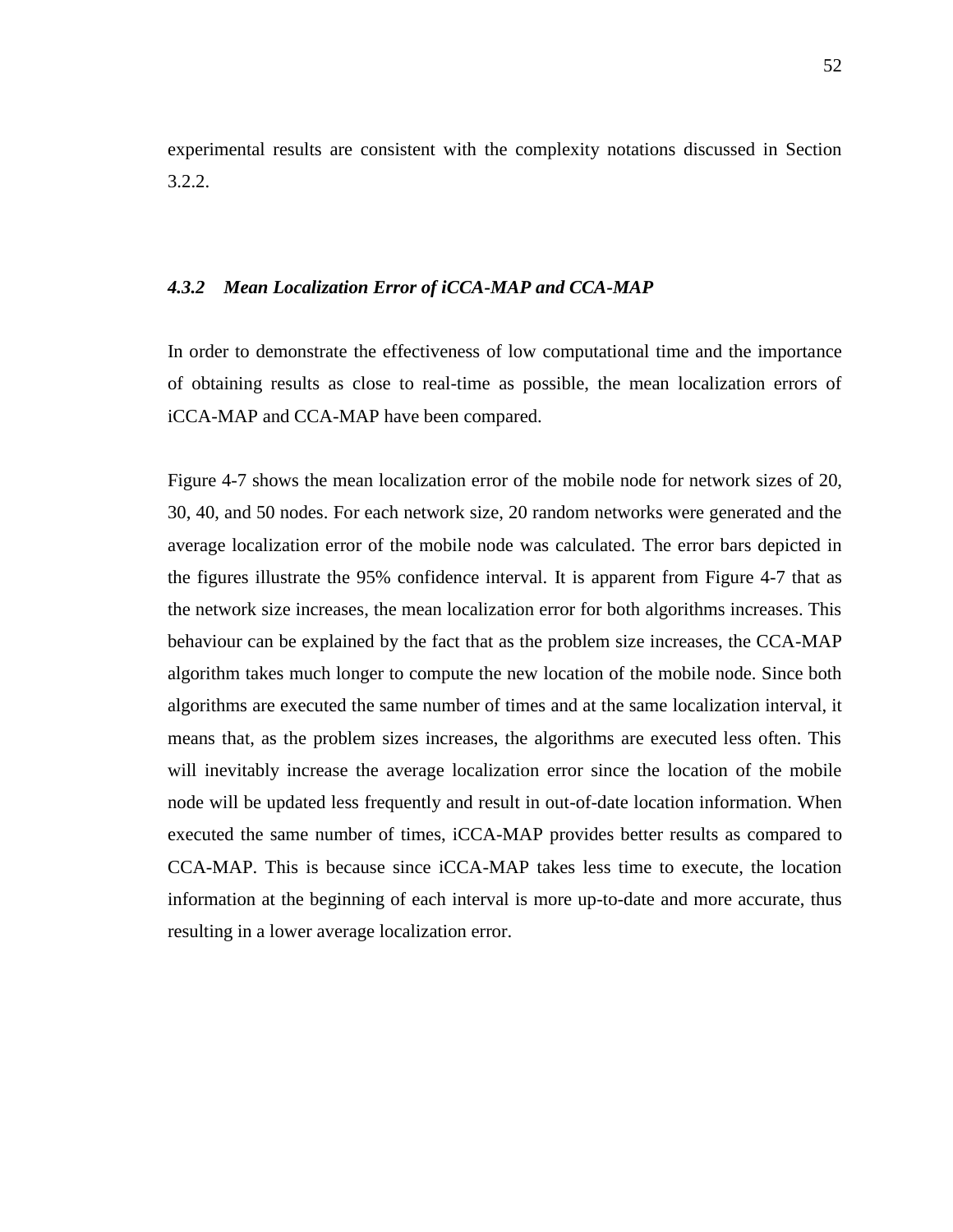

<span id="page-62-0"></span>Figure 4-7: Average Localization Error of iCCA-MAP versus CCA-MAP for Localization Intervals of 15, 30, 45, and 60 Seconds and Network Size of 20, 30, 40, and 50.

As mentioned previously, the advantage of iCCA-MAP over the original CCA-MAP algorithm is its ability to provide near real-time results. Knowing this, iCCA-MAP can be applied at closer time intervals, which will provide updated location information regarding the mobile node and thus result in lower localization errors.

The purpose of the next set of simulations conducted was to run iCCA-MAP at higher frequencies (i.e., closer localization intervals) to see if better results could be maintained as hypothesised. First, iCCA-MAP was executed at 20% of the time required for the execution of CCA-MAP, namely every 3, 6, 9, and 12 seconds for network sizes of 20, 30, 40, and 50 nodes respectively. iCCA-MAP was also executed at a constant frequency of three seconds for all network sizes. The results of executing iCCA-MAP at higher frequencies have been depicted in [Figure 4-8.](#page-63-0)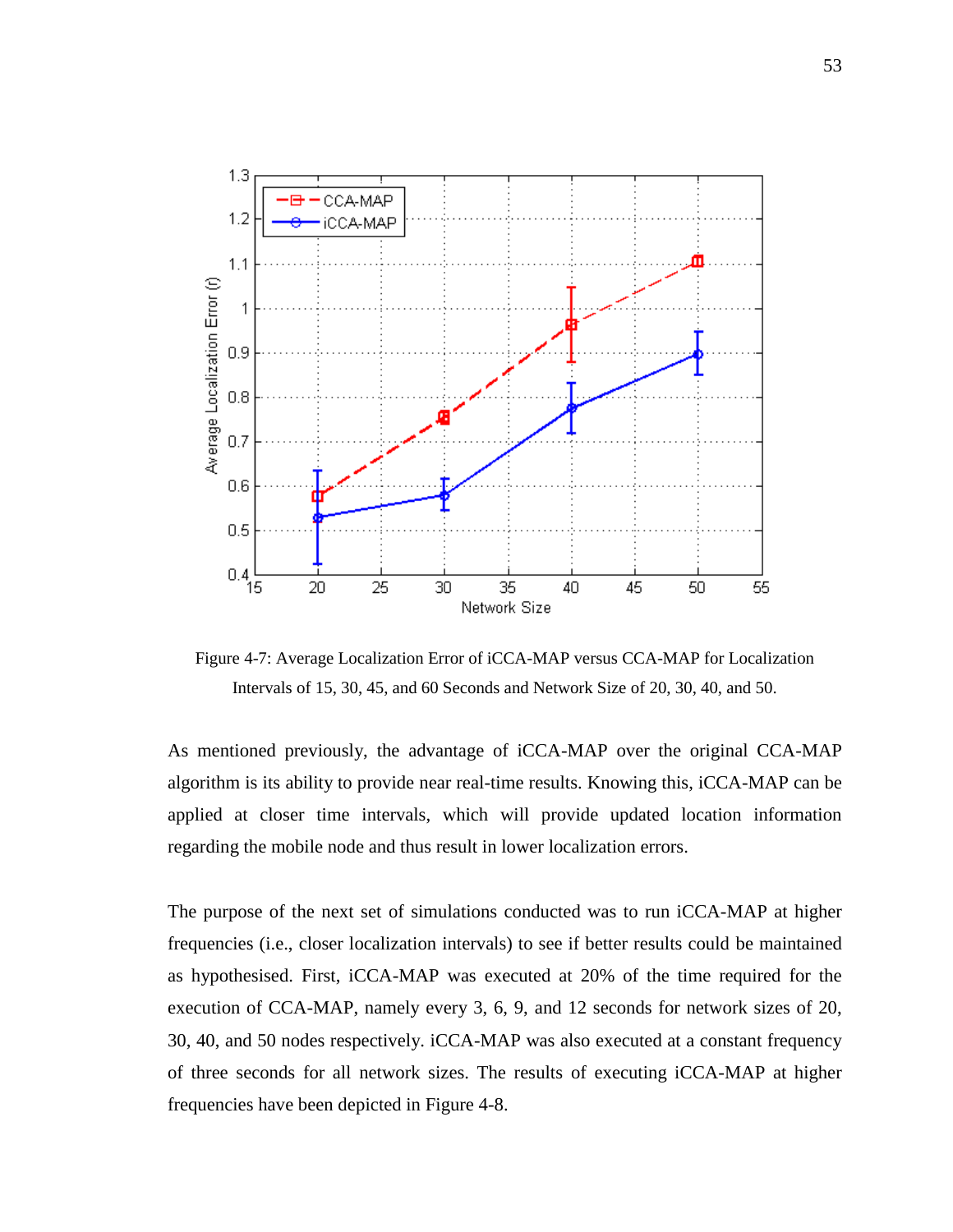By comparing [Figure 4-7](#page-62-0) and [Figure 4-8,](#page-63-0) it is clear that iCCA-MAP provides better results than CCA-MAP as it takes much less time to complete its execution. The error bars depicted in [Figure 4-7](#page-62-0) and [Figure 4-8](#page-63-0) illustrate 95% confidence intervals and demonstrate that in most cases the improved performance is statistically significant. In the case of the 20 node network, the wider range of average localization errors and the overlap of the error bars can be explained by the fact that in the 20 random networks generated, one network resulted in high localization error due to the randomness of anchor placements and thus caused an increase the average localization error range.



<span id="page-63-0"></span>Figure 4-8: Average Localization Error for iCCA-MAP When Executed at 20% of CCA-MAP Execution Time and at Every 3 Seconds in All Cases.

[Figure 4-9](#page-64-0) shows an overview of all the results comparing iCCA-MAP and CCA-MAP in terms of localization error. As can be seen, the best results are obtained when iCCA-MAP is executed at higher frequencies, namely every three seconds for all network sizes. These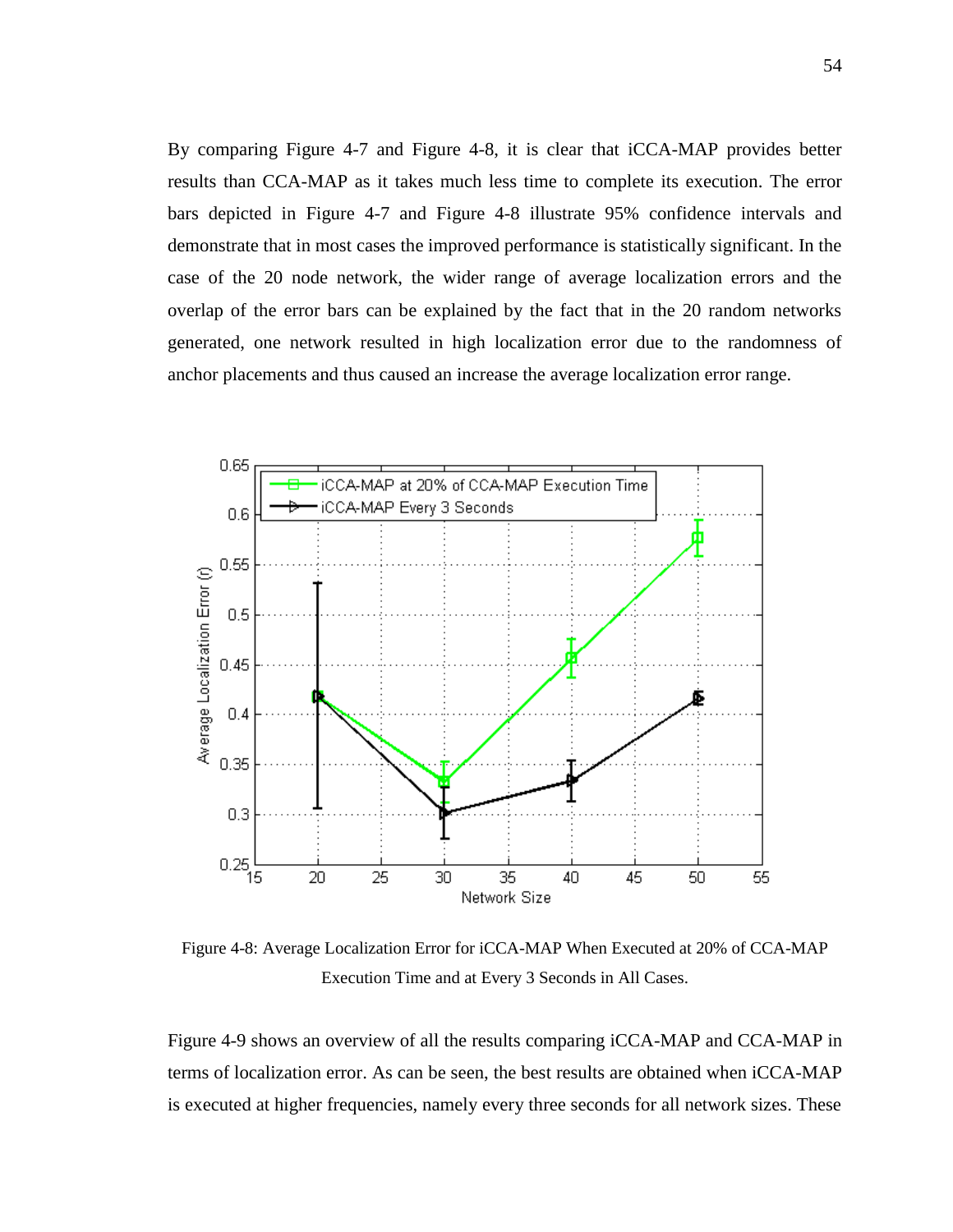results are as expected since when localization is performed at shorter time intervals, the location estimates provided are more recent and up-to-date.



<span id="page-64-0"></span>Figure 4-9: Continuous-Time Simulations Comparing iCCA-MAP and CCA-MAP Executed at the Same Frequency and iCCA-MAP Executed at Higher Frequencies.

Simulation results show that iCCA-MAP can provide better results than CCA-MAP for WSNs that contains a mobile node since its execution time is a fraction of that of CCA-MAP, allowing it to be used in larger networks. In the next section, the performance of iCCA-MAP is compared with two state-of-the-art mobile node localization algorithms proposed by Hu and Evans [\[29\]](#page-88-1) and Stevens Navarro *et al.* [\[30\]](#page-88-2).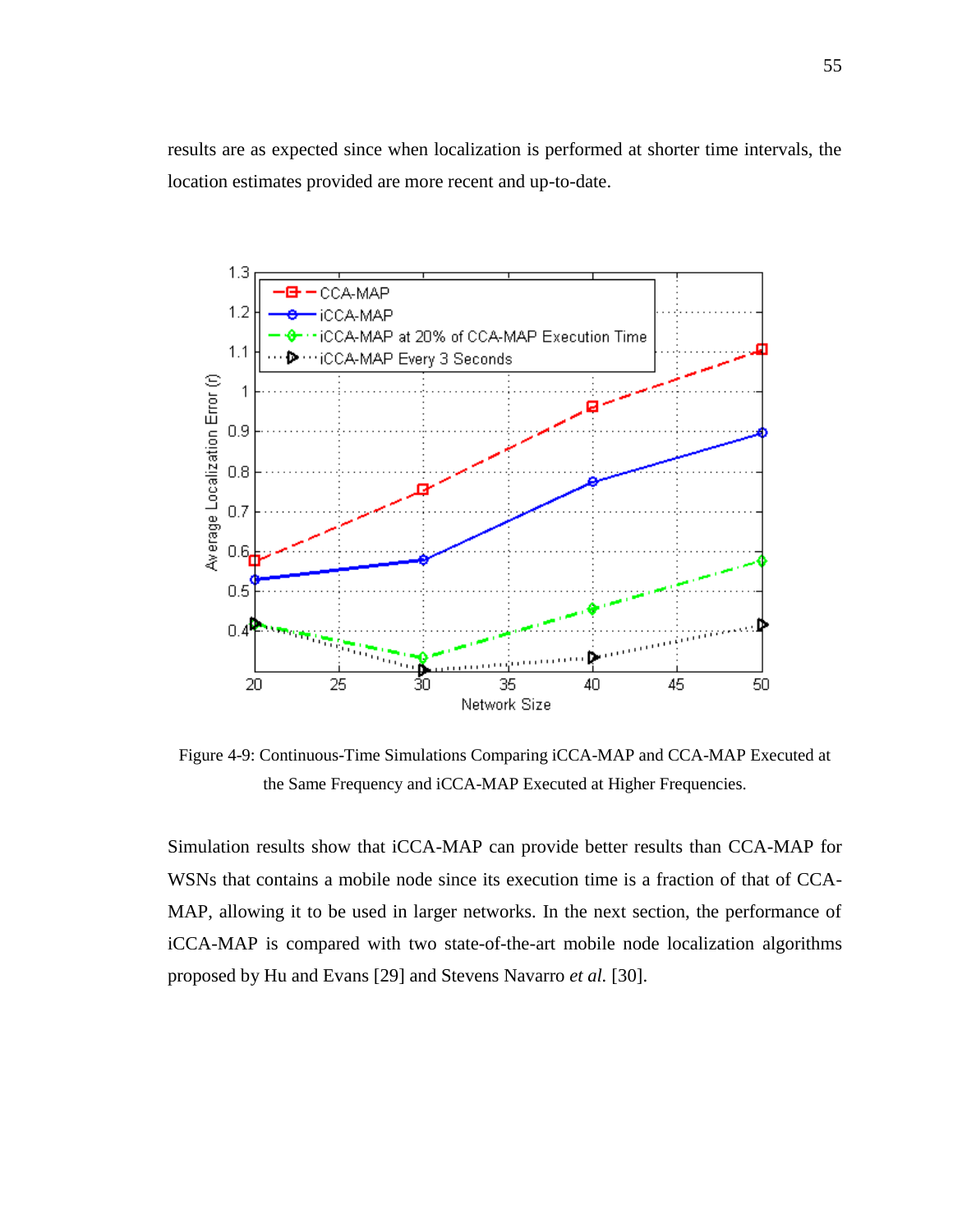### <span id="page-65-0"></span>4.4 *Comparing iCCA-MAP to MCL and Dual MCL*

In this section, the performance of iCCA-MAP is evaluated with respect to localization accuracy. In order to demonstrate iCCA-MAP"s performance with regard to localization accuracy, comparisons to two high performing algorithms, namely MCL and Dual MCL have been made. The reasons MCL and Dual MCL have been chosen as the comparison algorithms are that these algorithms do not require additional hardware, similar to iCCA-MAP, provide rather accurate localization estimates, and can be used in scenarios where both mobile and stationary nodes are deployed. They are also range-free algorithms and thus can fairly be compared to the range-free version of iCCA-MAP.

MCL and Dual MCL can be used for scenarios in which nodes are mobile and anchor nodes are static, nodes are static and anchor nodes are mobile, and both nodes and anchor nodes are mobile. Comparisons are made using the first scenario in which a node is mobile and the anchor nodes are static, since that is the scenario iCCA-MAP has been designed for.

Additionally, MCL is among the well-known mobile localization algorithms from which other algorithms have been derived and compared against, making it a popular reference point. The second algorithm chosen for comparison is Dual MCL. Dual MCL was chosen because it provides better estimation of node locations as it is an improvement to the original MCL algorithm as explained in Chapter 2, at the cost of increased computational effort.

When comparing iCCA-MAP to MCL and Dual MCL, network sizes of 50, 100, 150, 200, 250, and 300 nodes were used, and for each network size, 10 random networks were generated. Two sets of simulations were performed where the number of anchor nodes was varied and the localization error measured. In the first set, the number of anchor nodes is the minimum required number, namely 3 and in the second set 20% of the total nodes have been designated as anchor nodes. A total simulation time of 100 seconds was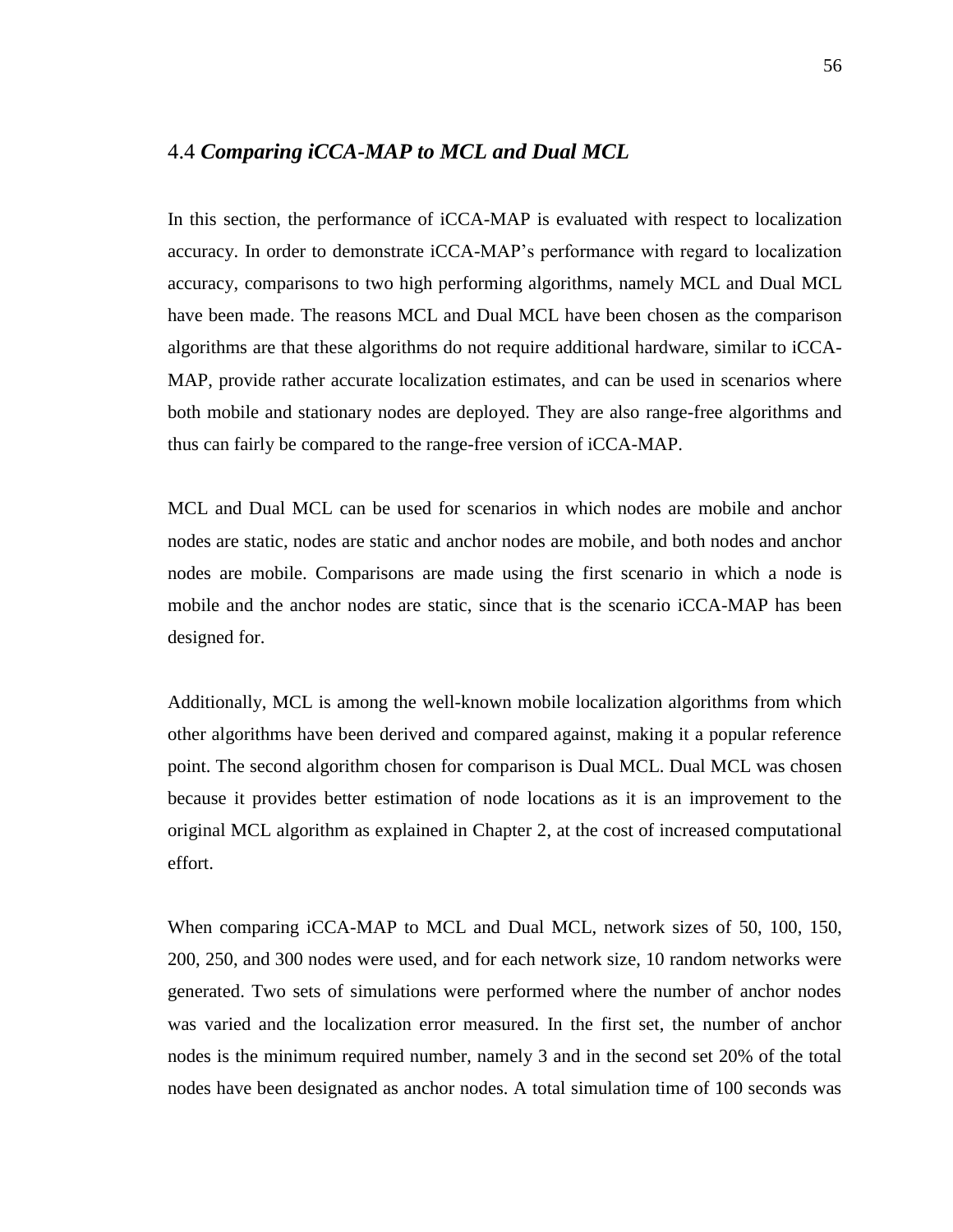used for all simulation sets. For these sets of simulations, the mobility parameters were set as follows:

- $\bullet$  Minimum speed: 0 m/s;
- Maximum speed:  $2 \text{ m/s}, 8 \text{ m/s};$
- Pause time: 0 seconds.

These two speeds were chosen to simulate walking and running speeds. It was also of interest to see the effect speed has on the performance of the algorithms. When normalized by radius *r* which is set to 8 for all simulations, the corresponding speeds become 0.25 *r/unit time* and 1 *r/unit time* respectively*.* Results pertaining to 1 *r/unit* time are presented in Sections 4.4.1 and 4.4.2 and results pertaining to 0.25 *r/unit time* are presented in Section 4.4.3 in which the effects of node speed on iCCA-MAP, MCL, and Dual MCL are discussed.

#### *4.4.1 Average Localization Error of iCCA-MAP, MCL, and Dual MCL*

As mentioned above, the average localization error for networks with 50, 100, 150, 200, 250, and 300 nodes has been calculated for iCCA-MAP, MCL, and Dual MCL. Three anchor nodes were used in all three algorithms. The maximum speed of the mobile node for all algorithms was set to 8 m/s corresponding to 1 *r/unit* time when normalized by radius *r*. Simulation results, as depicted in [Figure 4-10,](#page-67-0) show that the average localization error of iCCA-MAP is lower than that of MCL and Dual MCL.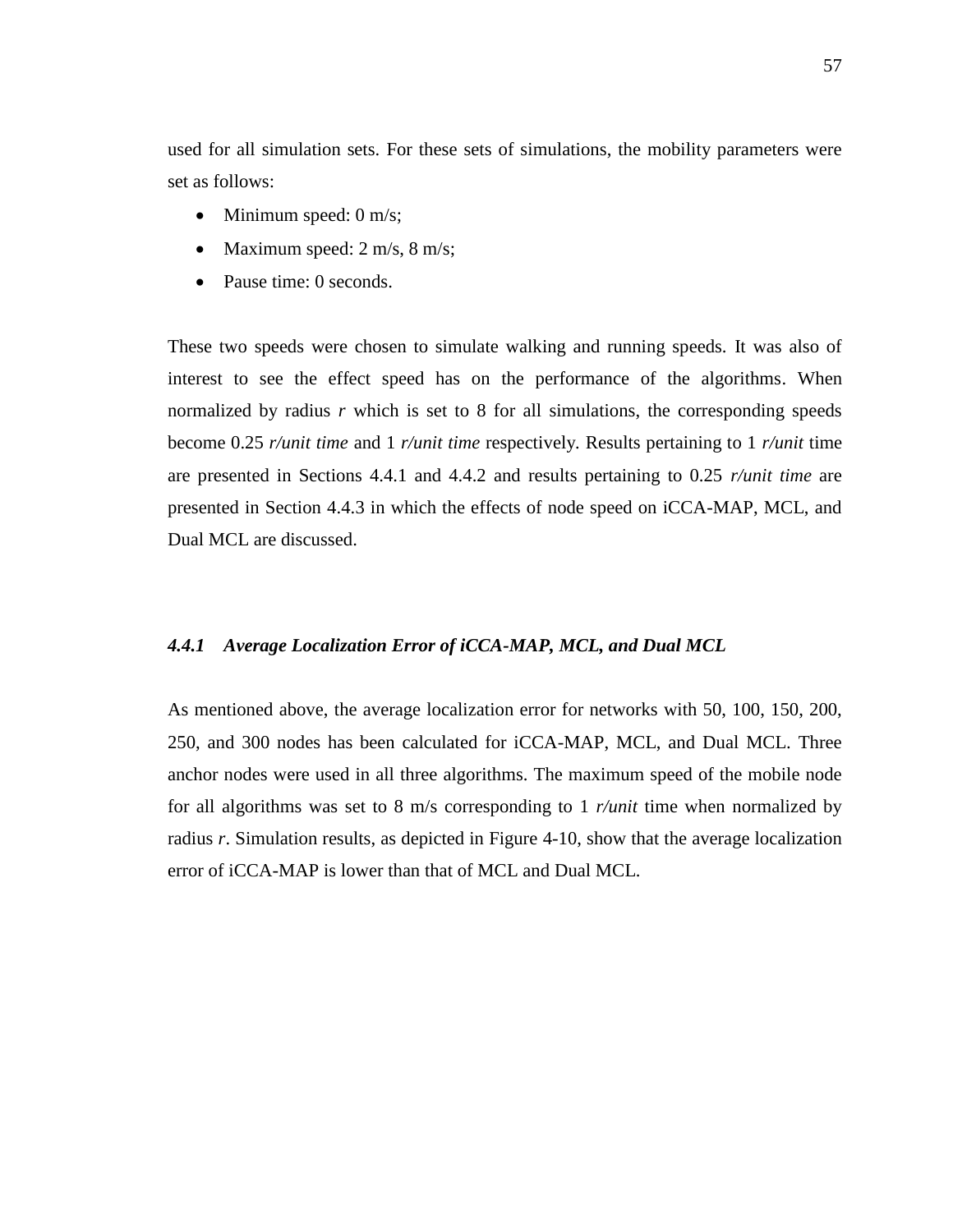

<span id="page-67-0"></span>Figure 4-10: Average Localization Error of iCCA-MAP versus MCL and Dual MCL for Network Size of 50, 100, 150, 200, 250, and 300 Nodes with 3 Anchor Nodes and Speed of 8m/s.

The error bars depicted in the figure illustrate the 95% confidence interval. As the confidence intervals of iCCA-MAP, MCL and Dual MCL do not overlap, it can be concluded that the differences in their localization performance are statistically significant. The only exception is the 50 node network where all 3 algorithms provide similar results and there is an overlap of their confidence intervals. For iCCA-MAP however, the confidence intervals for different network sizes overlap, signifying that the average localization error does not change very much with network size. The performances of MCL and Dual MCL, on the other hand, deteriorate as the network size increases. Dual MCL outperforms MCL as expected and corresponds to results reported in [\[30\]](#page-88-2).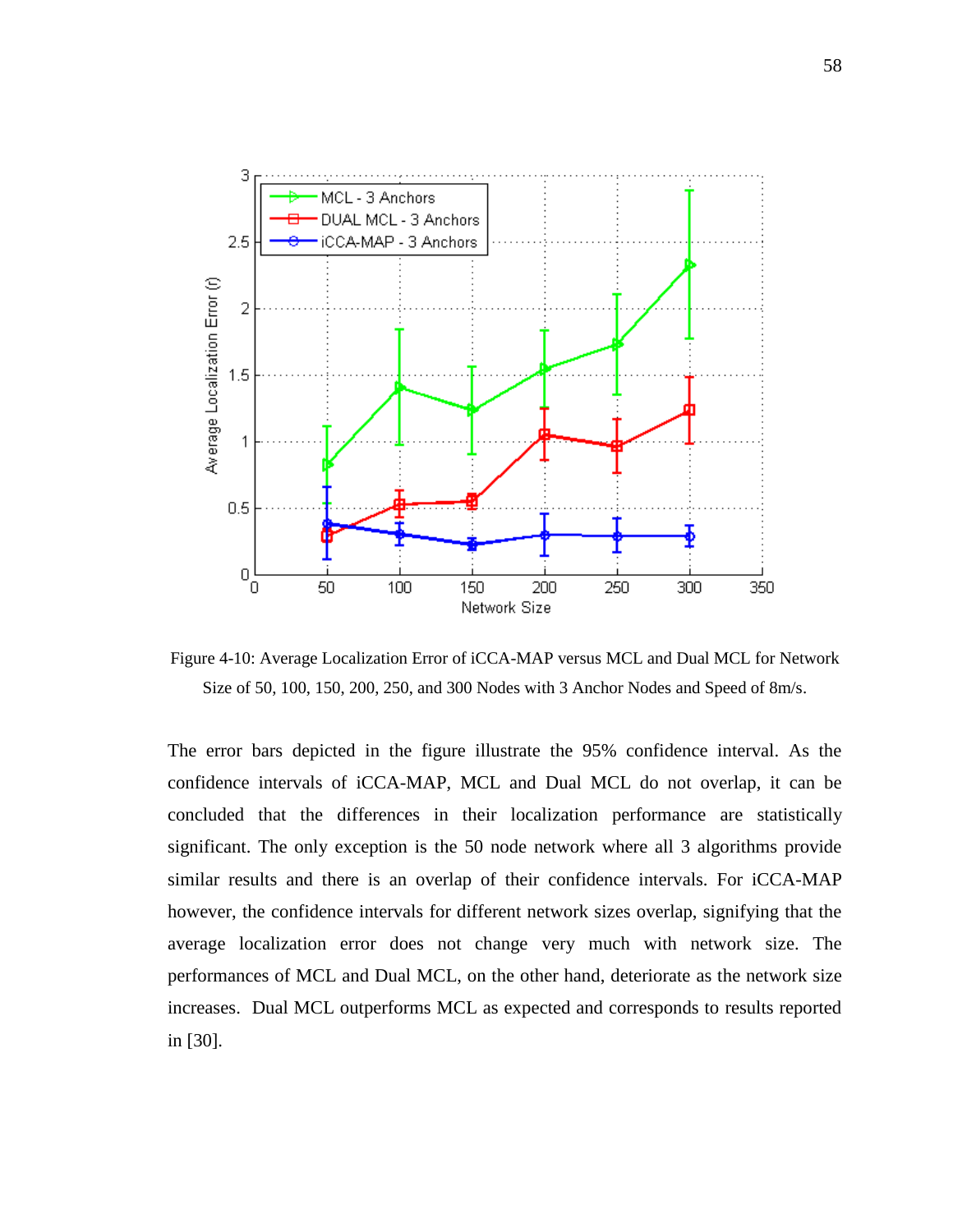The biggest advantage that iCCA-MAP has over MCL and Dual MCL is the ability to provide accurate estimates of node location with the minimum number of anchors required, namely three for the 2-dimensional space. Increasing the number of anchors results in a higher cost and energy consumption for nodes since anchor nodes usually require a GPS receiver to be mounted on them. While CCA-MAP has been shown to not benefit significantly from additional anchors, MCL and Dual MCL are both very sensitive to the number of anchors used. In the next section, the impact of adding more anchor nodes to the network is explored.

#### *4.4.2 Varying the Number of Anchors in iCCA-MAP, MCL, and Dual MCL*

In this section, the performance of iCCA-MAP, MCL, and Dual MCL are evaluated with respect to varying the number of anchor nodes. Again, randomly deployed networks of 50, 100, 150, 200, 250, and 300 nodes were used for evaluating the effectiveness of increasing the percentage of anchors in the networks at a maximum mobile node speed of 8 m/s.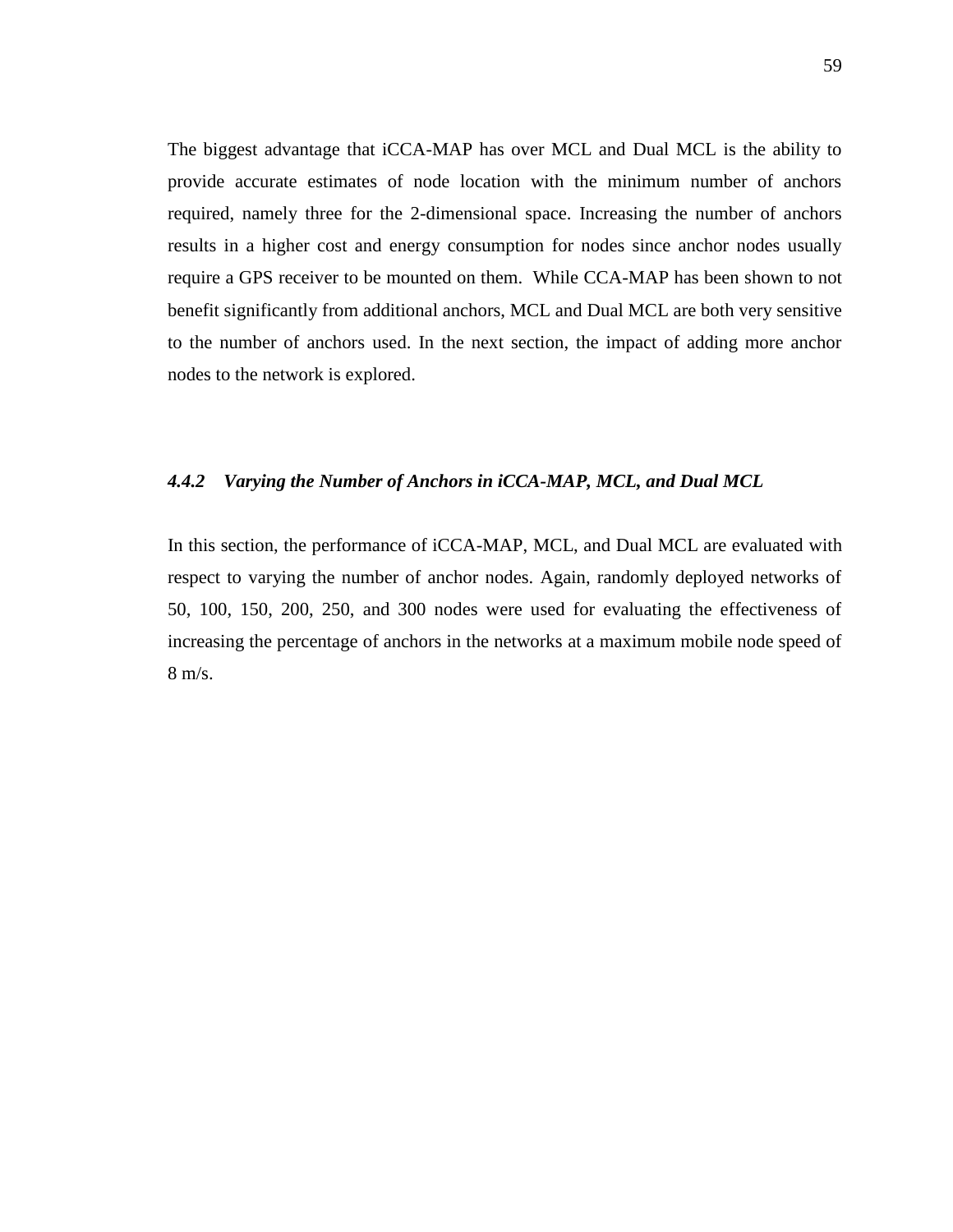

<span id="page-69-0"></span>Figure 4-11: Average Localization Errors of iCCA-MAP versus MCL and Dual MCL for 20% Anchor Nodes in the Network and Speed of 8m/s.

Typically, as the number of anchor nodes increases in a WSN, the accuracy of the localization estimates also increases, as there are more nodes that have exact information about their location, and thus can provide precise location information to the regular nodes. In iCCA-MAP, the transformation (rotation, scaling, and translation) of the global map in order to obtain its absolute position, will be computed using more nodes. For MCL and Dual MCL, the increase in anchor nodes translates into a higher number of observations for non-anchor (or regular) nodes, thus improving their location estimation.

When comparing [Figure 4-10](#page-67-0) and [Figure 4-11,](#page-69-0) we can see that an increase in the percentage of anchor nodes improves the performance of all three localization algorithms: iCCA-MAP, MCL, and Dual MCL. iCCA-MAP"s performance is less sensitive to the number of anchor nodes, and the localization accuracy it provides with the minimum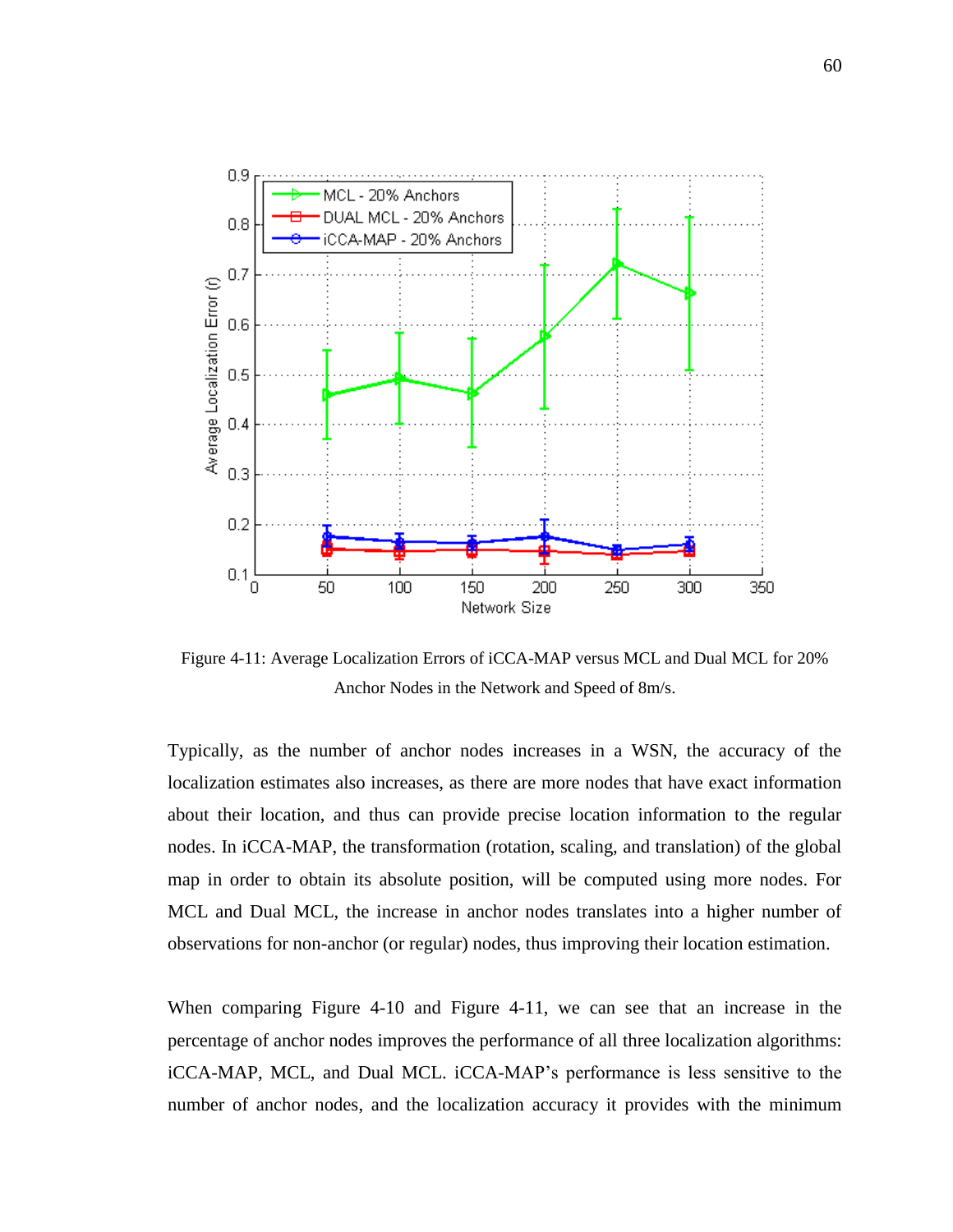number of anchor nodes, namely three, still outperforms MCL"s performance even with a higher percentage of its nodes as anchor nodes. However, Dual MCL provides slightly better results when the number of anchors nodes in the network has been increased to 20%. [Figure 4-12](#page-70-0) has been included in order to demonstrate the overall improvements for all three algorithms.



<span id="page-70-0"></span>Figure 4-12: Average Localization Error for iCCA-MAP versus MCL and Dual MCL for Three Anchor Nodes and 20% Anchor Nodes and Speed of 8m/s.

Although both MCL and Dual MCL show significant improvements in localization estimates with the increase in the number of anchor nodes, they do not outperform iCCA-MAP when only three anchor nodes are present in the network. As reported in [\[30\]](#page-88-2), due to the increase in time required to obtain results for Dual MCL, the Mixture MCL algorithm has been proposed, which has a lower computational time as well as lower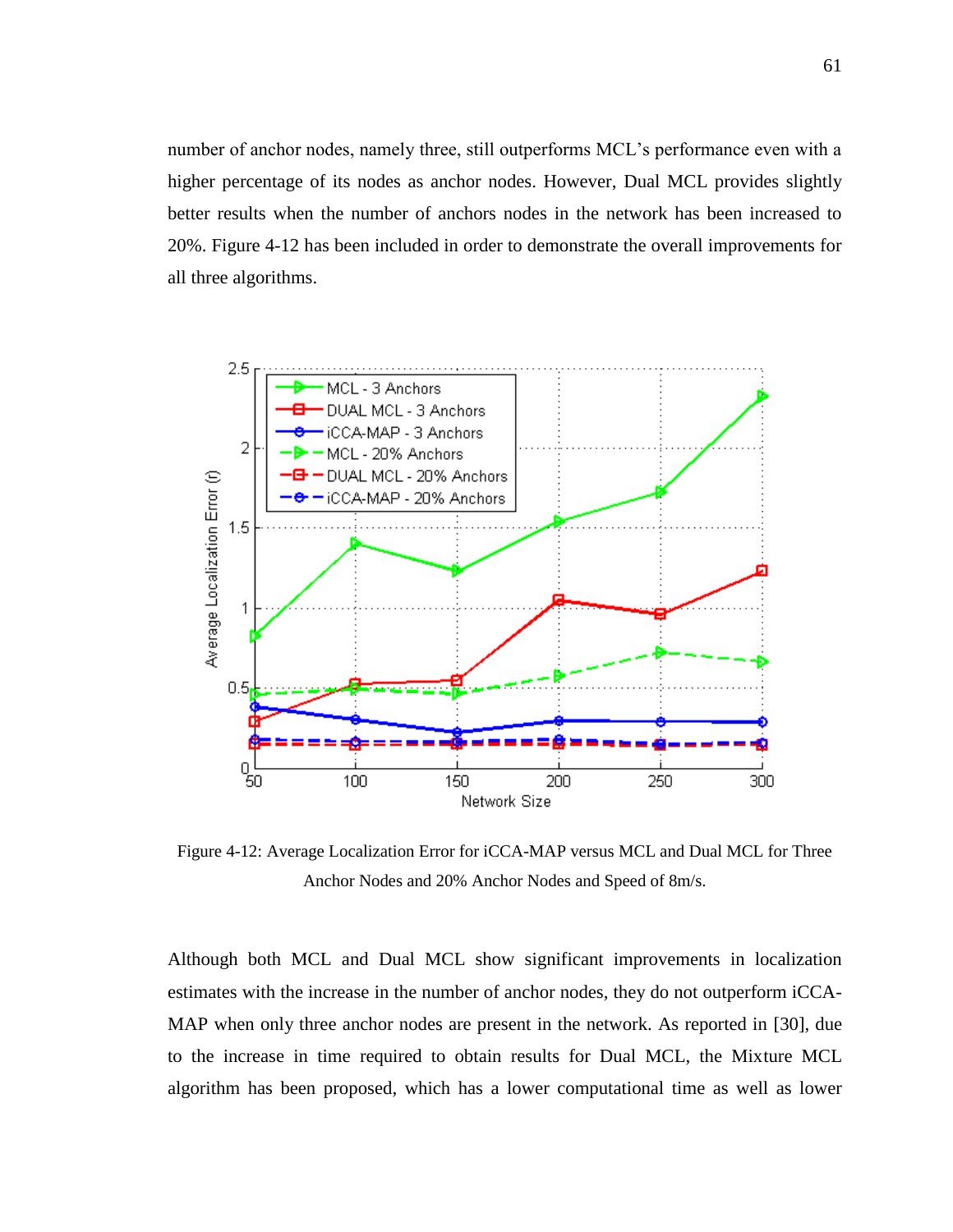location accuracy. Therefore, it could be concluded that for the Dual MCL algorithm, better accuracy is obtained by sacrificing computational time which is unfavorable for mobile nodes in WSN. In Section [4.3,](#page-57-0) it was shown that obtaining accurate location estimates in near real-time is of high importance in the continuous-time simulations as they resemble real world conditions. Using the obtained results in this chapter and the results provided by [\[30\]](#page-88-2) regarding the computational time of Dual MCL, it can be concluded that iCCA-MAP is a more accurate, efficient, and cost-effective algorithm than MCL and Dual MCL.

### *4.4.3 Effect of Velocity on iCCA-MAP, MCL, and Dual MCL*

In this section, simulation results for mobile node speed of 2 m/s equivalent to 0.25 *r/unit time* are presented. The results are compared to results pertaining to node speed of 8 m/s equivalent to 1 *r/unit time* and the effect of varying the speed of the mobile node is analyzed and discussed.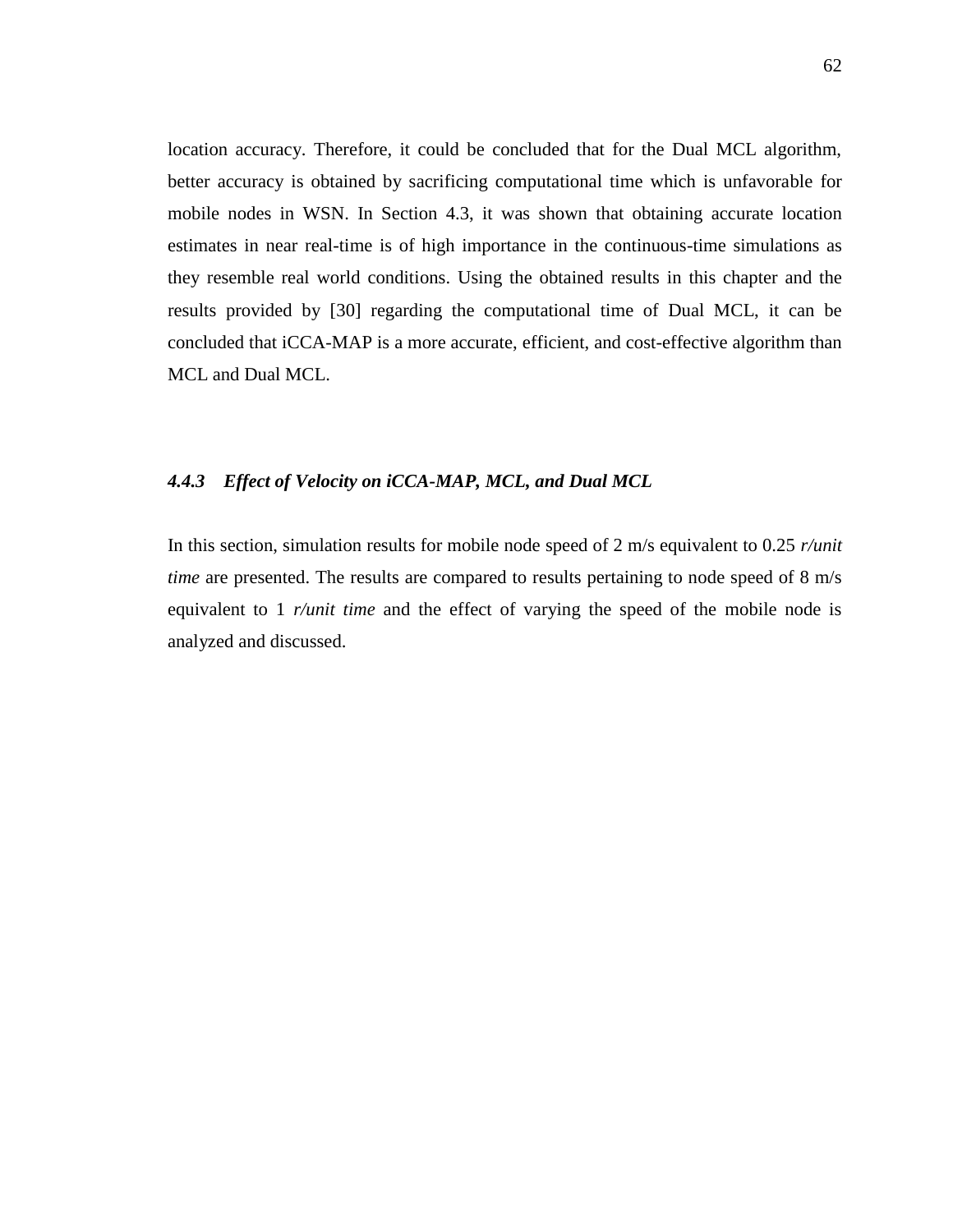

Figure 4-13: Average Localization Error of iCCA-MAP versus MCL and Dual MCL for Network Size of 50 - 300 Nodes with 3 Anchor Nodes and Speeds of 2m/s and 8m/s.

Figure 4-13 depicts the average localization error of iCCA-MAP, MCL and Dual MCL for network sizes of 50, 100, 150, 200, 250, and 300 with 3 anchor nodes for both speeds of 2 m/s and 8 m/s. Figures 4-14, 4-15, and 4-16 depict the average localization errors of iCCA-MAP, MCL, and Dual MCL for speeds of 2 m/s and 8 m/s when only 3 anchor nodes are used. All error bars illustrate 95% confidence intervals. As seen in Figures 4-14 and 4-15, for iCCA-MAP and MCL there is a slight increase in localization error as the speed increases from 2 m/s to 8 m/s for most network sizes. However, in most cases the error bars either completely overlap or there is quite a bit of overlapping, indicating that the improved performance may not be statistically significant. In the case of Dual MCL, as seen in Figure 4-16, for most network sizes the average localization error decreases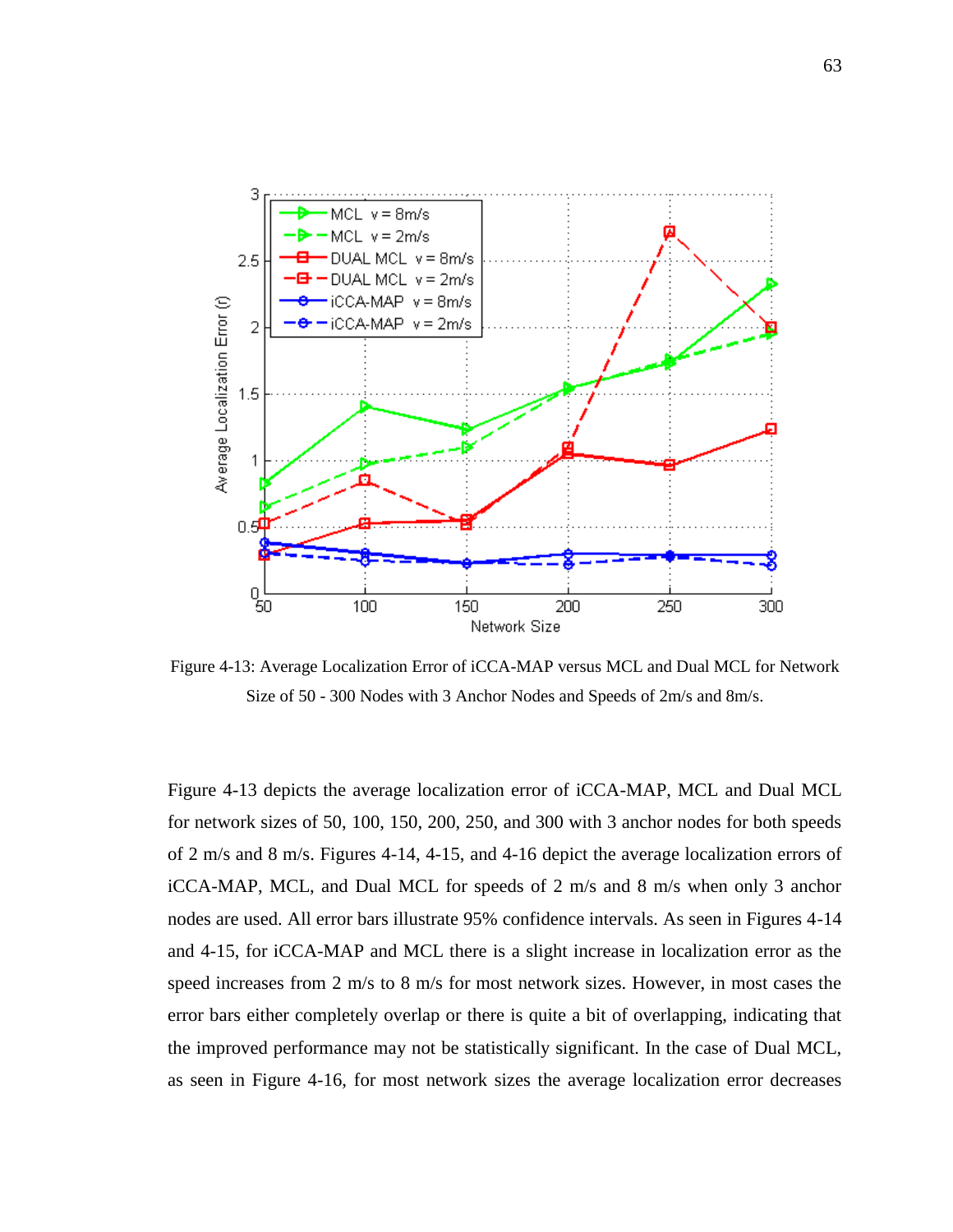with the increase of speed. This occurs because at higher speeds, the Dual MCL filtering step, which filters samples based on the mobile node"s previous location and its maximum velocity per unit time, allows for the possibility of collecting more samples that meet the condition and thus can provide a better estimate of the node"s location. At low speeds, since the area in which the node can reside based on the node"s previous location and its maximum velocity is very small, the chances of finding enough sample points is rather low. In that case, the node"s previous location is used as an estimate of its current position and if the node"s previous location is not available (i.e., node has not been initialized yet), a location near the center of the simulation area is assigned to the node. The fact that only 3 anchor nodes are present in the network also contributes to the problem of finding enough sample points, since the number of observations will be low when the number of anchor nodes is low. This can be seen in Figures 4-13 and 4-16, with the significant increase in the average localization error of Dual MCL for network sizes of 250 nodes. This increase can be due to the randomness of the network topologies as well as the randomness of the anchor node placements. When the anchor nodes are placed in such a way that neither direct nor indirect observations can be obtained, the samples generated cannot be validated and if there is no information on the previous location of the node, a random location near the center of the simulation area is estimated for the node. If this occurs often enough, as it has for the 250 node networks, the average localization error increases significantly since many of the location estimates are arbitrary chosen.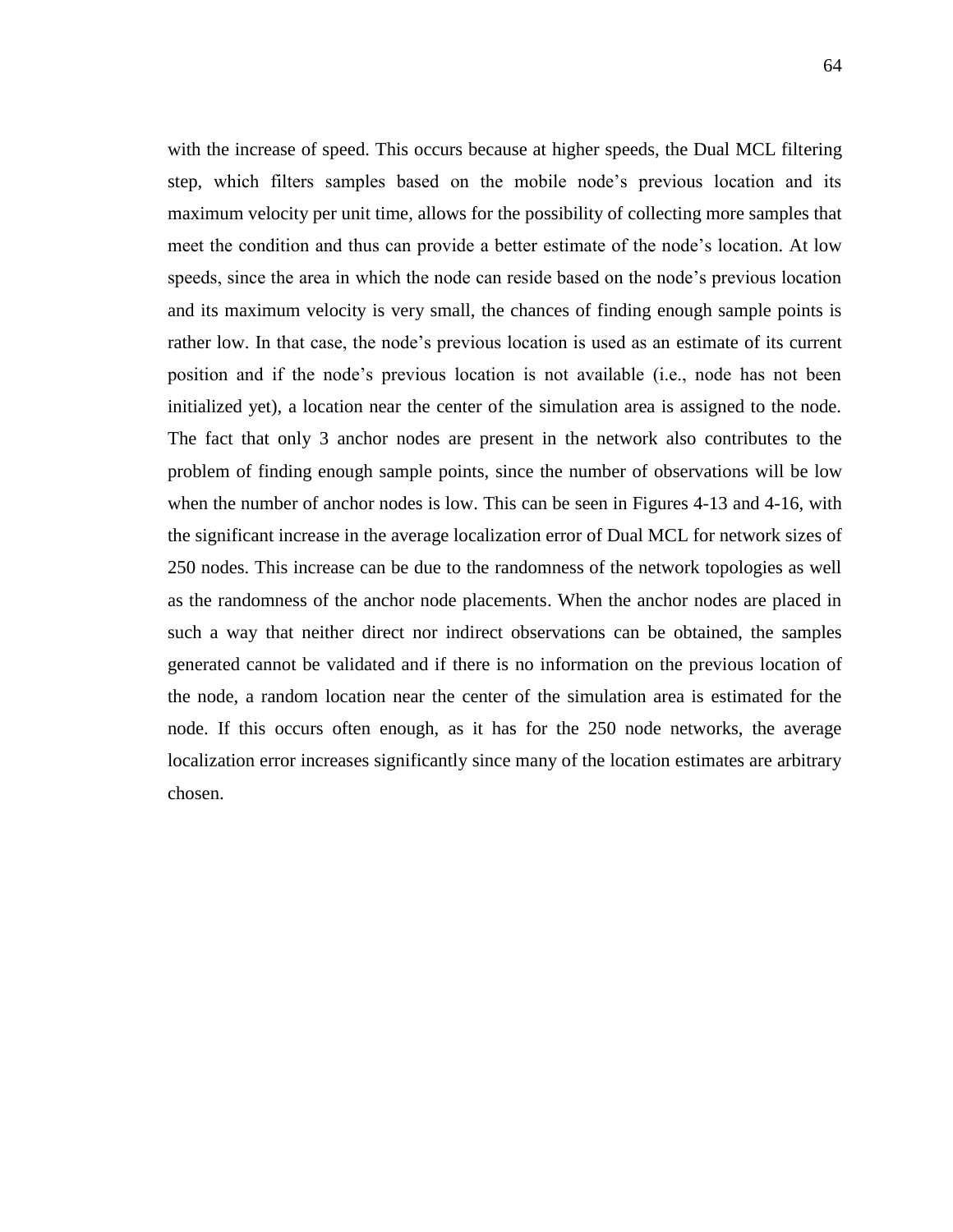

Figure 4-14: Average Localization Error of iCCA-MAP for Node Speeds of 2m/s and 8m/s in Network Size of 50-300 Nodes with 3 Anchor Nodes.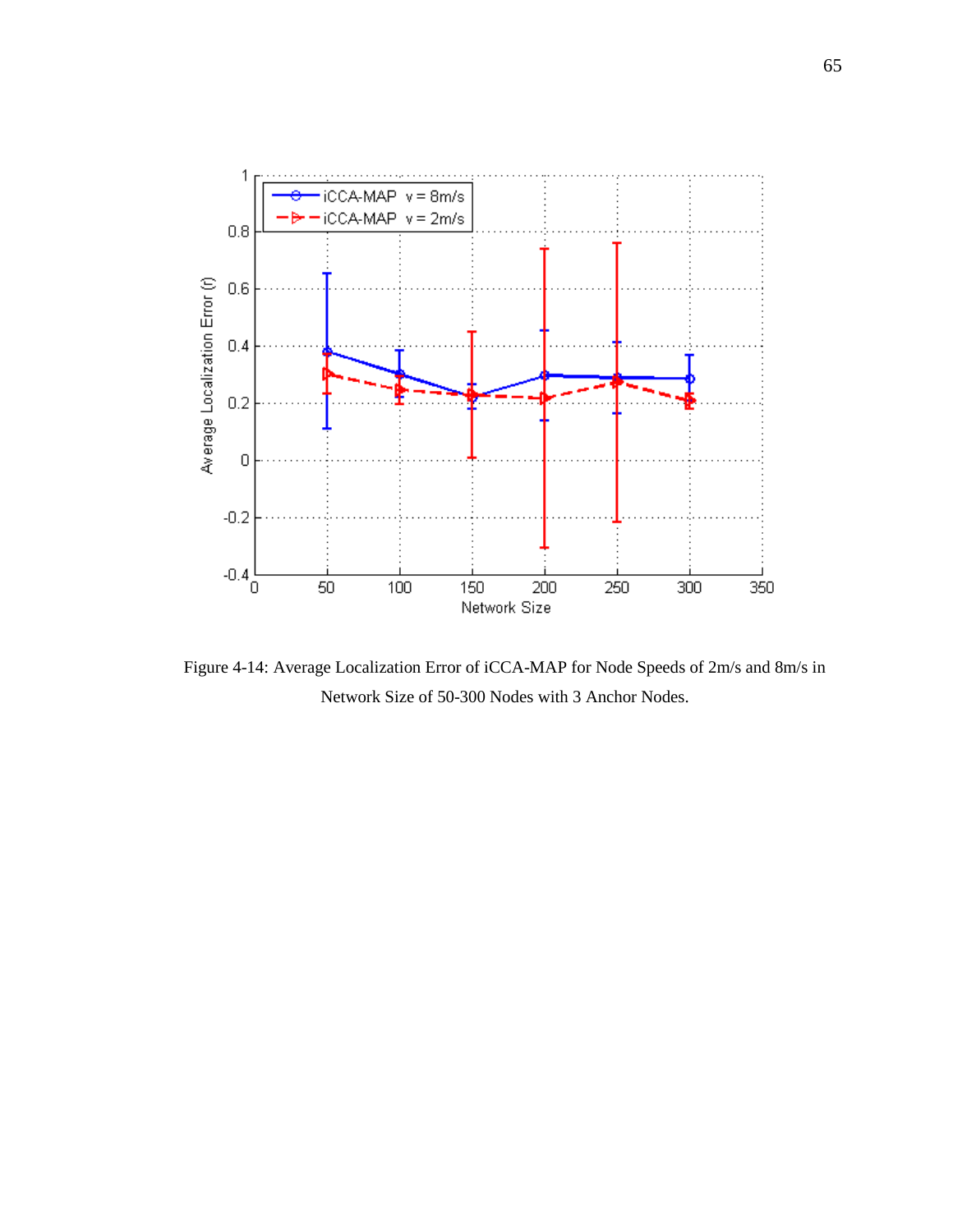

Figure 4-15: Average Localization Error of MCL for Node Speeds of 2m/s and 8m/s in Network Size of 50-300 Nodes with 3 Anchor Nodes.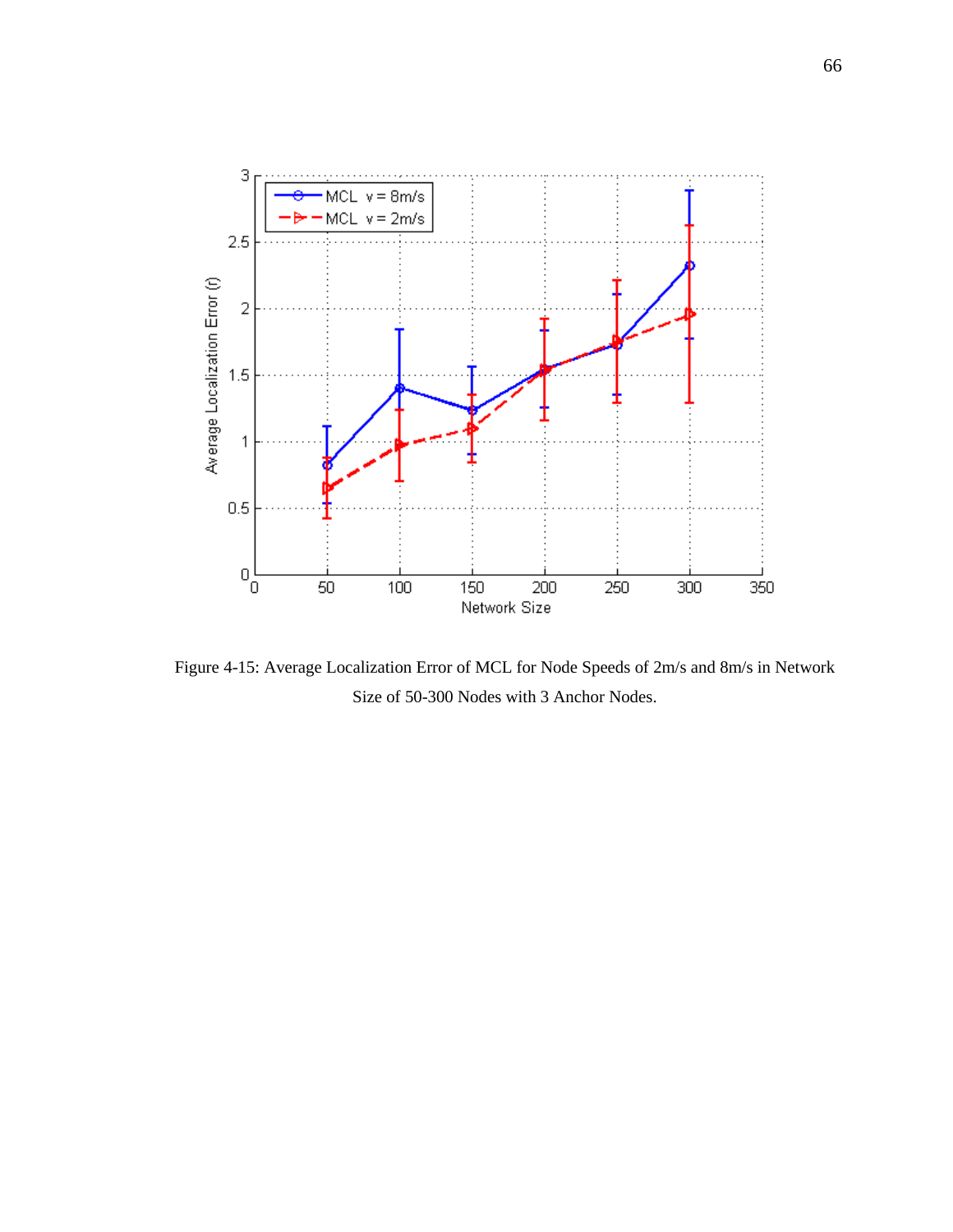

Figure 4-16: Average Localization Error of Dual MCL for Node Speeds of 2m/s and 8m/s in Network Size of 50-300 Nodes with 3 Anchor Nodes.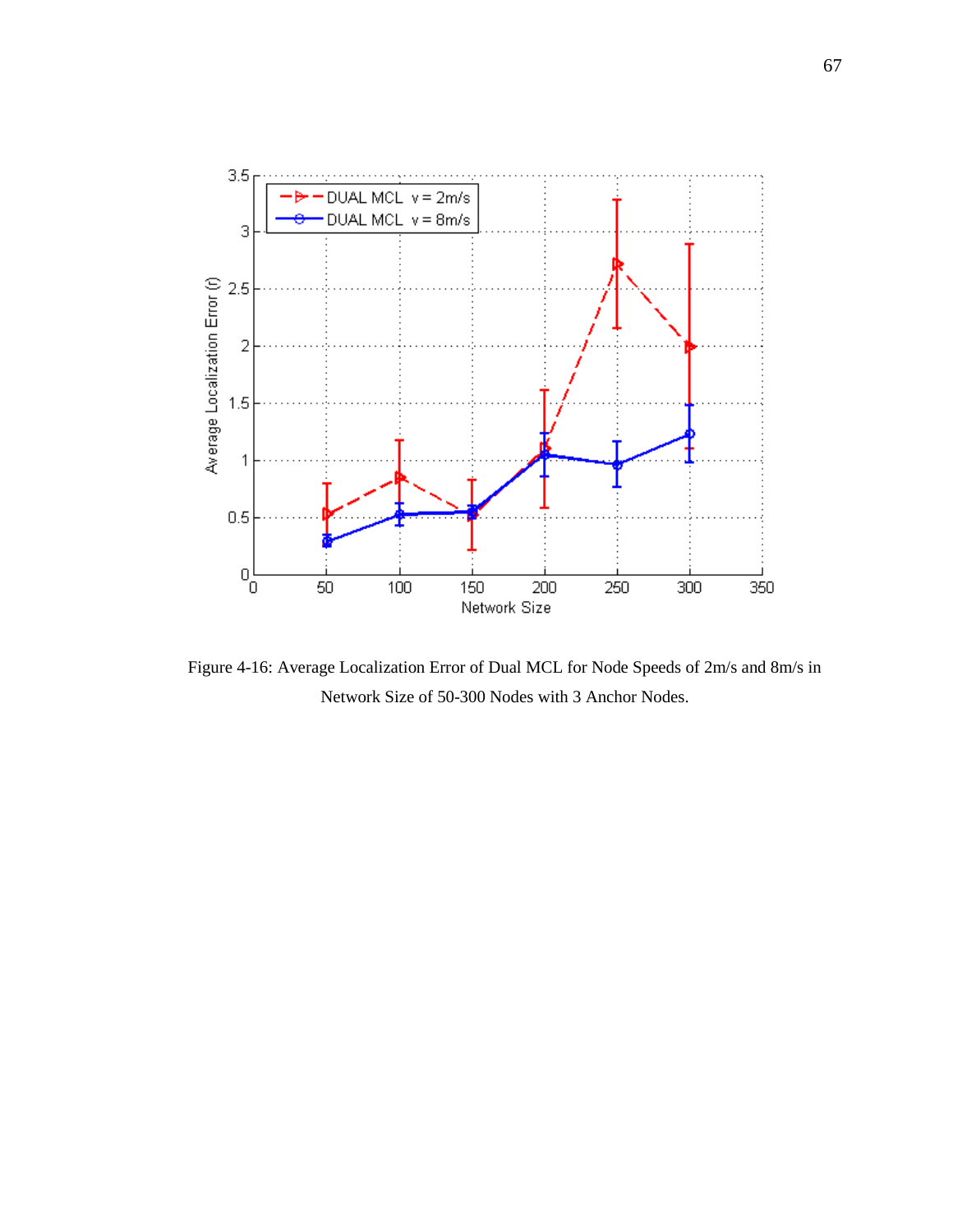

Figure 4-17: Average Localization Error of iCCA-MAP versus MCL and Dual MCL for Network Size of 50-300 Nodes with 20% Anchor Nodes and Speeds of 2m/s and 8m/s.

Figure 4-17 depicts the average localization error of iCCA-MAP, MCL and Dual MCL for speeds of 2 m/s and 8m/s when 20% of the nodes in the network are anchor nodes. As depicted in Figures 4-17 and 4-18, for most network sizes, MCL"s performance deteriorates as the speed of the mobile node increases. This can be explained by the fact that samples predicted in MCL are based on the previous predicted location of the node and the node"s maximum speed per unit time. As the mobile node"s speed increases, the area in which the predictions can be obtained also increases resulting in less accurate estimations. In the case of iCCA-MAP and Dual MCL, shown in Figures 4-19 and 4-20, no definite conclusions can be made with respect to varying speeds as there exists no obvious trend and there is quite a bit of overlap of the error bars illustrating low statistical significance.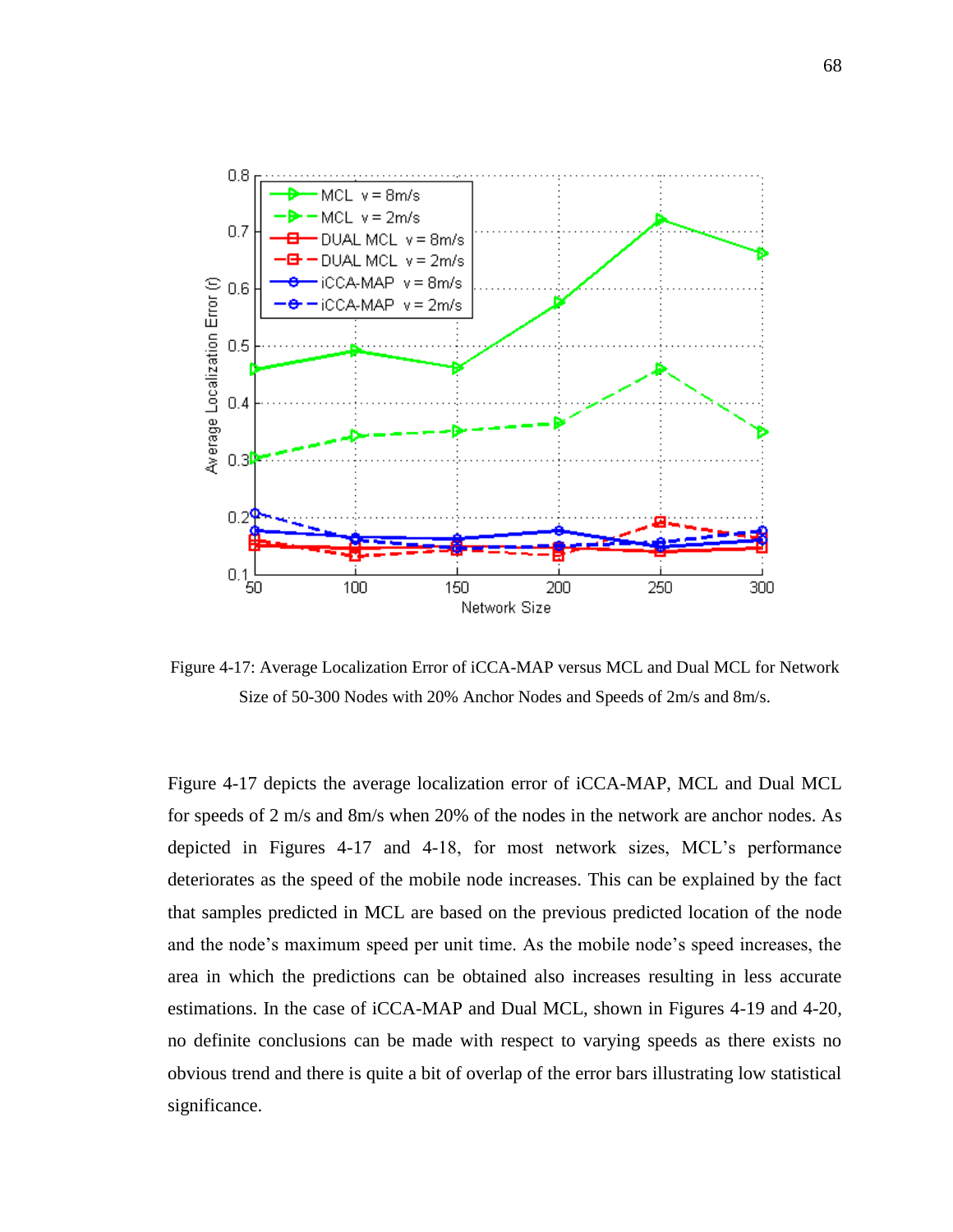

Figure 4-18: Average Localization Error of MCL for Node Speeds of 2m/s and 8m/s in Network Size of 50-300 Nodes with 20% Anchor Nodes.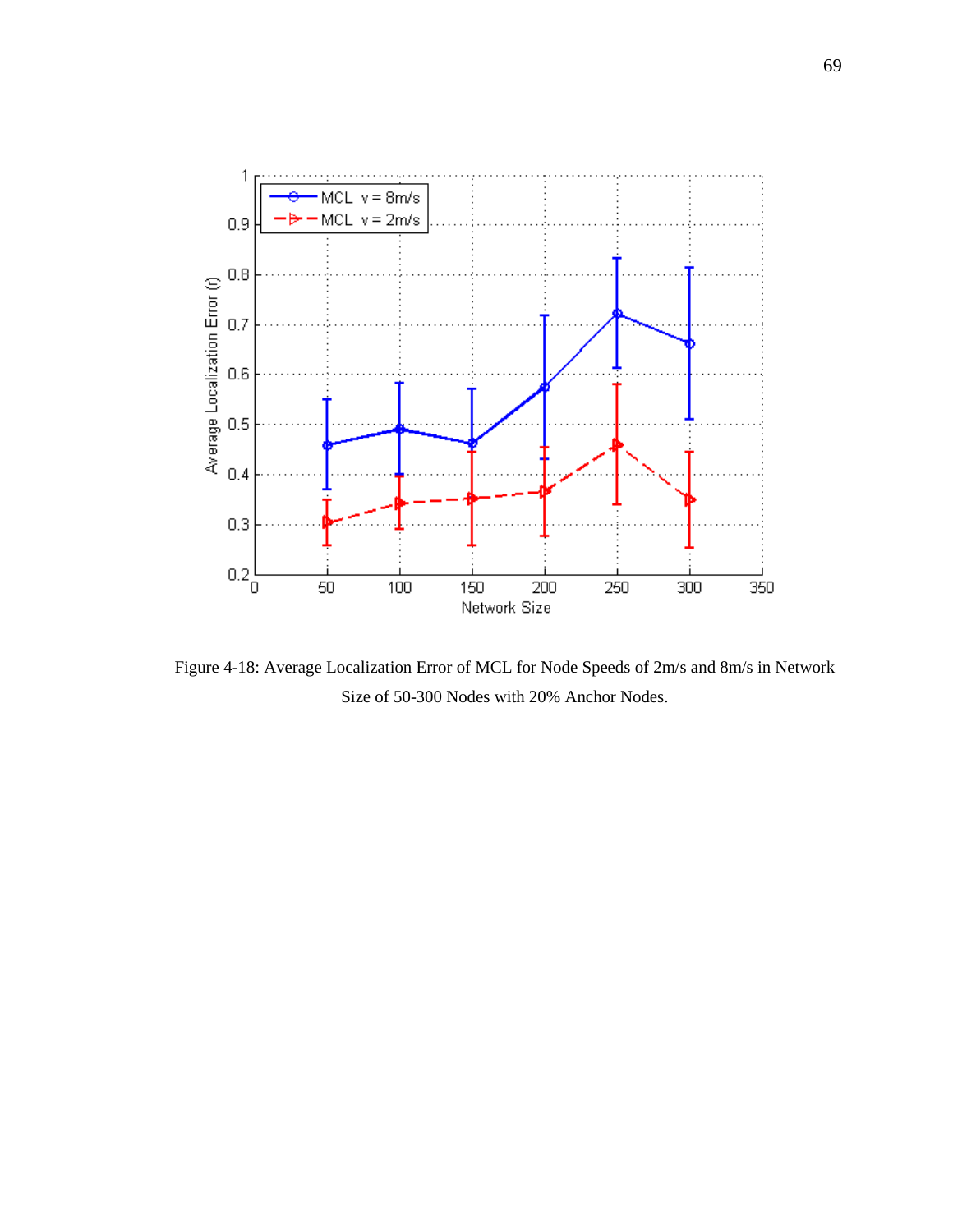

Figure 4-19: Average Localization Error of iCCA-MAP for Node Speeds of 2m/s and 8m/s in Network Size of 50-300 Nodes with 20% Anchor Nodes.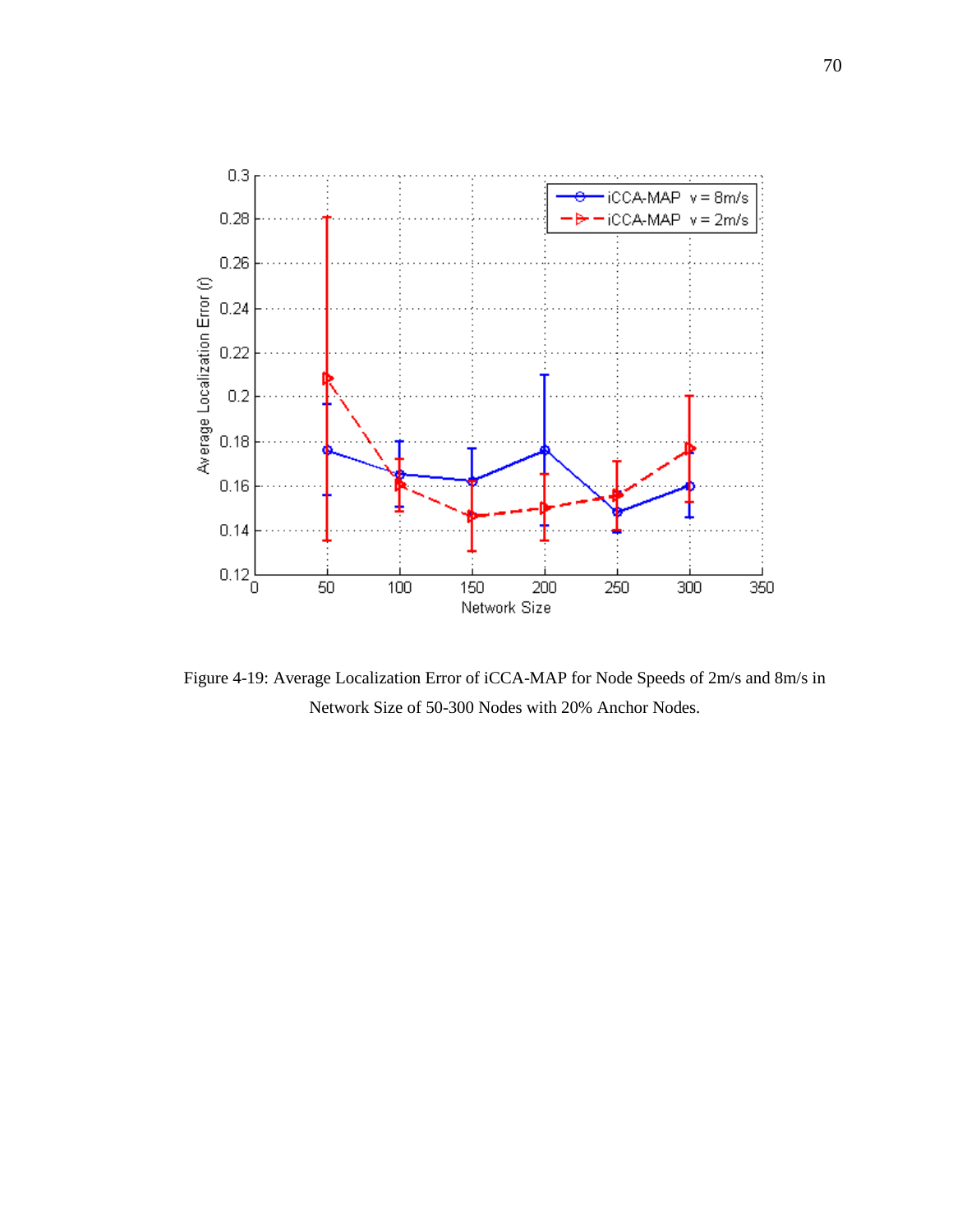

Figure 4-20: Average Localization Error of Dual MCL for Node Speeds of 2m/s and 8m/s in Network Size of 50-300 Nodes with 20% Anchor Nodes.

Based on the presented results, it can be concluded that MCL and Dual MCL are impacted by mobility depending on anchor node density. For low anchor node density, Dual MCL is adversely affected by low speed, whereas for a high anchor node density MCL suffers from higher mobility. iCCA-MAP, on the other hand, performs consistently well independent of speed and the number of anchor nodes.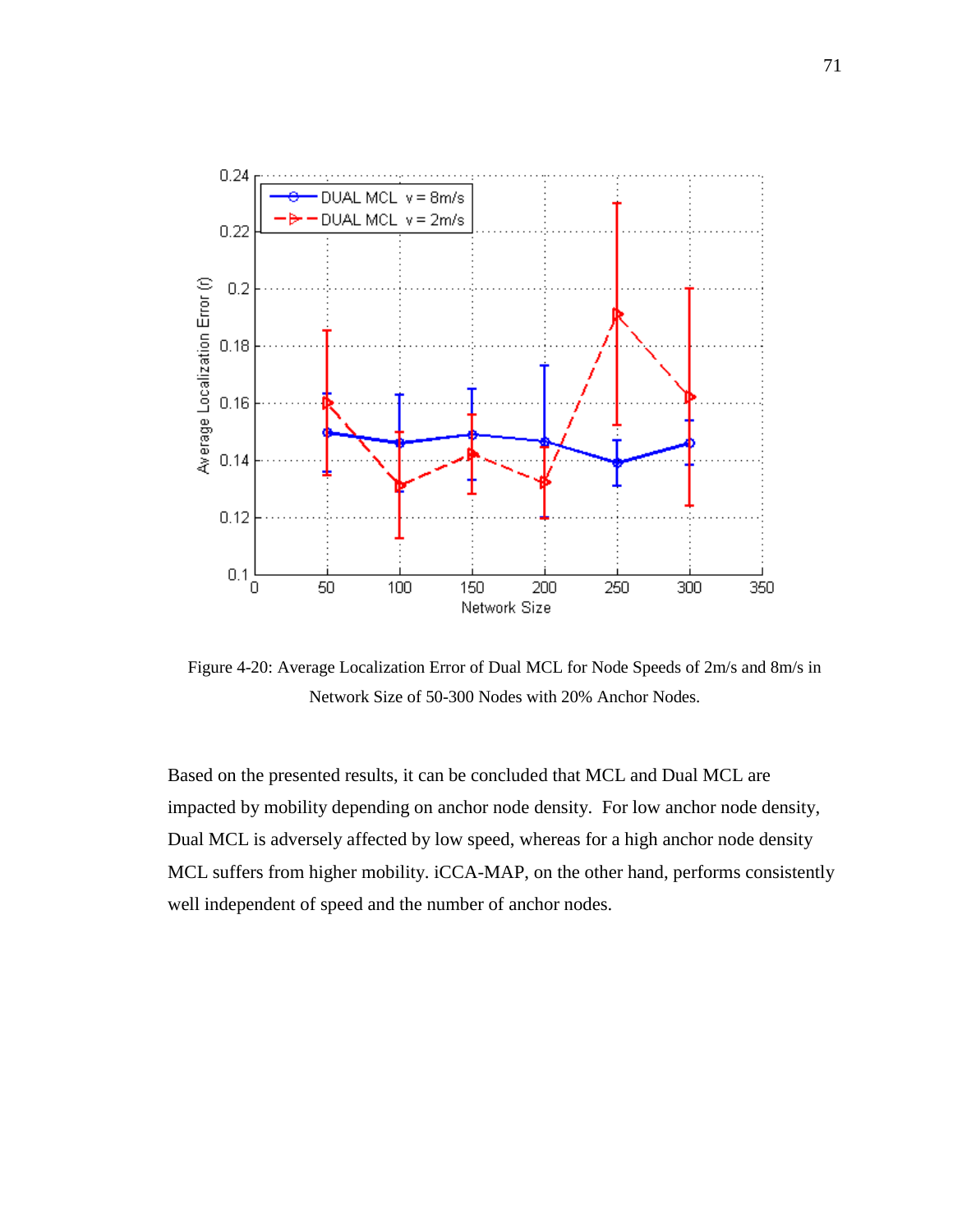## **Chapter 5**

## **Conclusions and Future Work**

In this last chapter, an overview of the contributions of this thesis is presented. Then, some limitations of the proposed algorithm are discussed and finally, recommendations for future work are made.

### 5.1 *Overview of the Contributions*

The main objective of this research was to develop a localization algorithm in order to locate mobile nodes in a wireless sensor network. More precisely this involved:

- 1. Modifying an existing algorithm called CCA-MAP such that it localizes mobile sensor nodes.
- 2. Comparing the results of the proposed algorithm with the results of CCA-MAP so as to evaluate the effectiveness of the proposed algorithm.
- 3. Comparing the results of the proposed algorithm with current state-of-the-art algorithm, specifically MCL and Dual MCL.

In order to accomplish these three objectives, the following contributions have been made as a result of this research:

1. A new mobile node localization algorithm for WSNs, namely iCCA-MAP, has been proposed.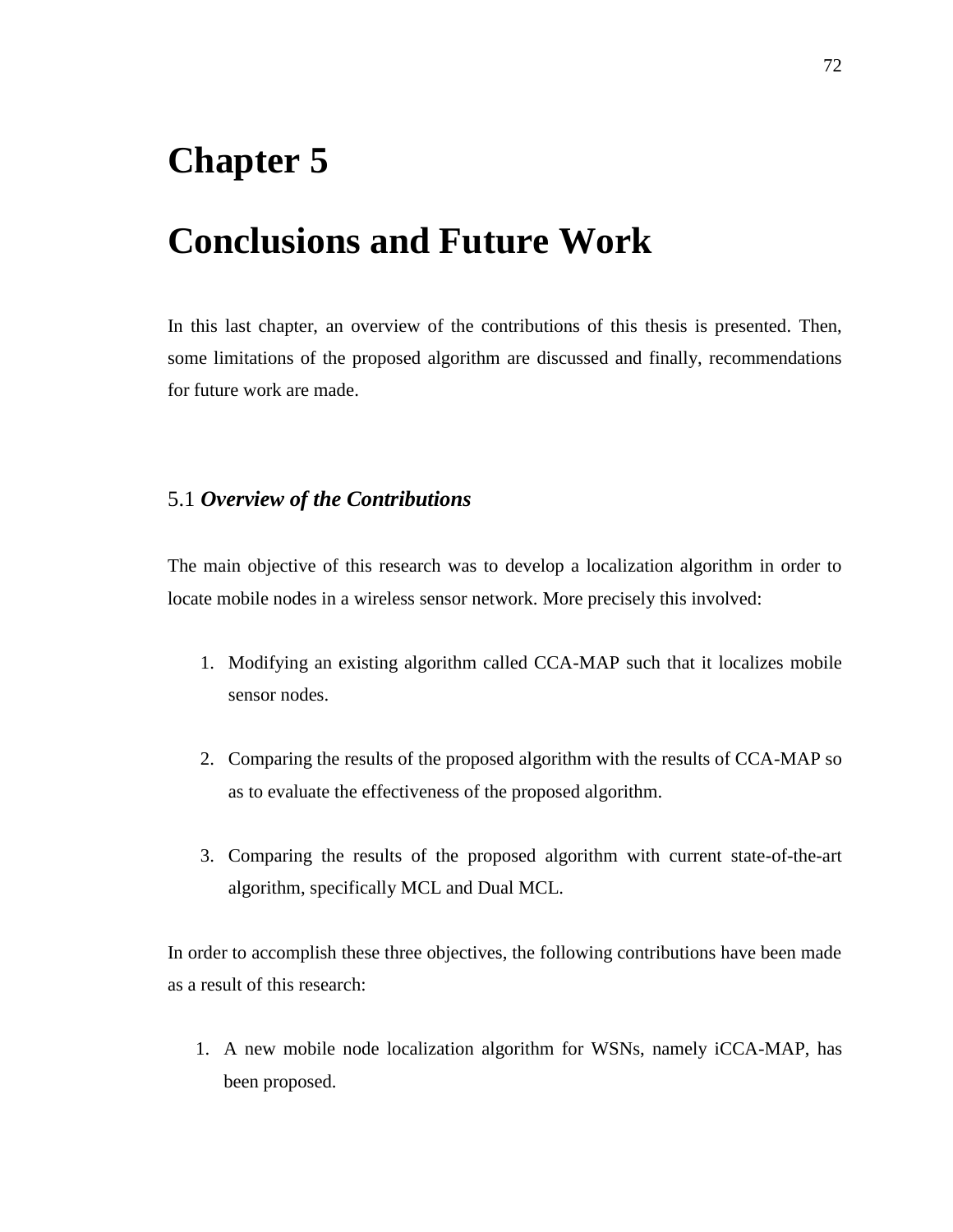- 2. The computational time of iCCA-MAP has been compared to that of CCA-MAP, the original algorithm for stationary WSNs from which iCCA-MAP was developed. Results show that iCCA-MAP is by far a much more efficient algorithm that can be used for providing near real-time location estimation for mobile node(s) in WSNs. Compared to the original CCA-MAP algorithm, the main advantage of iCCA-MAP is the significantly reduced computational time, allowing iCCA-MAP to be executed more frequently, thus providing near realtime location information and decreasing the average localization error.
- 3. The localization error of iCCA-MAP has been compared to that of MCL and Dual MCL. Simulation results show that iCCA-MAP outperforms the MCL and Dual MCL algorithms in finding the location of a mobile node in a WSN with respect to localization error using the minimum number of anchor nodes. When the number of anchor nodes is increased to 20% of the total nodes in the network, both MCL and Dual MCL show significant improvement, as they require a high anchor node density in order to perform well. iCCA-MAP, however, demonstrates very slight improvement with the increase in the number of anchor nodes. Results for iCCA-MAP and Dual MCL are very similar when there are 20% anchor nodes present in the network, with Dual MCL outperforming iCCA-MAP by about 0.02*r*. The other parameter varied in these sets of simulations was speed, which seemed to have negligible effect on iCCA-MAP. MCL"s performance deteriorates with increase of speed when there are 20% anchor nodes in the network. Higher speeds improve the performance of Dual MCL when anchor node density is very low (i.e., 3 anchors in the network).

#### 5.2 *Limitations*

The proposed algorithm works well in our simulation environment. However, iCCA-MAP does have a number of limitations. They are listed below.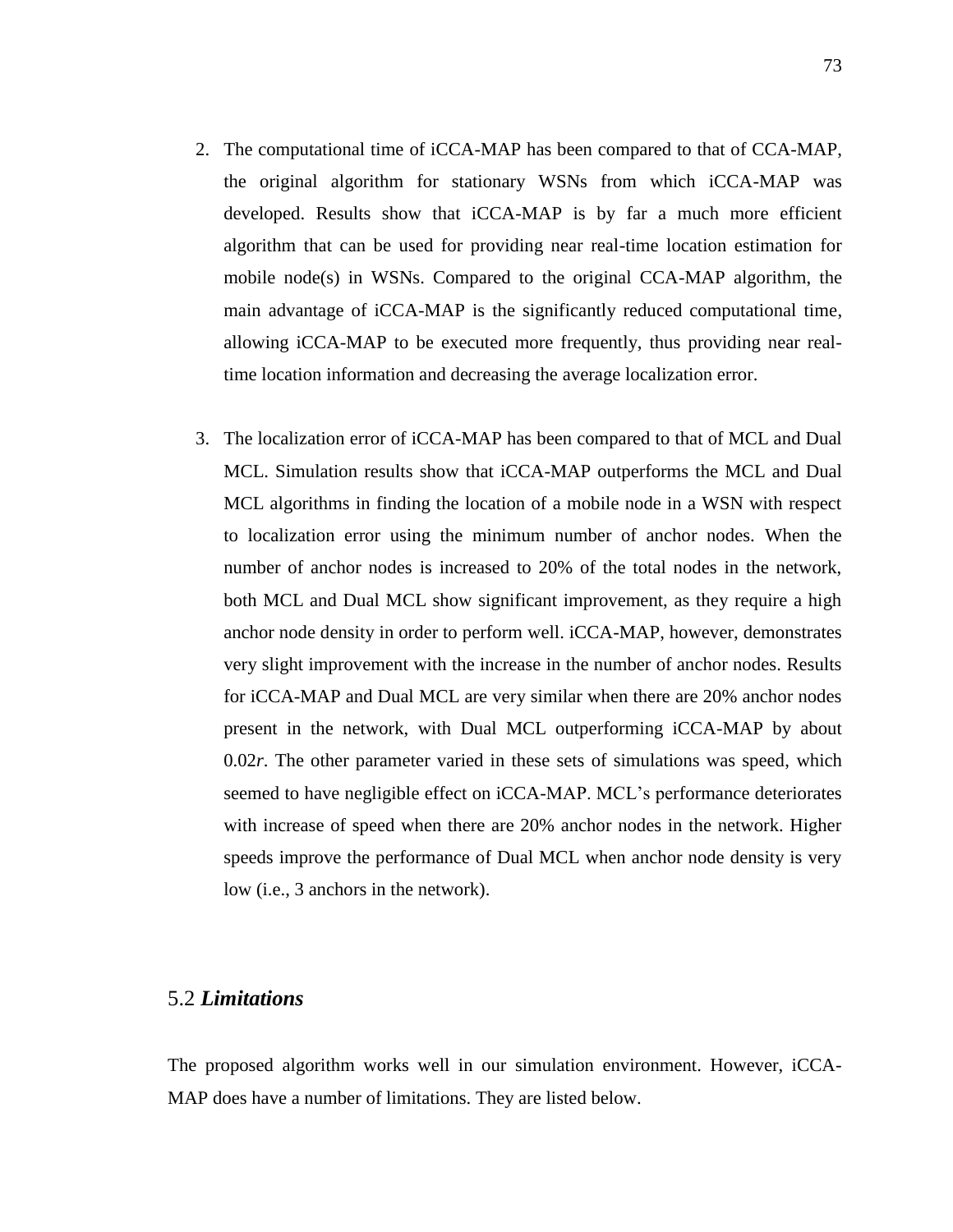- 1. The algorithm has thus far only been implemented to localize a single mobile node.
- 2. As presented, the algorithm requires prior knowledge of the mobile node identity.
- 3. An intrinsic limitation passed on to iCCA-MAP from CCA-MAP is that accurate results are achieved for networks with average node density of 10 and higher and results are less accurate for network sizes of 30 nodes and smaller.

### 5.3 *Future Work*

For future work, several avenues could be followed. To that end, here are some directions in which more investigation could lead to intriguing results.

- Determine the optimal frequency for running iCCA-MAP by running it at various frequencies and comparing the average localization error of the mobile node at each frequency. The best results would be a trade-off among localization accuracy, power consumption, the amount of resources available to the node for attending to application-related tasks, and number of message send across the air interface.
- Eliminate the assumption of knowing the identity of the mobile node. Furthermore, the algorithm should detect which nodes are moving and compute their locations accordingly.
- Obtain iCCA-MAP localization results for different network topologies. Examples include: grid square networks, C-shaped networks, loop networks, and pipeline networks. The obtained results can be compared to results from other algorithms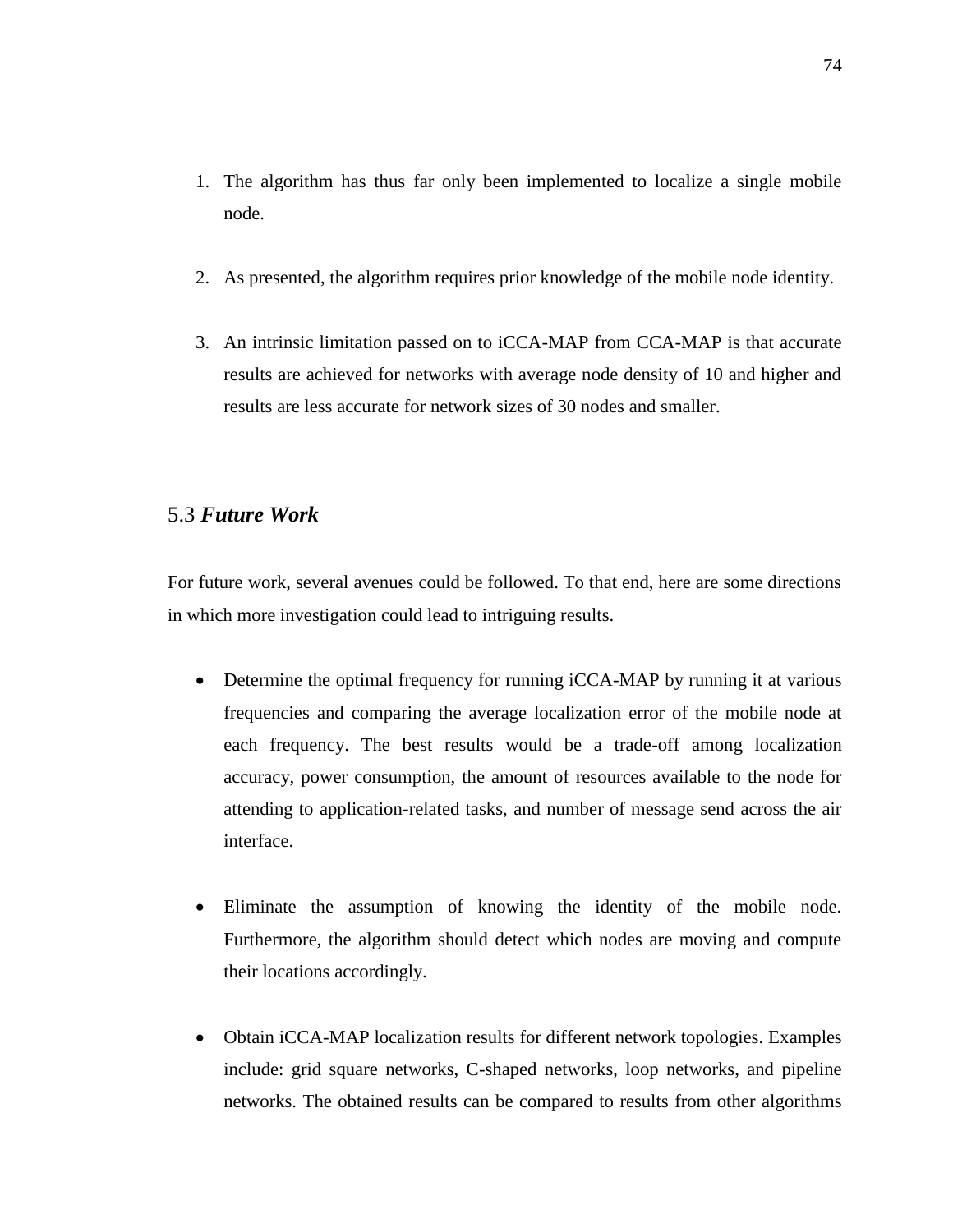in order to draw conclusions as to which network topologies iCCA-MAP is better suited for.

- Implement iCCA-MAP on a small-scale testbed in order to compare simulation results with real world results.
- Expand iCCA-MAP so that a small percentage of mobile nodes can be localized.
- Using simulations, determine the maximum percentage of mobile nodes that can be localized using iCCA-MAP as iCCA-MAP is not suited for localizing an allmobile WSN. This is because in iCCA-MAP, the mobile node is first removed from the global map and then its local map is patched into the global stationary map. If all the nodes become mobile the global map would seize to exist as they would all have to be removed from the global map.
- Compare iCCA-MAP to variants of MCL and Dual MCL where all non-mobile nodes are used as pseudo anchor nodes. The pseudo anchor nodes' locations will have to be estimated using a localization algorithm such as CCA-MAP or MCL. It would be interesting to see how the localization error results would compare to the results were obtained in Section 4.4, especially since the non-mobile sensor nodes which will be acting as anchor nodes have a localization error and are being used to localize the mobile node. On the other hand, if all stationary nodes are either real or pseudo anchors, the MCL sampling process would improve as more observations could be made. However, the sampling process of Dual MCL could potentially slow down as more constraints have to be met.
- Compare iCCA-MAP to other newly introduced mobile node localization algorithms proposed for WSN, such as Improved MCL (IMCL) [\[45\]](#page-89-0).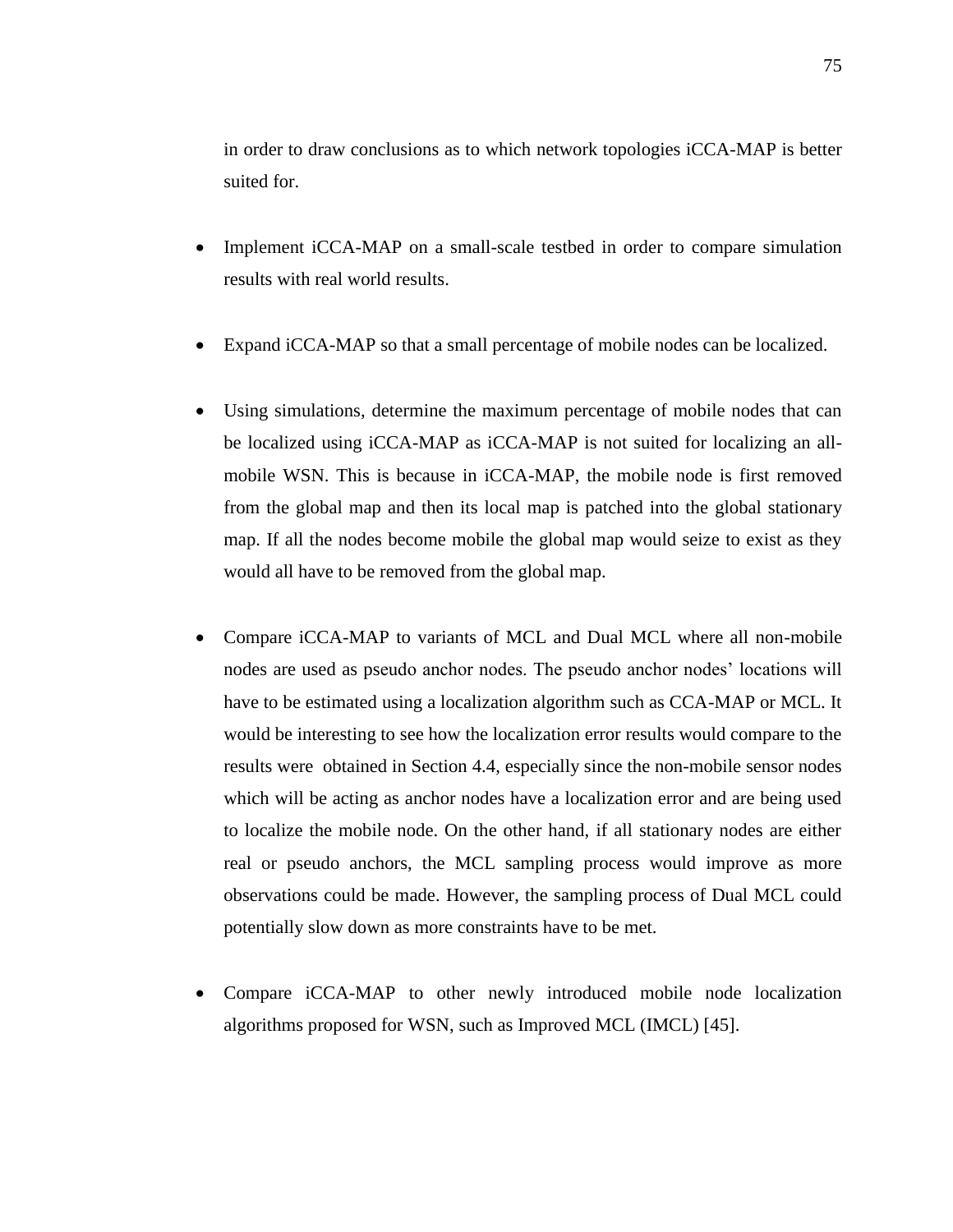# **References**

- [1] I.F. Akyildiz, Y. Sankarasubramaniam W. Su, and E. Cayirci, "A Survey on Sensor Networks," *IEEE Communications Magazine*, vol. 40, no. 8, pp. 104–112, August 2002.
- [2] M. Tubaishat and S. Madria, "Sensor Networks: An Overview," *IEEE Potentials*, vol. 22, no. 2, pp. 20-23, April 2003.
- [3] M. Chawla, N. Goel, K. Kalaichelvan, A. Nayak, and I. Stojmenovic, "Beaconless Position Based Routing with Guaranteed Delivery for Wireless Ad-Hoc and Sensor Networks," in *Proceedings of 19th International Federation for Information Processing World Computer Congress*, August 2006, pp. 61-70.
- [4] T. Clouser, M. Miyashita, and and M. Nesterenko, "Fast Geometric Routing with Concurrent Face Traversal," in *Proceedings of 12th International Conference on Principles of Distributed Systems (OPODIS'08)*, December 2008, pp. 346 – 362.
- [5] H. Kalosha, A. Nayak, S. Rührup, and and I. Stojmenovic, "Select-and-Protest-Based Beaconless Georouting with Guaranteed Delivery in Wireless Sensor Networks," in *Proceedings of 27th Annual IEEE Conference on Computer Communications (INFOCOM)*, April 2008, pp. 346 – 350.
- [6] G. Cugola and M. Migliavacca, "A Context and Content-Based Routing Protocol for Mobile Sensor Networks," in *Proceedings of the 6th European Conference on Wireless Sensor Networks*, February 2009, pp. 69-85.
- [7] M. Haque, N. Matsumoto, and N. Yoshida, "Context-Aware Cluster-Based Hierarchical Protocol for Wireless Sensor Networks," *International Journal of Ad Hoc and Ubiquitous Computing*, vol. 4, no. 6, pp. 379 – 386, September 2009.
- [8] R. Friedman and G. Kliot, "Location Services in Wireless Ad Hoc and Hybrid Networks: A Survey," Israel Institute of Technology, Technical Report CS-2006-10 2006.
- [9] Y. Xiao, S. Sethi, H.-H. Chen, and B. Sun, "Security Services and Enhancements in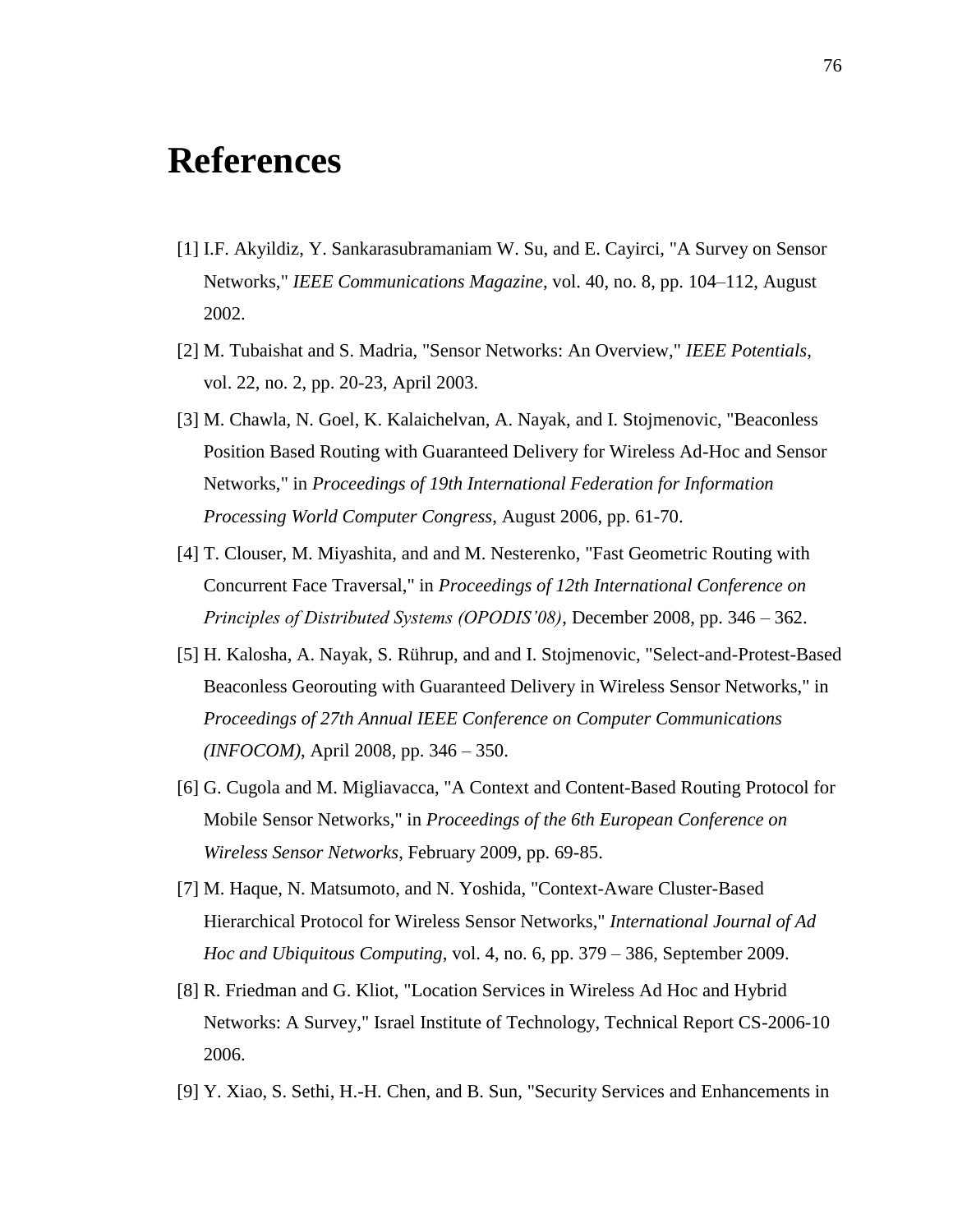the IEEE 802.15.4 Wireless Sensor Networks," in *Proceedings of IEEE Global Telecommunications Conference (GLOBECOM)*, November 2005, pp. 1-5.

- [10] L. Doherty, K. Pister, and L. El Ghaoui, "Convex Position Estimation in Wireless Sensor Networks," in *Proceedings of 20th Annual Joint Conference of the IEEE Computer and Communications Societies*, April 2001, pp. 1655–1663.
- [11] R. Stoleru, J. A. Stankovic, and S. Son, "On Composability of Localization Protocols for Wireless Sensor Networks," *IEEE Network*, vol. 22, no. 4, pp. 21-25, July 2008.
- [12] Y. Shang, W. Ruml, Y. Zhang, and M. Fromherz, "Localization from Mere Connectivity," in *Proceedings of The ACM International Symposium on Mobile Ad Hoc Networking and Computing (ACM MobiHoc)*, June 2003, pp. 201-212.
- [13] Y. Shang, W. Ruml, Y. Zhang, and M. Fromherz, "Localization from Connectivity in Sensor Networks," *IEEE Transactions on Parallel and Distributed Systems*, vol. 15, no. 11, pp. 961-974, November 2004.
- [14] Y. Shang and W. Ruml, "Improved MDS-Based Localization," in *Proceedings of IEEE International Conference on Computer Communications (INFOCOM)*, March 2004, pp. 2640–2651.
- [15] X. Ji and H. Zha, "Sensor Positioning in Wireless Ad Hoc Networks Using Multidimensional Scaling," in *Proceedings of IEEE International Conference on Computer Communications (INFOCOM)*, March 2004, pp. 2652-2661.
- [16] P. Bahl and V. Padmanabhan, "RADAR: An in-building RF-based user location and tracking system," in *Proceedings of IEEE International Conference on Computer Communications (INFOCOM)*, March 2000, pp. 775-784.
- [17] A. Boukerche, H. A. B. F. Oliveira, E. F. Nakamura, and A. A. F. Loureiro, "A Novel Lightweight Algorithm for Time-Space Localization in Wireless Sensor Networks," in *Proceedings of the 10th ACM Symposium on Modeling, Analysis, and Simulation of Wireless and Mobile Systems*, October 2007, pp. 336-343.
- [18] N. B. Priyantha, A. Chakraborty, and H. Balakrishnan, "The Cricket Location-Support System," in *Proceedings of 6th Annual ACM International Conference on Mobile Computing and Networking (MOBICOM)*, August 2000, pp. 32-43.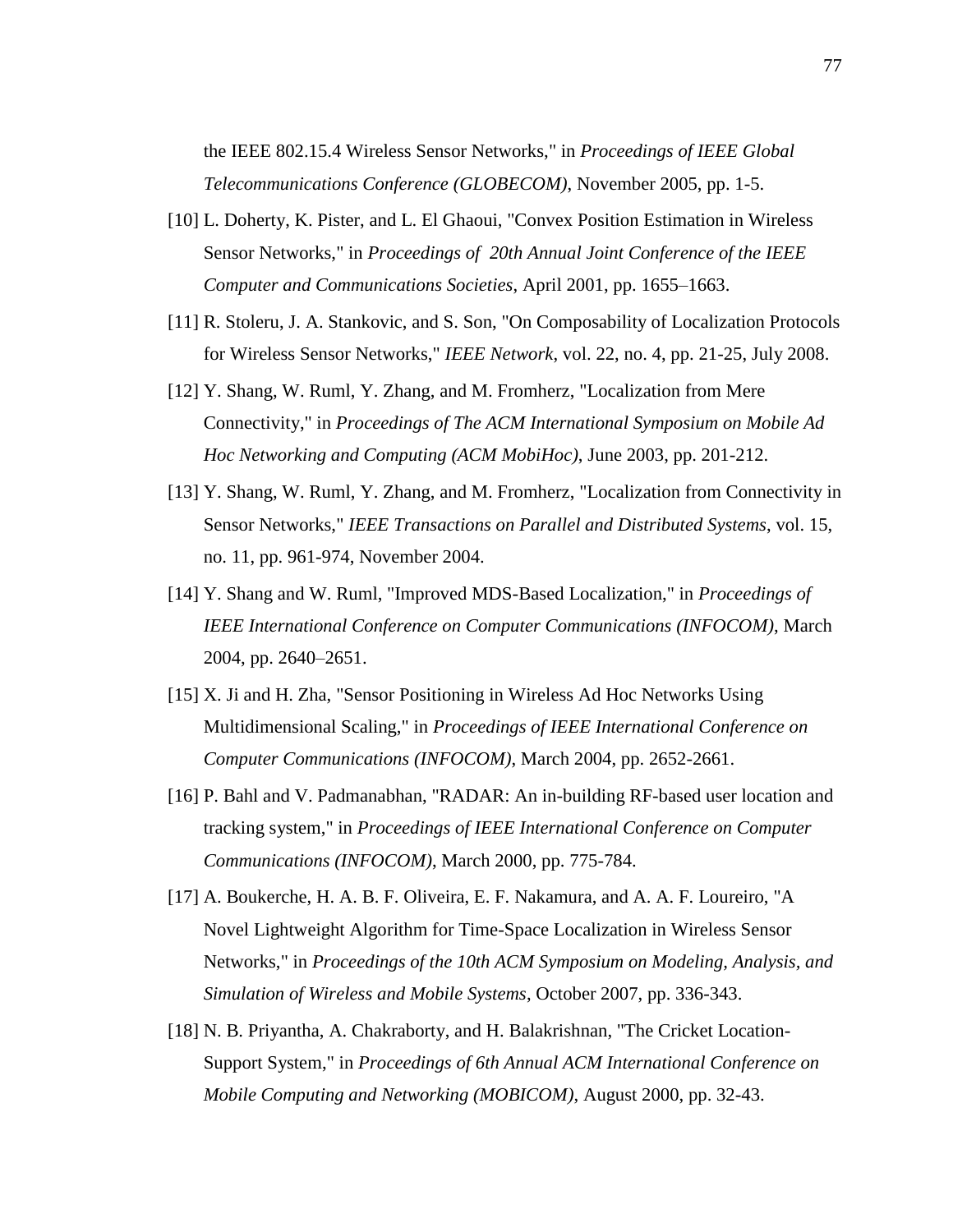- [19] N. Bulusu, J. Heidemann, and D. Estrin, "GPS-less Low Cost Outdoor Localization for Very Small Devices," *IEEE Personal Communications Magazine*, vol. 7, no. 5, pp. 28-34, October 2000.
- [20] T. He, C. Huang, B. M. Blum, J. A. Stankovic, and T. Abdelzaher, "Range-free Localization Schemes for Large Scale Sensor Networks," in *Proceedings of International Conference on Mobile Computing and Networking (ACM MOBICOM)*, September 2003, pp. 81-95.
- [21] D. Niculescu and B. Nath, "DV Based Positioning in Ad hoc Networks," *Kluwer Journal of Telecommunication Systems*, vol. 22, no. 1-4, pp. 267-280, January 2003.
- [22] W. Chen et al., "A Localization Algorithm Based on Discrete Imprecision Range Measurement in Wireless Sensor Networks," in *Proceedings of 2006 IEEE International Conference on Information Acquisition*, August 2006, pp. 644-648.
- [23] N. B. Priyantha, H. Balakrishnan, E. Demaine, and S. Teller, "Anchor-Free Distributed Localization in Sensor Networks," MIT LCS, Technical Report TR-892 June 2008.
- [24] O.-H. Kwon and H.-J. Song, "Localization through Map Stitching in Wireless Sensor Networks," *IEEE Transactions on Parallel and Distributed System*, vol. 19, no. 1, pp. 93-105, January 2008.
- [25] L. Li and T. Kunz, "Cooperative Node Localization Using Non-linear Data Projection," *ACM Transactions on Sensor Networks*, vol. 5, no. 1, pp. 1-26, February 2009.
- [26] B. Liu, P. Brass, O. Dousse, P. Nain, and D. Towsley, "Mobility Improves Coverage of Sensor Networks," in *Proceedings of The ACM International Symposium on Mobile Ad Hoc Networking and Computing (ACM MobiHoc)*, May 2005, pp. 300- 308.
- [27] W. Wang, V. Srinivasan, and K.-C. Chua, "Using Mobile Relays to Prolong the Lifetime of Wireless Sensor Networks," in *Proceedings of ACM Mobile Communications*, August 2005, pp. 270-283.
- [28] K. F. Ssu, C. H. Ou, and H. C. Jiau, "Localization with Mobile Anchor Points in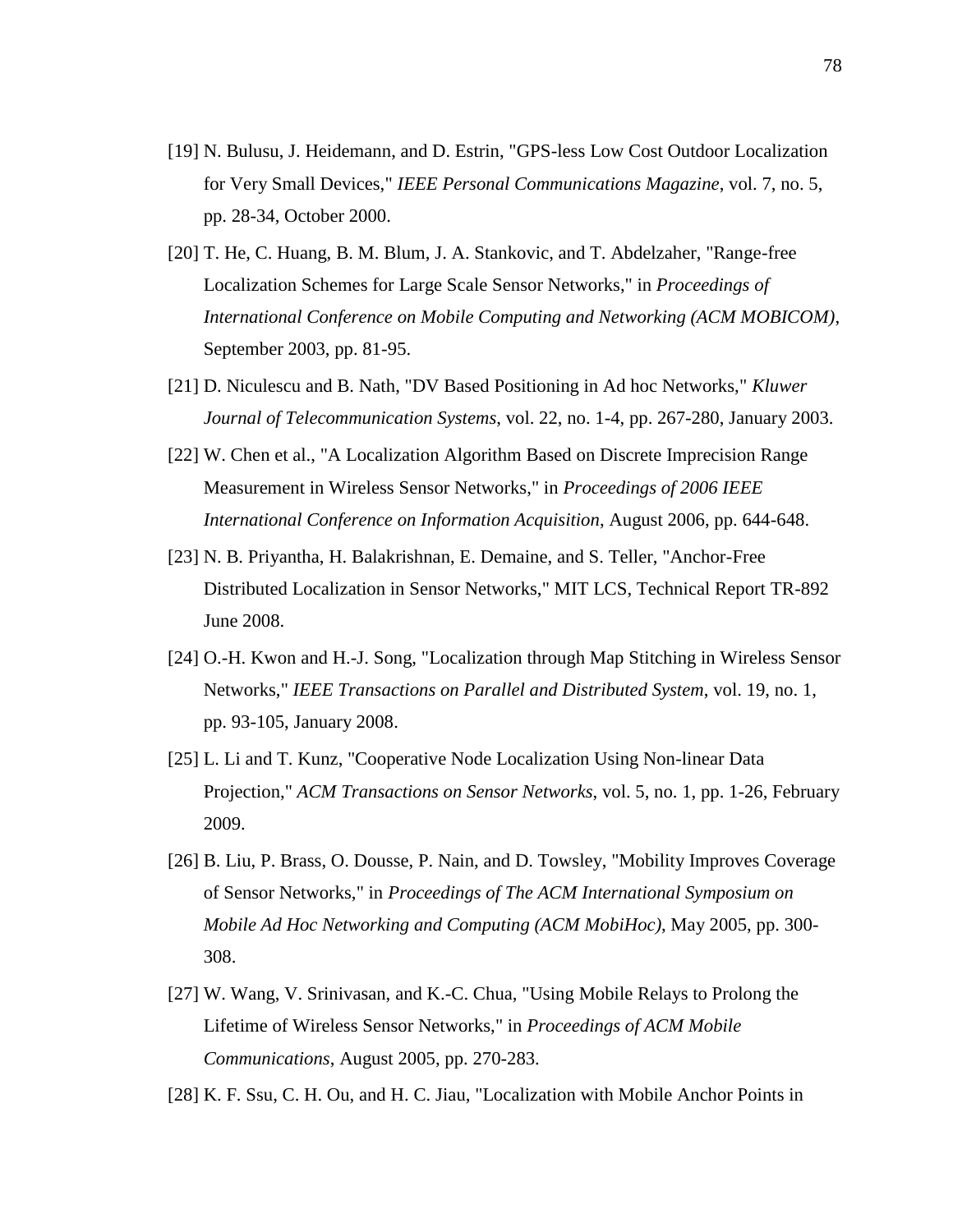Wireless Sensor Networks," *IEEE Transactions on Vehicular Technology*, vol. 54, no. 3, pp. 1187-1197, May 2005.

- [29] L. Hu and D. Evans, "Localization for Mobile Sensor Networks," in *Proceeding of International Conference on Mobile Computing and Networking (MobiCom 2004)*, October 2004, pp. 45-57.
- [30] E. Stevens-Navarro, V. Vivekanandan, and V.W.S. Wong, "Dual and Mixture Monte Carlo Localization Algorithms for Mobile Wireless Sensor Networks," in *Proceedings of IEEE Wireless Communications and Networking Conference (WCNC)*, March 2007, pp. 4024-4028.
- [31] A.T. Ihler, J.W. III Fisher, R.L. Moses, and A.S. Willsky, "Nonparametric Belief Propagation for Self-Localization of Sensor Networks," *IEEE Journal on Selected Areas in Communications*, vol. 23, no. 4, pp. 809-819, April 2005.
- [32] I. Stojmenovic, *Handbook of Sensor Networks: Algorithms and Architectures*, ISBN: 978-0-471-68472-5, Ed.: Wiley Interscience, 2005.
- [33] C. Alippi and G. Vanini, "Wireless sensor networks and radio localization: a metrological analysis of MICA2 received signal strength indicator," in *Proceedings of the 29th Annual IEEE International Conference on Local Computer Networks*, December 2004, pp. 579-580.
- [34] N. B. Priyantha, H. Balakrishnan, E. D. Demaine, and S. Teller, "Mobile-Assisted Localization in Wireless Sensor Networks," in *Proceedings of IEEE International Conference on Computer Communications (INFOCOM)*, March 2005, pp. 172-183.
- [35] M. Sichitiu and V. Ramadurai, "Localization of Wireless Sensor Networks with a Mobile Beacon," in *Proceedings of 1st IEEE International Conference on Mobile Ad-hoc and Sensor Systems (MASS)*, October 2004, pp. 174-183.
- [36] A. Galstyan, B. Krishnamachari, K. Lerman, and S. Pattem, "Distributed Online Localization in Sensor Networks using a Moving Target," in *Proceedings of Information Processing In Sensor Networks (IPSN)*, April 2004, pp. 61-70.
- [37] C.-H. Ou, "Range-Free Node Localization for Mobile Wireless Sensor Networks," in *Proceedings of 3rd International Symposium on Wireless Pervasive Computing*, May